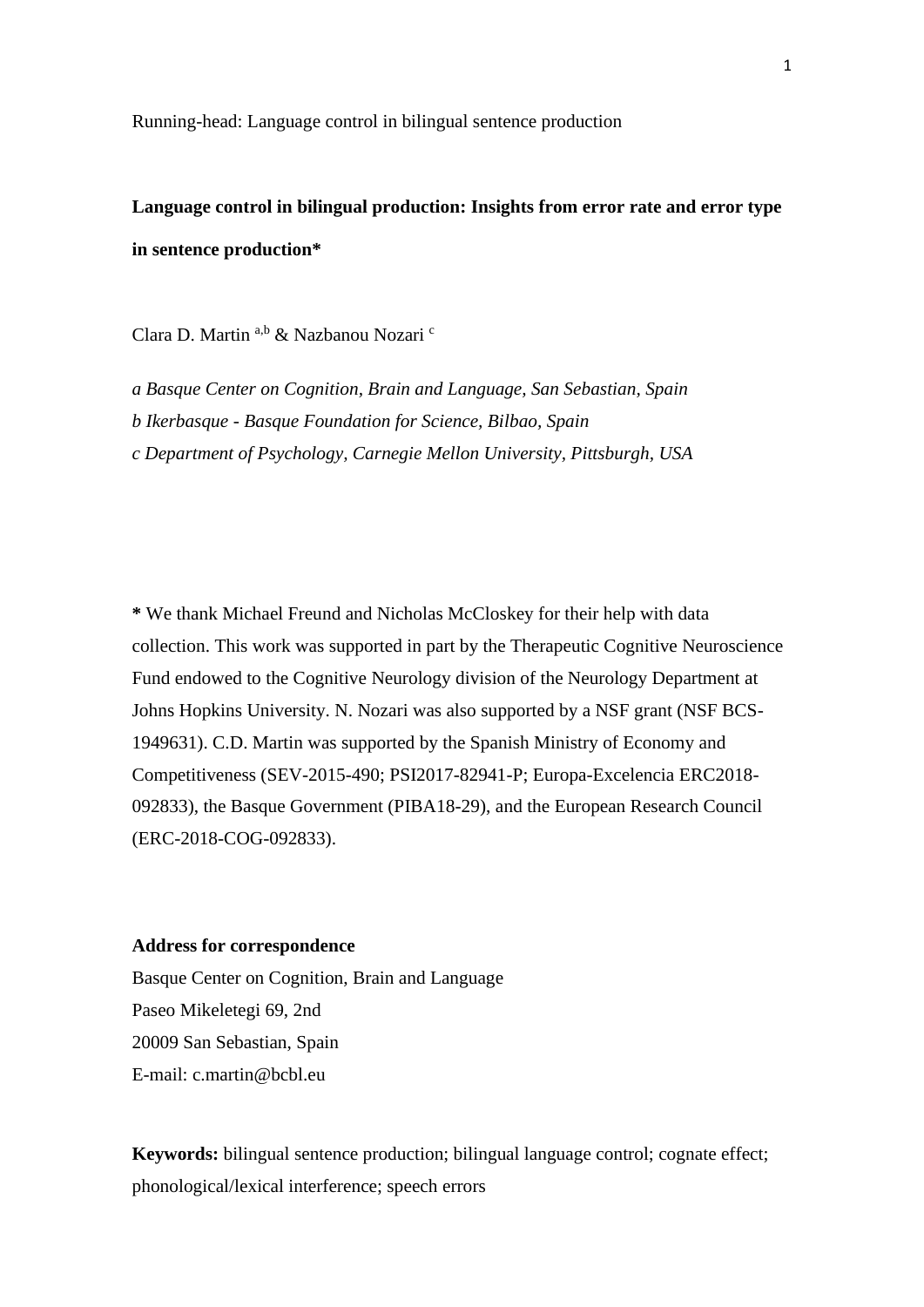## **Abstract**

Most research showing that cognates are named faster than non-cognates has focused on isolated word production which might not realistically reflect cognitive demands in sentence production. Here, we explored whether cognates elicit interference by examining error rates during sentence production, and how this interference is resolved by language control mechanisms. Twenty highly proficient Spanish-English bilinguals described visual scenes with sentence structures 'NP1-verb-NP2' (NP = noun-phrase). Half the nouns and half the verbs were cognates and two manipulations created high control demands. Both situations that demanded higher inhibitory control pushed the cognate effect from facilitation towards interference. These findings suggest that cognates, similar to phonologically similar words within a language, can induce not only facilitation but robust interference.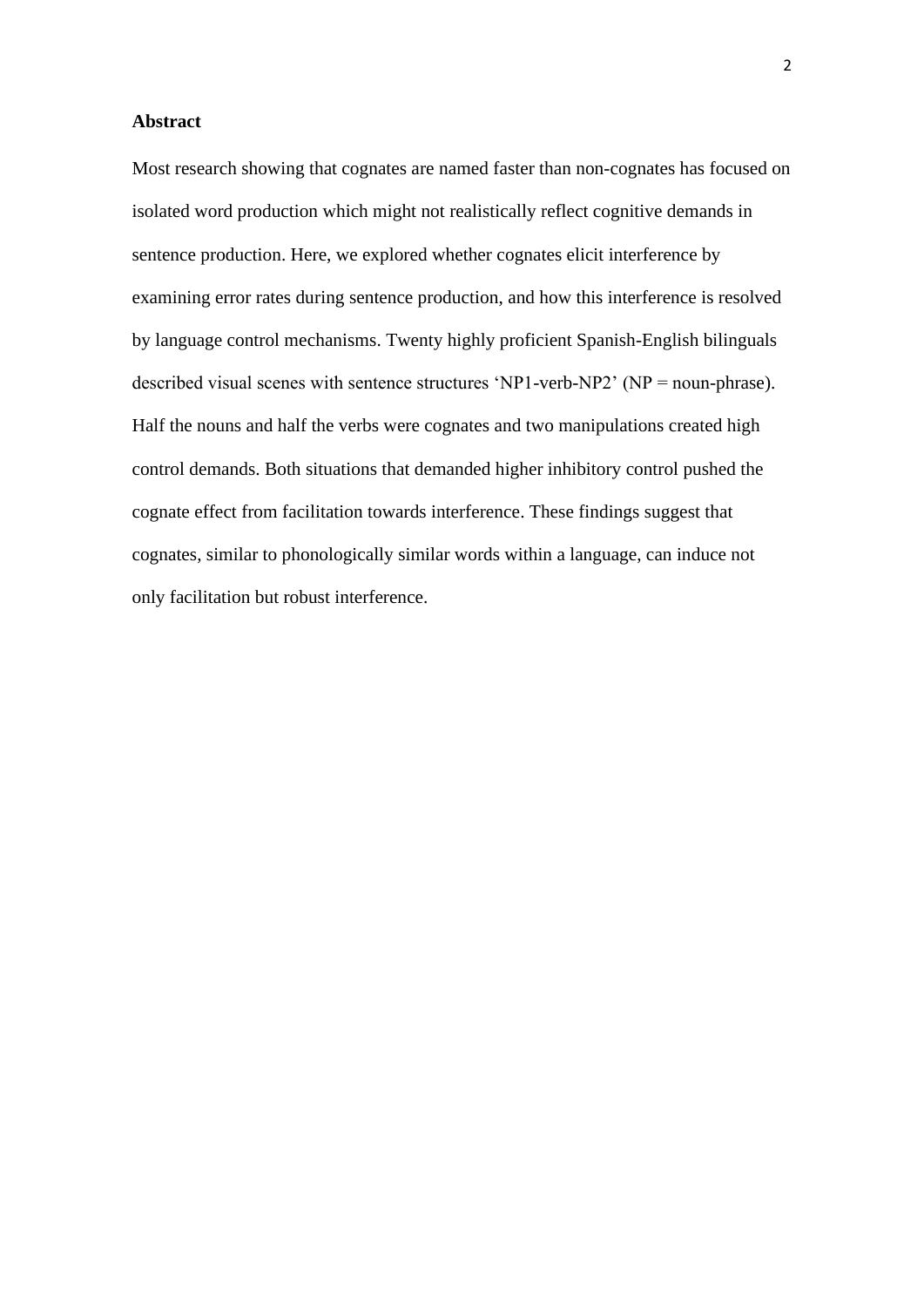#### **Introduction**

Despite major advances in the field over the last decades, it is still unclear how bilinguals control their two languages during word production. However, it is broadly accepted that bilingual speakers have both languages continuously co-activated. Words in the non-target language are activated even when words are being produced in the target language, and can interfere with production in the target language at the phonological and lexical levels (see De Groot, 2011, for a review). In this paper, based on the assumption of the co-activation of the two languages, we test new predictions regarding a special class of words, cognates, the members of which share both meaning and phonology across the two languages in a bilingual speaker.

Most prominent models of bilingual language production (e.g., Poulisse & Bongaerts, 1994) follow the general architecture and principles of spreading activation proposed in monolingual models of word production (e.g., Dell, 1986). In a bilingual context, activation of concepts activates lexical units in both target and non-target languages. For example, in an English-Spanish bilingual production system, both lexical items *table* and *mesa* are activated upon seeing the picture of a table. Furthermore, several studies have shown that both lexical representations also activate their corresponding phonemes (see for instance Costa, Caramazza & Sebastian-Galles, 2000; and Costa, 2005; Kroll, Bobb & Wodniekca, 2006; Kroll, Bobb, Misra & Guo, 2008 for reviews).

Many studies that aimed to explore the consequences of spreading activation within and between languages during language production have addressed this question by looking at how cognates are processed. Cognates are words that share similar meaning and form across languages (e.g., *tomato* in English; *tomate* in Spanish) while non-cognates are words that share meaning but not form (e.g., *table* in English; *mesa* in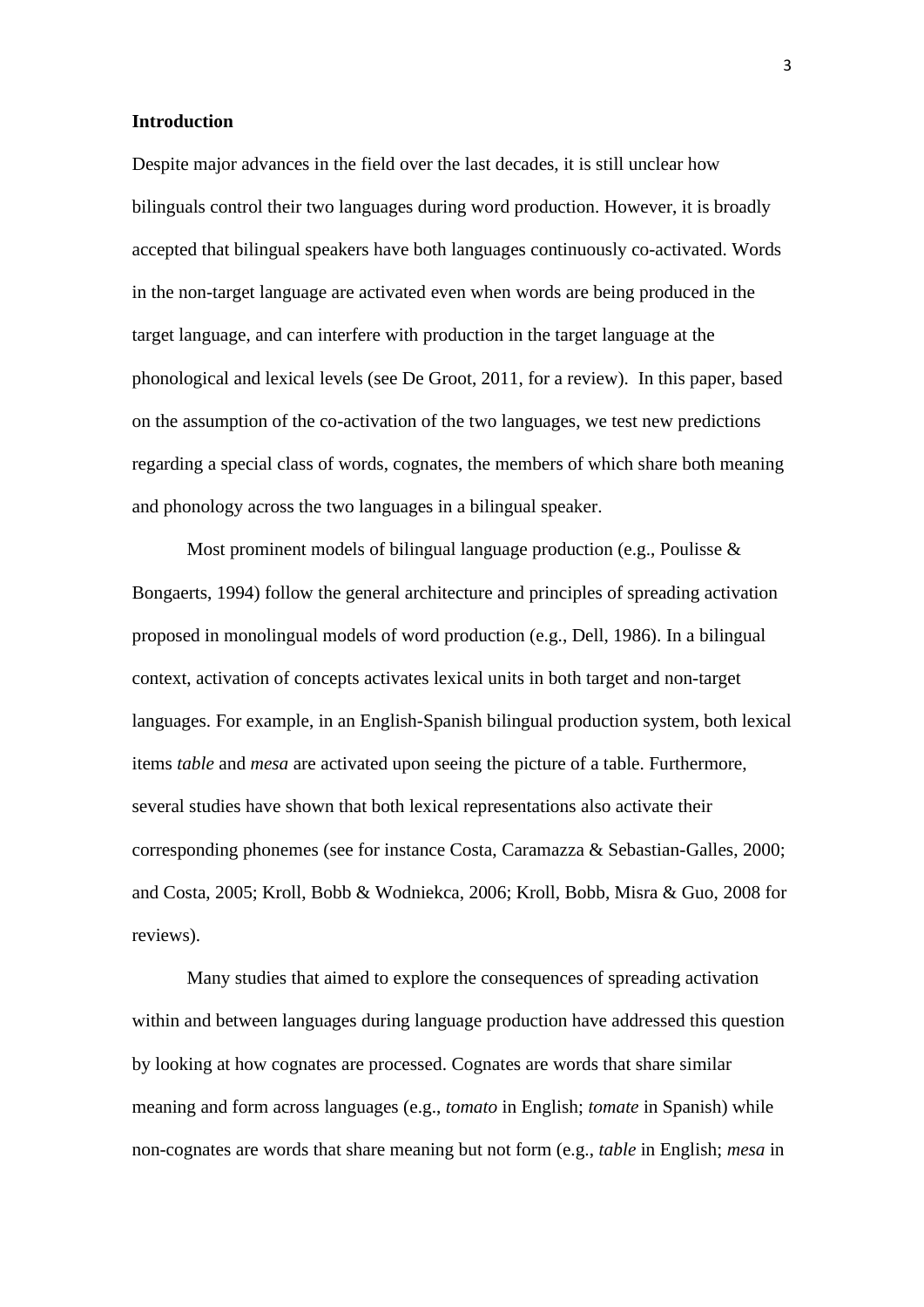Spanish). Differences in processing speed and/or accuracy between cognates and noncognates is classically called the *cognate effect* (Costa et al., 2000). In most studies of isolated word production (e.g., picture naming), a facilitatory cognate effect has been reported; cognates are produced faster than non-cognates (Costa et al., 2000; Costa, Santesteban & Cano 2005; Sadat, Martin, Magnuson, Alario & Costa, 2016; Ivanova & Costa, 2008). This cognate facilitation effect is usually explained by phonological preactivation. While aiming to produce either a cognate or a non-cognate word leads to the activation of lexical items in both languages, only in the case of a cognate word do these lexical items map onto a shared subset of phonemes. The phonological units of a cognate word thus receive activation not only from the cognate word in the target language but also from its co-activated (phonologically similar) translation equivalent in the other language. This increased activation of cognate phonemes facilitates the production of a cognate compared to a non-cognate word (see Costa et al., 2005; Indefrey, 2006).

#### *Does phonological similarity systematically facilitate production?*

As mentioned above, a facilitatory cognate effect has been attributed to phonological similarity between the translation equivalents for cognate words. In other words, cognates have a built-in phonologically similar neighbor which facilitates their production. This logic would hold if the effect of phonologically similar context on production was generally that of facilitation, but the empirical evidence does not support this pattern. While several studies have reported facilitation for items produced in phonologically similar conditions (Damian, 2003; Nozari, Freund, Breining, Rapp, & Gordon, 2016; Roelofs, 1999; Wang, Shao, Chen, & Schiller, 2018), robust facilitation is limited to conditions in which the majority of items share the same onset (e.g., *bed*,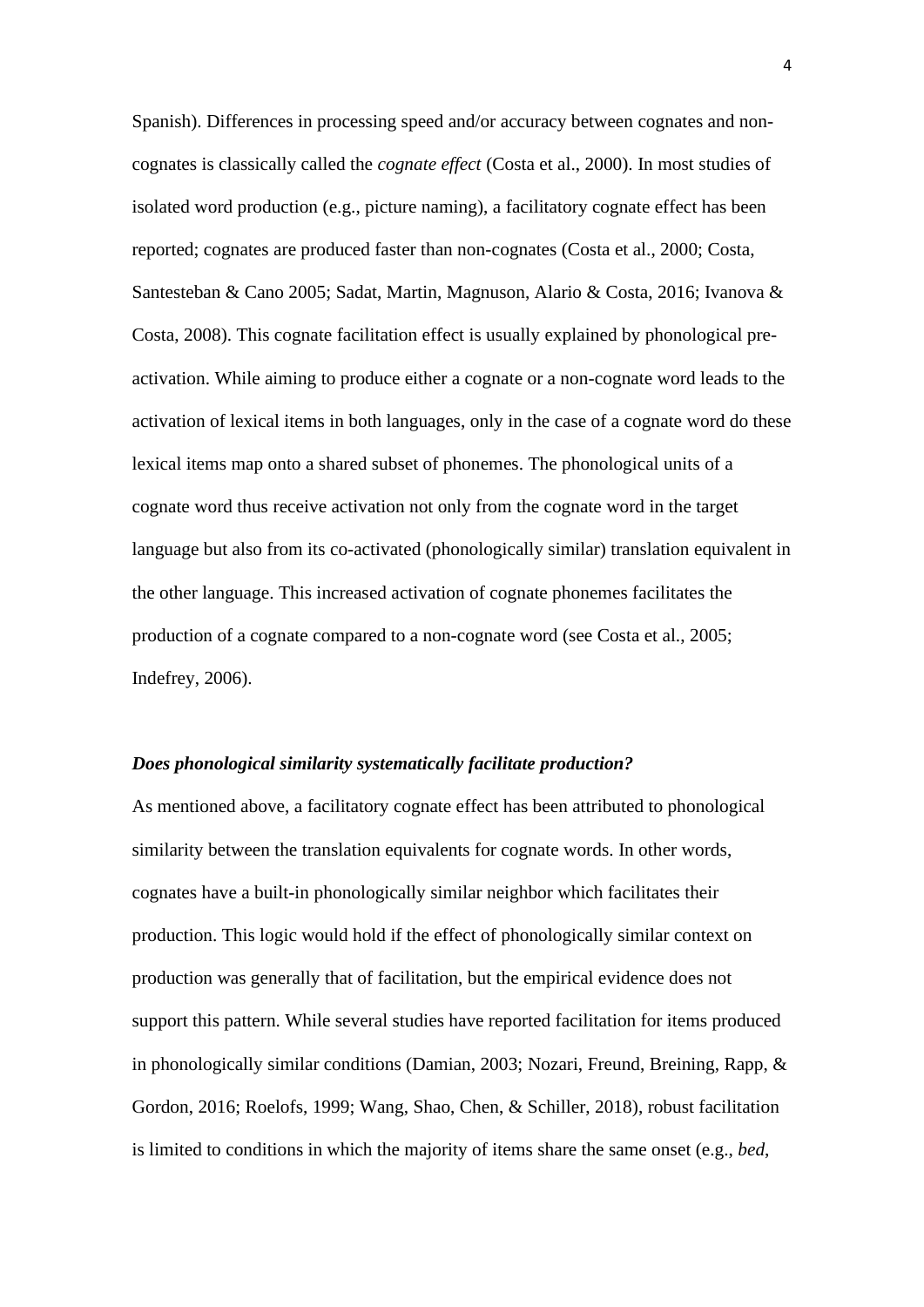*bone*, *bat*). This type of onset-similarity facilitation has thus been attributed to strategic processes arising outside of the language production system (Meyer, 1991; O'Séaghdha & Frazer, 2014). A series of previous studies also suggested that phonological similarity facilitates word production, by showing that words with a large phonological neighborhood density (i.e., words having many neighbors by substituting, adding or deleting one phoneme; Luce, 1986) are processed faster than words with low neighborhood density (Vitevitch, 2002; Baus, Costa, Carreiras, 2008; Chen & Mirman, 2012).

In contrast, several other studies on phonological neighborhood density (Newman & German, 2005; Vitevitch & Stamer, 2006), as well as a large-scale analysis (Sadat, Martin, Costa & Alario, 2014), reached the opposite conclusion: words with high neighborhood density are produced slower than words with low neighborhood density<sup>1</sup>. Furthermore, studies that have manipulated phonological similarity in nononset positions (which removes the opportunity for strategic planning) have reported inhibitory effects on production (Breining, Nozari, & Rapp, 2016, 2018; Nozari et al., 2016). For example, Breining et al. (2016) designed a cyclic picture naming task in which segments overlapped unpredictably. To reduce strategic planning at play when segments overlap in initial position, they used target words with phonological overlap distributed across word positions (e.g., *cat, mop, cap, map, mat, cot*). In this situation, not only the net effect was inhibitory, but the analysis of a subset of stimuli that overlapped in onset (e.g., *cat, cap, cot*) showed an interference (and not a facilitation) effect. These results are a clear demonstration that onset overlap does not confer a pure advantage per se. This inhibition results naturally from feedback in the production system (Dell, 1986; Nozari & Dell, 2009): imagine that pictures of *cat* and *mat* are to be named in random order. Upon seeing a picture of a cat, the lexical item *cat* and its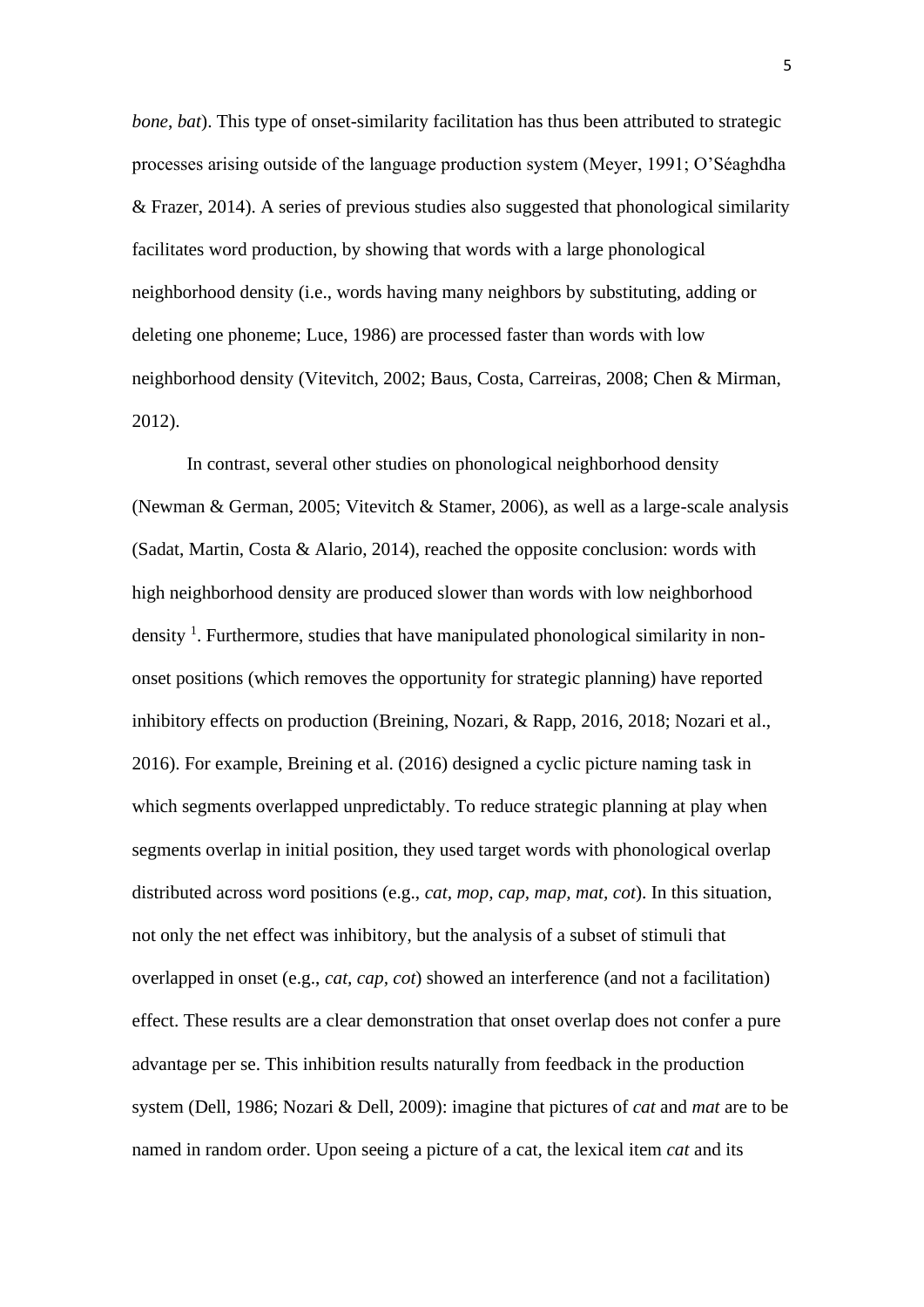phonology are activated. The activated phonemes then feed activation back to the lexical item *cat*, but also the other item *mat* that shares some of *cat*'s phonology. Thus *mat* is now more activated, in turn sending stronger activation to its own onset /m/ which competes with the onset /k/ in *cat*. This competition interferes with the production of phonologically similar words (see Breining et al., 2016; 2018 for an incremental learning account of this interference). Note that when words are phonologically-dissimilar (e.g., *cat*, *bed*) feedback from the phonology of *cat* does not further activate the unrelated word *bed*, and does not increase its chance of activating its phonology to compete with *cat* as strongly as a phonologically-related word such as *mat*.

In short, when the opportunity for strategic preparation is removed, the net effect of phonological overlap within one language is inhibition rather than facilitation. If a similar logic is extended to cross-language activation of phonologically similar words (i.e., cognates), one would expect the cognate effect to be inhibitory. For instance, when an English-Spanish bilingual aims to name a picture of a tomato, activation at the phonological level will feed back to the lexical level, increasing the activation of *tomato* as well as *tomate* which would in turn activate its own phonology, some of which (e.g., the final vowel) would compete with the phonology of the target item, and would thus interfere with its production. But, as explained earlier, the cognate effect is that of facilitation and not interference. How do we resolve this discrepancy?

We propose two potential solutions to this: (1) The first solution is to assume that within- and cross-language principles of production are vastly different, and there is no reason to expect within-language effects to be observed across languages. We would thus concede that the effect of phonological similarity within a language is the opposite of the effect of cognates across languages. (2) The second solution is to question that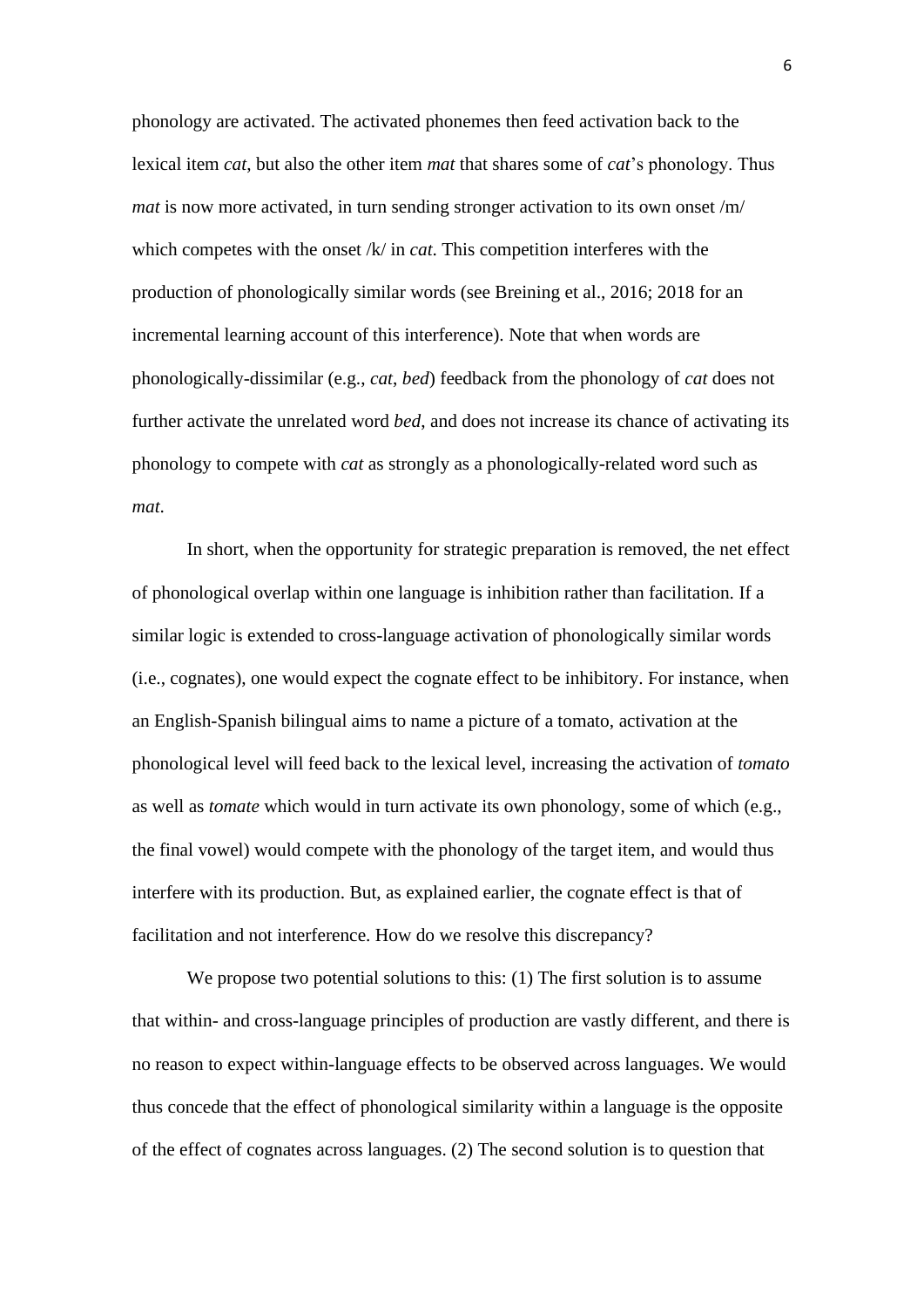the cognate effect is entirely facilitatory in nature. This view would maintain that similar principles govern the production of phonologically similar words within and across languages, cognate production being simply a generalization of the phonological similarity effect to bilingual production. This view makes a clear prediction: cognates must cause some level of interference in the production system.

While there are currently no reports of overt inhibitory effects for cognates, at the lexical/phonological levels and in a monolingual production mode, there are several reasons to believe that such interference may have been masked by countering facilitatory effects. First, even though the net effect of phonological similarity in monolingual production has been reported to be inhibitory (see the evidence above), an initial naming attempt can often benefit from the presence of a phonologically-related prime (Collins & Ellis, 1992; Ferrand, Segui, & Grainger, 1996). Thus, to give interference its best chance, one must look at subsequent naming attempts after the word has already been pre-activated, and investigate whether repeated presentations eliminate or reverse cognate facilitation. This prediction finds support in switching experiments: When bilingual participants perform a picture naming task in which a cue indicates which language has to be used for each naming attempt, the switching cost (i.e., slower naming after language switching as compared to language repetition) is reduced when the to-be-produced items are cognates (cognates and non-cognates presented in separate blocks; Declerck, Koch, & Philipp, 2012; Li & Gollan, 2018a). When the same items are repeatedly presented, this switch-facilitation effect for cognates is reduced or even reversed (Li & Gollan, 2018a; see also Broersma, Carter & Acheson, 2016), suggesting that repetition may play a key role in unmasking inhibitory effects of cognates  $2$ .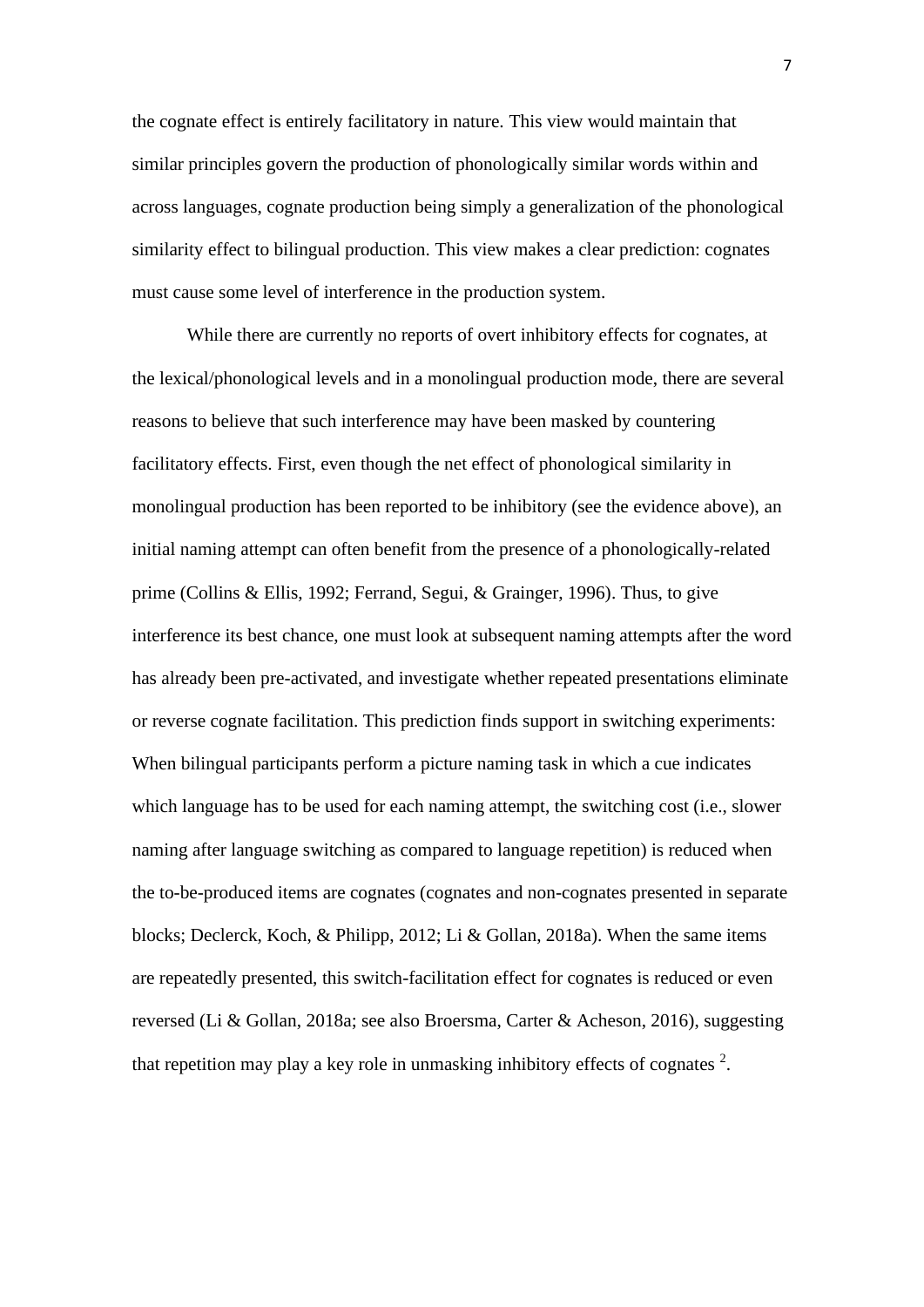A second argument in favor of potential interference effects in cognate production at the lexical/phonological levels comes from studies in phonetics. Interference cognate effects have been observed repeatedly at the phonetic level (i.e., actual production of a given phoneme), which leaves open the possibility of interference at earlier stages of processing during production. In fact, several studies on bilingual speech production have shown that phonetic realizations (i.e., actual production) of certain speech sounds are more influenced by the non-target language when embedded into cognate than noncognate words (e.g., Flege & Munro, 1994; Amengual, 2012; but see also Flege et al., 1995, 1998 for a lack of cognate effect in phonetic realization). For instance, Amengual (2012) showed that Spanish-English bilinguals, producing cognate and non-cognate words in Spanish, produced the /t/ sound more "English-like" (i.e., with longer Voice Onset Time values) when embedded into cognates than non-cognates.

To summarize, many studies on cognates have revealed a facilitatory cognate effect. Hints of interference, however, do exist, but come from studies which entailed language-switching or code-switching (e.g., Acheson, Ganushchak, Christoffels & Hagoort, 2012; Broersma et al., 2016; Christoffels, Firk, & Schiller, 2007; Li & Gollan, 2018a, 2018b; Muscalu & Smiley, 2018), or those that explored the cognate effect at the phonetic level (Flege & Munro, 1994; Amengual, 2012). It thus remains to be seen whether cognates could also induce interference at the lexical/phonological levels during a task that does not evoke code-switching (e.g., by inserting items from the nontarget language in a sentence), or language-switching (e.g., by requiring speakers to rapidly switch back and forth between their two languages). Furthermore, if cognate words can cause interference, then one way to reconcile the apparently contradictory results would be to assume that cognates might facilitate or inhibit production at different levels of processing. Indeed, previous studies suggest that interference and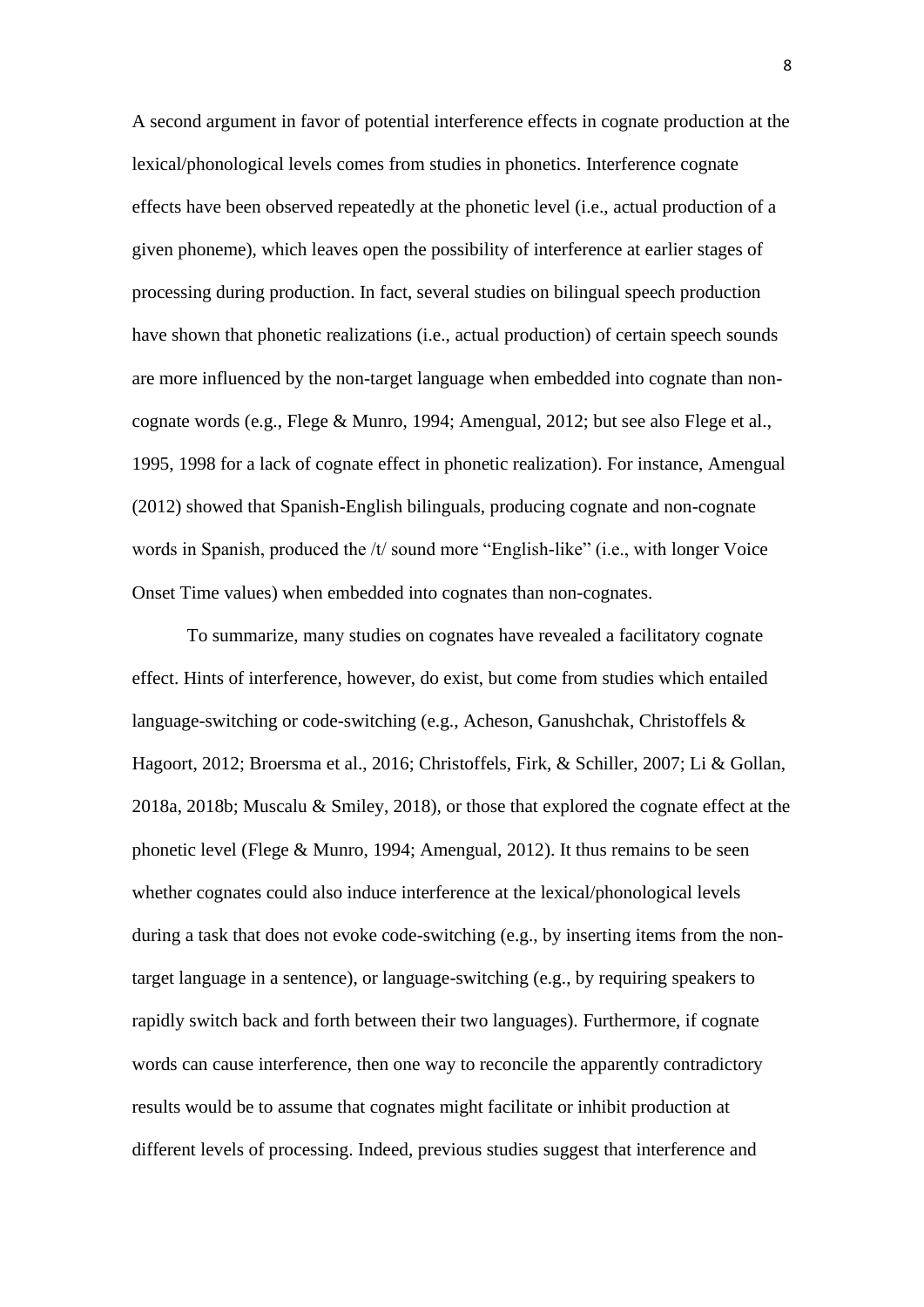competition resolution between the two activated languages could arise at different levels involved in word retrieval (semantic, lexical, phonological, articulatory; Kroll, Bobb & Wodniecka, 2006; Dijkstra, Miwa, Brummelhuis & Baayen, 2010; Jacobs, Fricke & Kroll, 2015). It is thus possible that cognates also induce facilitation or inhibition at the phonological and/or lexical levels (see Li & Gollan, 2018a, 2018b; Muscalu & Smiley, 2018 for tentative claims on the locus of facilitation/inhibition).

#### *Current study*

The main goal of the current study was to investigate whether cognates, due to their cross-language phonological overlap, elicit some degree of interference similar to phonologically overlapping words within the same language. We were particularly interested in cognate production in the context of sentences which, similar to everyday speech production, were constructed from meaning, and did not require rapid switching between the speaker's two languages. English-Spanish bilingual participants watched animated events and described them in real-time using 'NP1-verb-NP2' sentence structure (NP referring to noun-phrase), such as 'The green suitcase loops around the blue window', for event 1 in figure 1. Half of the nouns and verbs were cognates (e.g., *bottle*, *botella*; *to pass*, *pasar*) and the other half, non-cognates (e.g., *mirror*, *espejo*; *to bump*, *chocar*; see Table 1).

<Insert Figure 1 and Table 1 about here>

We suspected that one of the reasons that cognate interference has not been uncovered in the past studies of picture naming may have been the low processing demands associated with naming single pictures in neurotypical adult speakers (Costa et al.,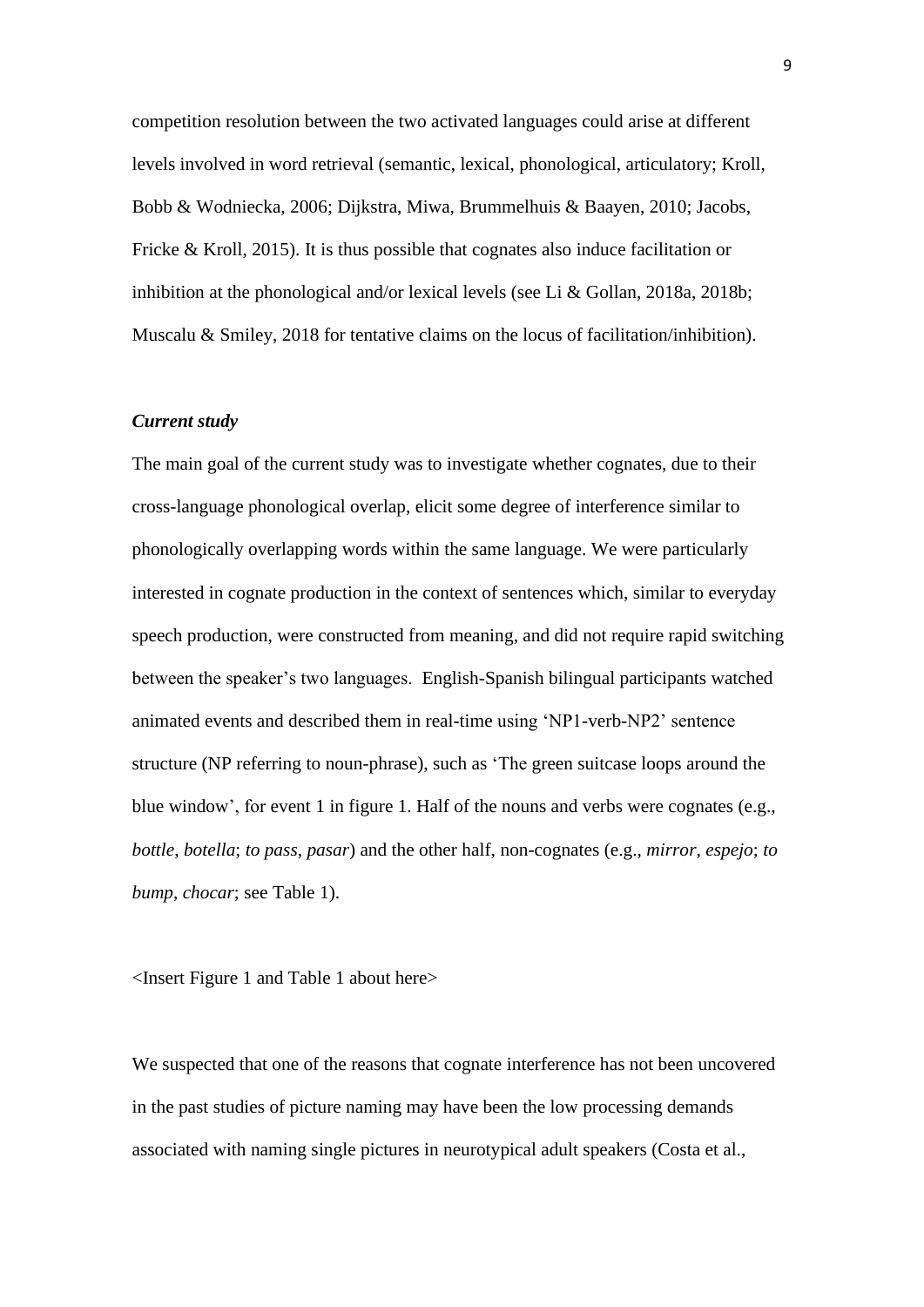2000; Sadat et al., 2016; Hoshino & Kroll, 2008; Poarch & Van Hell, 2012). We thus implemented two manipulations in our design to make the production of certain nouns and verbs more challenging compared to others, and to compare the effect of cognate status between the "easy" and "difficult" productions.

The difficulty in noun production was manipulated by using four thematically related nouns per block which had to be repeatedly produced in NP1 and NP2 positions in each sentence. In another paper using the same paradigm and data (Nozari, Martin  $\&$ McCloskey, 2019), we have established that this manipulation caused semantic interference (i.e., slower naming responses for pictures that are semantically related versus unrelated; Belke, Meyer, & Damian, 2005; Nozari et al., 2016; Schnur, Schwartz, Brecher, & Hodgson, 2006; Schnur, Schwartz, Kimberg, Hirshorn, Coslett & Thompson-Schill, 2009) at the sentence level. In fact, we showed that when producing sentences with nouns in NP1 and NP2 being thematically related, participants tend to perform worth on NP2. In other words, production of the noun in NP1 interferes with the production of the related noun in NP2, and makes NP2 more error-prone. Prior studies have linked the resolution of competition in such cases to the areas in the prefrontal cortex directly involved in implementing inhibitory control (e.g., Schnur et al., 2009).

To manipulate the difficulty of verb production, we used verbs associated with ambiguous vs. unambiguous events. Ambiguous events were those in which visual uncertainty had to be resolved before the proper verb could be selected for production. For instance, the "looping around" event was identical to the "jumping over" event, but continued past the 180° point to complete a full circle (see events 1 and 3 in figure 1). To produce the correct verb, participants must inhibit the urge to commit to a certain verb before the point of disambiguation. Previous work has shown that verb production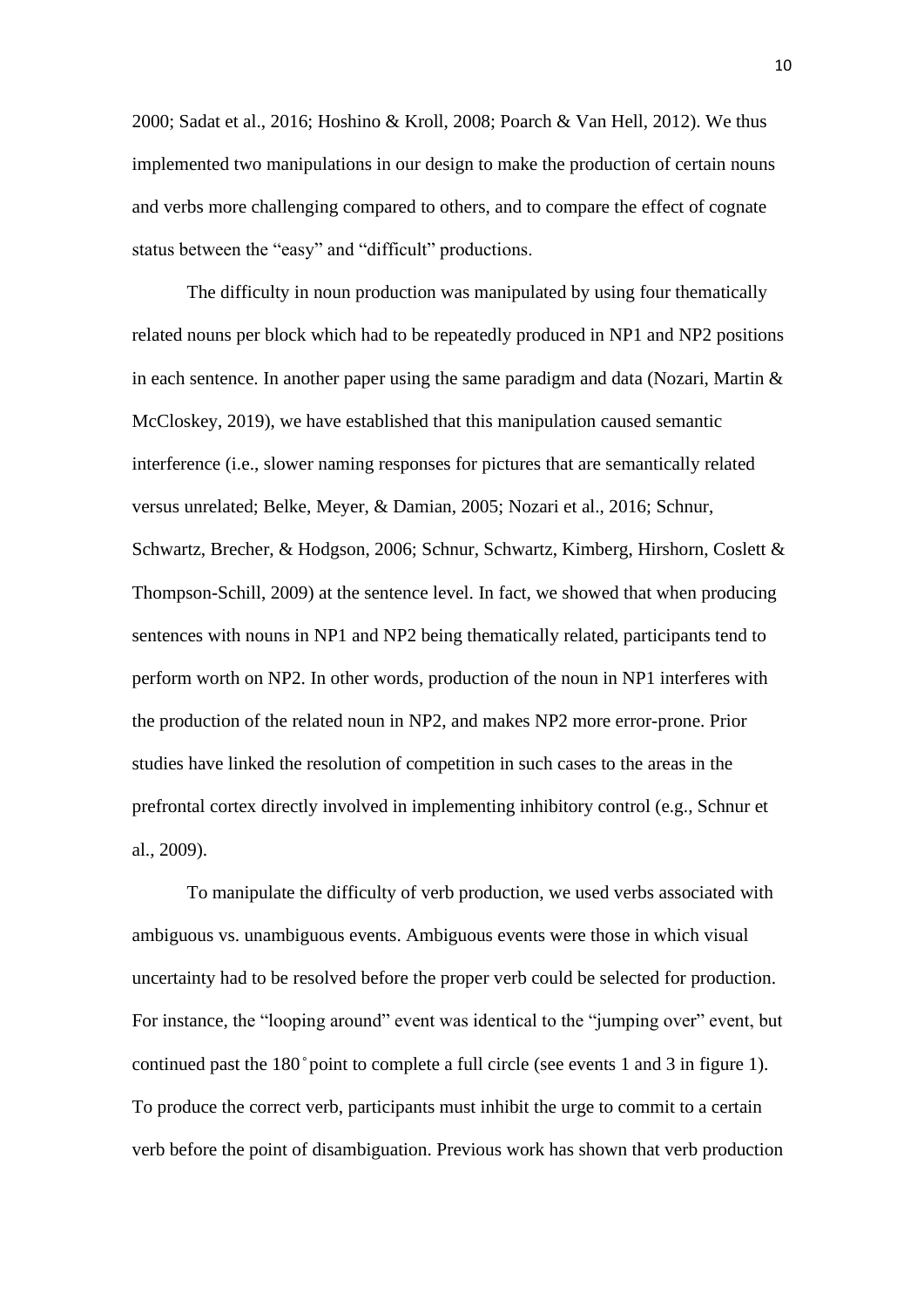associated with the ambiguous condition is particularly prone to errors, and is responsive to manipulations that help with the resolution of interference through augmenting inhibitory control, such as the anodal stimulation of the prefrontal cortex (Nozari, Arnold, & Thompson-Schill, 2014).

The creation of the "difficult" conditions (NP2 and ambiguous verbs) served the purpose of increasing control demands in order to uncover interference effects which may have been too small to detect in simple tasks. The logic was as follows: if cognates create competition in the production system, inhibitory control is required to suppress the activated competing representation. When the task is simple, inhibitory control can efficiently accomplish this with little detrimental effect. On the other hand, if other aspects of the task also require inhibitory control, as has been argued above for NP2 and ambiguous verbs, the allocation of limited control resources to the resolution of competition associated with semantic interference (NP2) and ambiguity resolution (ambiguous verbs), should take away from those resources resolving competition between cognates. As such, we would predict that cognates should show a disadvantage compared to non-cognates specifically under the difficult production situations on NP2 and ambiguous verbs.

The potential division of inhibitory resources between resolving within-language interference (semantic interference on NP2 and event ambiguity on ambiguous verbs) and between-language interference (interference presumably imposed by the coactivation of cognates) also provides a unique opportunity to investigate how the system prioritizes resource division in the face of competing within- and between-language demands for inhibitory control. If the errors generated during cognate production are mainly within-language errors, i.e., semantically related intrusions or the competing ambiguous verb, this would mean that the system must have prioritized keeping the

11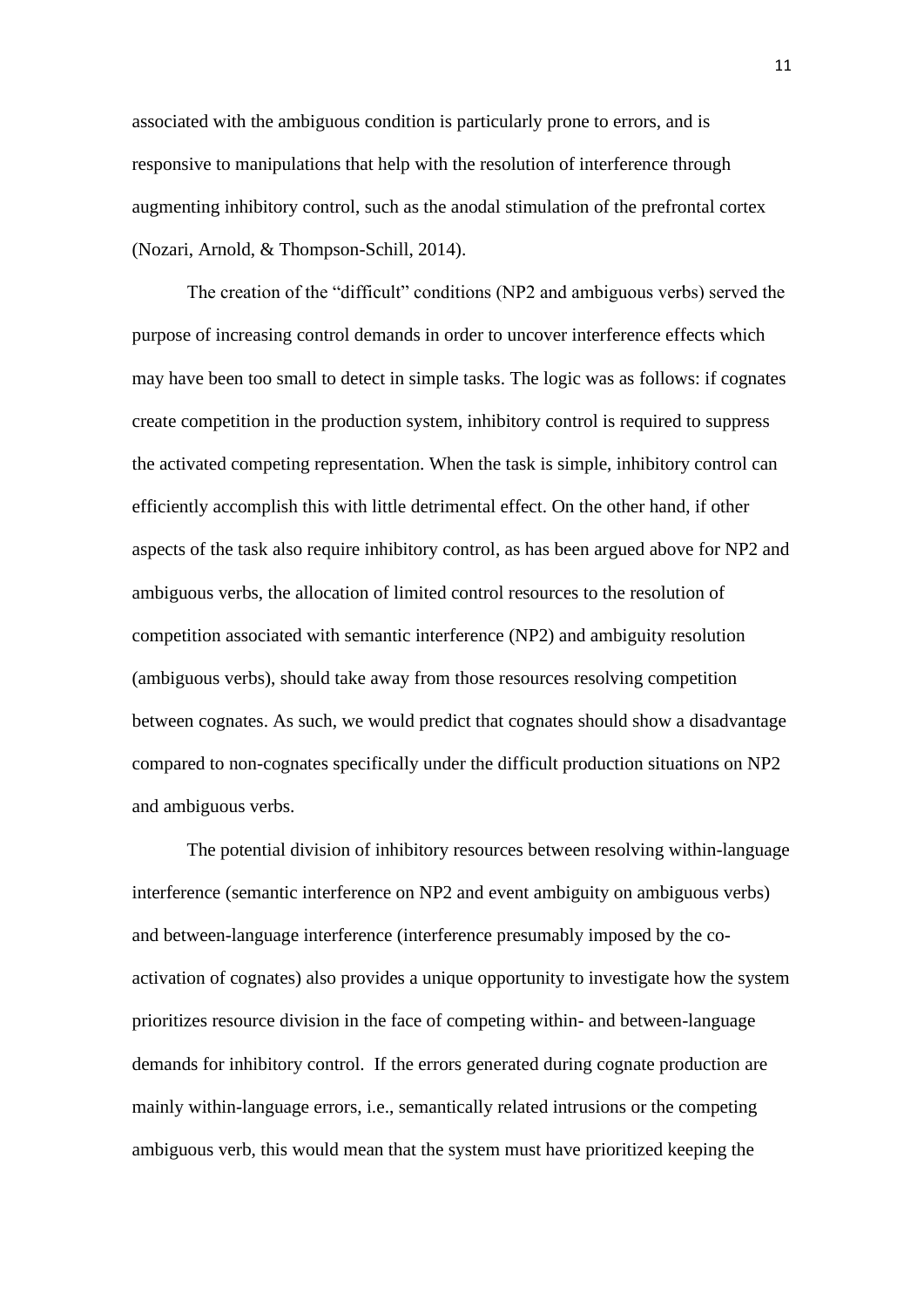non-target language from interfering over resolving within-language competition. On the other hand, if the generated errors are mainly between-language errors, i.e., translation equivalent intrusions, this would mean that the system must have prioritized resolving within-language interference.

To summarize, if under the circumstances created by this task the cognate effect continues to be pure facilitation, we would conclude that within-language dynamics that give rise to lexical/phonological interference do not apply across languages. On the other hand, evidence of interference in cognate production, especially for the "difficult" conditions (NP2 and ambiguous verbs), would point to the extension of similar principles of lexical-to-phonological mapping within and across languages. Furthermore, analyses of error types can shed light on whether language control mechanisms prioritize resolving within- or between-language interference during production in a monolingual mode.

#### **Methods**

The data analyzed in this study is a subset of the dataset analyzed in Nozari et al. (2019). In Nozari et al. (2019), our goal was to investigate the role of control processes on error detection. To this end, we explored the link between error rates and proportion of corrected errors, as a function of the position in the noun phrase (NP) and in the sentence (NP1 versus NP2). The comparison made between English and Spanish in that article was solely to disentangle part of speech from position within the NP (i.e., adjective-noun in English vs. noun-adjective in Spanish). The study, however, was not about bilingualism or differential processing of cognates vs. non-cognates, which are the focus of the current study. As such, the scope of work including the research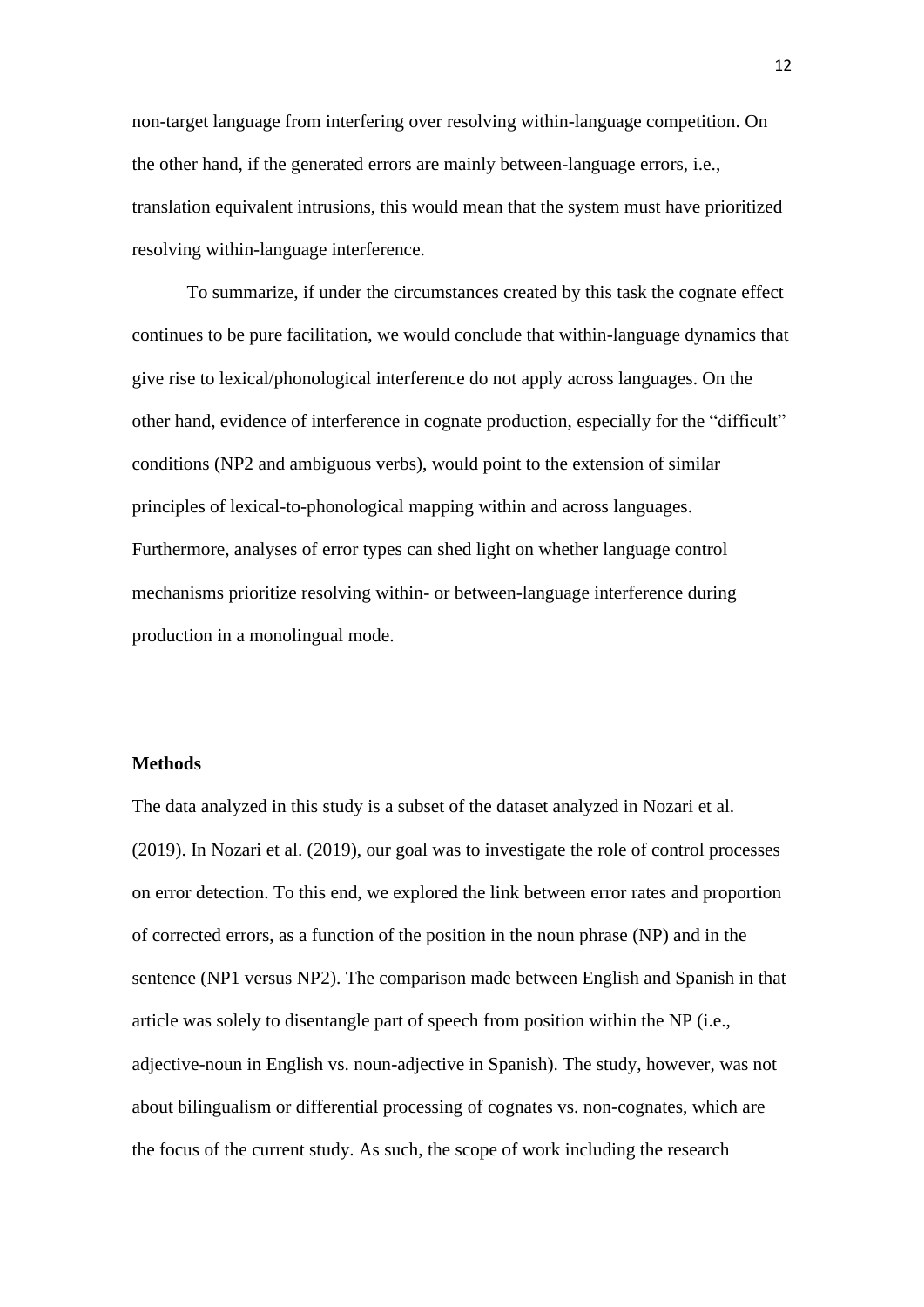question, the analyses, and the conclusions are entirely different between the two studies.

## *Participants*

Twenty highly-proficient Spanish-English bilinguals (12 males; Mean age  $= 21 \pm 2$ ) years) were recruited to take part in the study in exchange for payment. They were all native speakers of Spanish, who still used Spanish in their everyday exchanges, while living and working in an English-speaking environment (Baltimore, Maryland, USA). Participants were all highly proficient in both languages, which they had acquired early in life. Despite an earlier age of acquisition for Spanish (t test:  $t(16)^3 = -5.22$ , p <.001), English was their dominant language as revealed by self-reported proficiency (t test:  $t(19) = -2.46$ ,  $p = .024$ ) and a vocabulary test (t test:  $t(19) = 6.19$ ,  $p < .001$ ; see Table 2). All participants gave their written informed consent before taking part in the study, which was approved by the Institutional Review Board of Johns Hopkins School of Medicine.

<Insert Table 2 about here>

#### *Materials*

The 'Haunted Hotel' paradigm consisted of 224 events to be described using a 'NP1 verb-NP2' sentence structure. NPs always consisted of a determiner, a noun and an adjective. Each event consisted of two colored objects involved in an action, e.g., a blue curtain passing behind a green package, that had to be described in English as 'The blue curtain passes behind the green package' or in Spanish as 'La cortina azul pasa por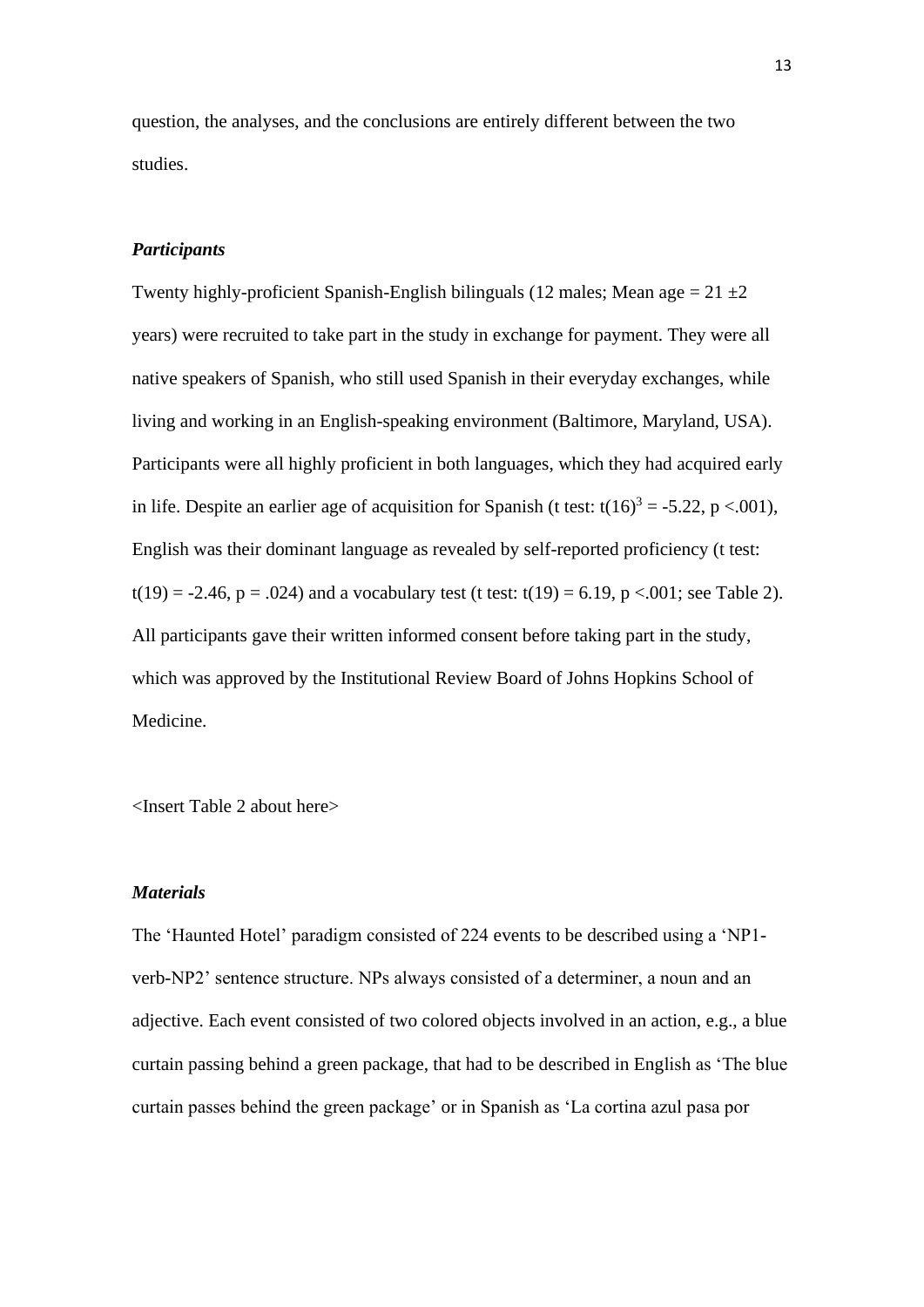detrás del paquete verde'. In total, the events included 8 possible objects, 4 possible colors and 8 possible actions (see Table 1).

The 224 events were divided into 4 blocks of 56. For half of the participants the order of the 4 blocks was 'English-Spanish-Spanish-English', while for the other half it was 'Spanish-English-English-Spanish'. Of the eight objects, four appeared in blocks 1 and 2, and the other four in block 3 and 4. That means that half of the items were first primed and practiced in English before being produced in Spanish, and the other half were first primed and practiced in Spanish and then in English. Since there is asymmetry in language switching between L1 and L2 which may interact in complex ways with our desired effects, we analyzed only the blocks in which the objects were seen for the first time. Those blocks were also the ones not preceded by a naming block in the other language, meaning the non-switching blocks (i.e., blocks 1 and 3, each containing 56 events). Due to the counterbalanced assignment of lists to blocks, each set of four objects were seen equally often in English and Spanish blocks across all subjects.

The events were presented in PowerPoint slides with scripted timing for movements. Each block was divided into 14 slides, and each slide contained four events. The four events took place consecutively, with 1500 ms intervals, during the slide show and had to be described in real-time (Figure 1). Timing of the events was set with pilot testing, and was just long enough so that participants could finish the sentence if they described the event as it unfolded. They would, however, run out of time if they waited until the event finished before they started speaking. These timing parameters were chosen to encourage incremental planning, elicit slips of the tongue and reduce memory errors.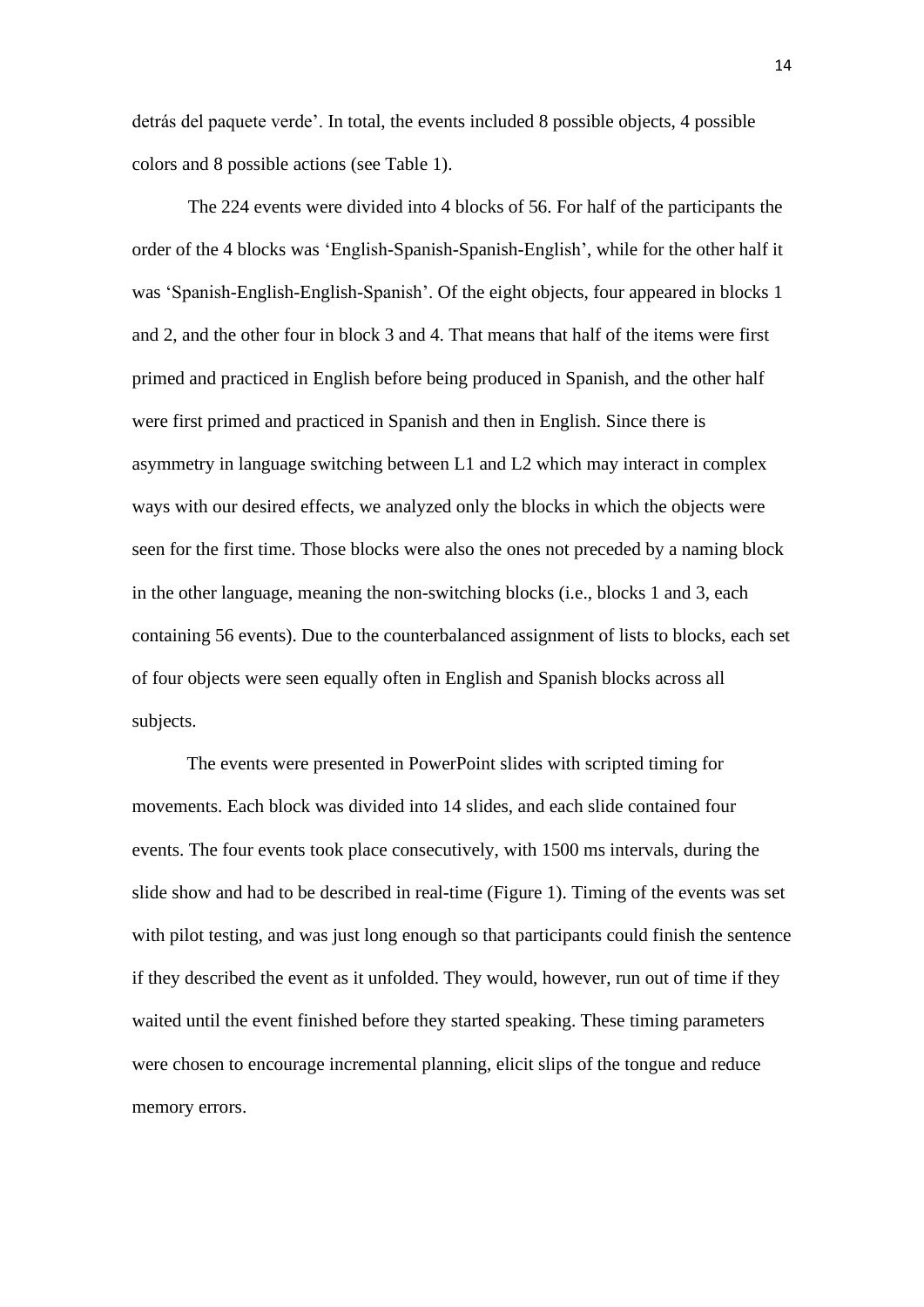All the nouns appeared with equal frequency in NP1 and NP2. Of the two sets of nouns (Table 1), the first set contained only feminine Spanish words, while the second set contained only masculine Spanish words. We thus made sure that event description was not made more difficult in Spanish than in English due to the additional required selection of the proper determiner ('la' for feminine and 'el' for masculine words). We also minimized increased complexity in Spanish by using, wherever possible, genderinvariant adjectives ('verde', 'marron' and 'azul'; an exception was 'amarillo', spelled 'amarilla' following a feminine noun). Half of the nouns were English-Spanish cognates and half were non-cognates distributed equally over NP1 and NP2 positions. Half of the verbs were used in ambiguous (referred to as "ambiguous verbs") and the other half in unambiguous (referred to as "unambiguous verbs") events. The action in the ambiguous events resembled another action in the set up to a point, after which the event was disambiguated (see Table 1 for the list of ambiguous and unambiguous verbs). Half of the ambiguous verbs were English-Spanish cognates and half were non-cognates, and similarly for unambiguous verbs. The "passing behind" event was identical to the "disappearing behind" event, but exactly half of the action was completed after the point where the verb "disappear" would be appropriate. Similarly, the "looping around" event was identical to the "jumping over" event, but half of the action was completed past the point that "jump" was appropriate. In both cases, the action in the ambiguous events resembles another action in the set up to a point, after which the event is disambiguated, and which happens at the same time for both pairs of actions. Consequently, the cognate and non-cognate pairs of ambiguous verbs were controlled for visual complexity and time of disambiguation.

In total, each participant had to produce 112 nouns from each of the four categories (cognate/non-cognate x NP1/NP2; 448 nouns in total) and 56 verbs from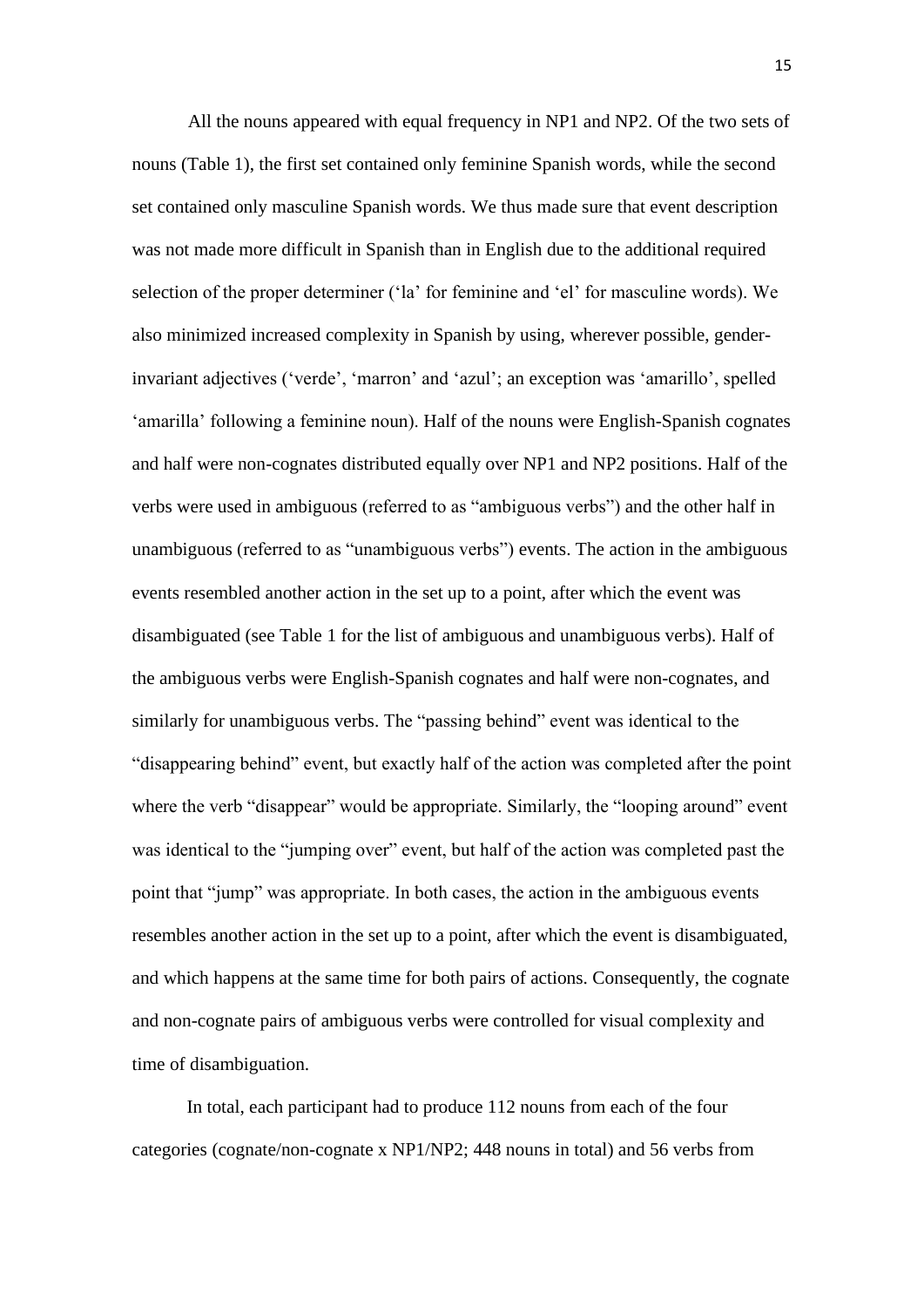each of the four categories (cognate/non-cognate x ambiguous/unambiguous; 224 verbs in total) for a total of 224 events (Half of these productions, i.e., blocks 1 and 3, were considered in cognate analyses for the reasons explained earlier).

### *Procedure*

Participants were told that they would be presented with scenes in which some objects would move and interact with one another. Their task would be to describe each animated scene to the confederate, under time pressure, by using a 'NP1-verb-NP2' sentence structure. At the beginning of the experiment, they were familiarized with the nouns, adjectives and verbs to be used, in English or in Spanish (always the language of the upcoming block). Then, they practiced describing each action until reaching fluency for each of the 8 possible actions. Finally, they practiced the actual task (four events to be described in a row under time pressure) with 2 slides that were not included in the real task. Practice was repeated if necessary. After familiarization, participants described visual scenes in each slide (four consecutive events). Each event lasted between 2 and 4 seconds and events were separated by a 1.5 second interval. Participants were instructed to move from one slide to the other at their own pace. Since the second set of blocks (blocks 3 and 4) contained a different pool of objects to be named, familiarization and training were repeated between blocks 2 and 3. The language used for familiarization was again the one of the upcoming block, thus each participant received orientation and practice once in English and once in Spanish, each immediately before its corresponding block.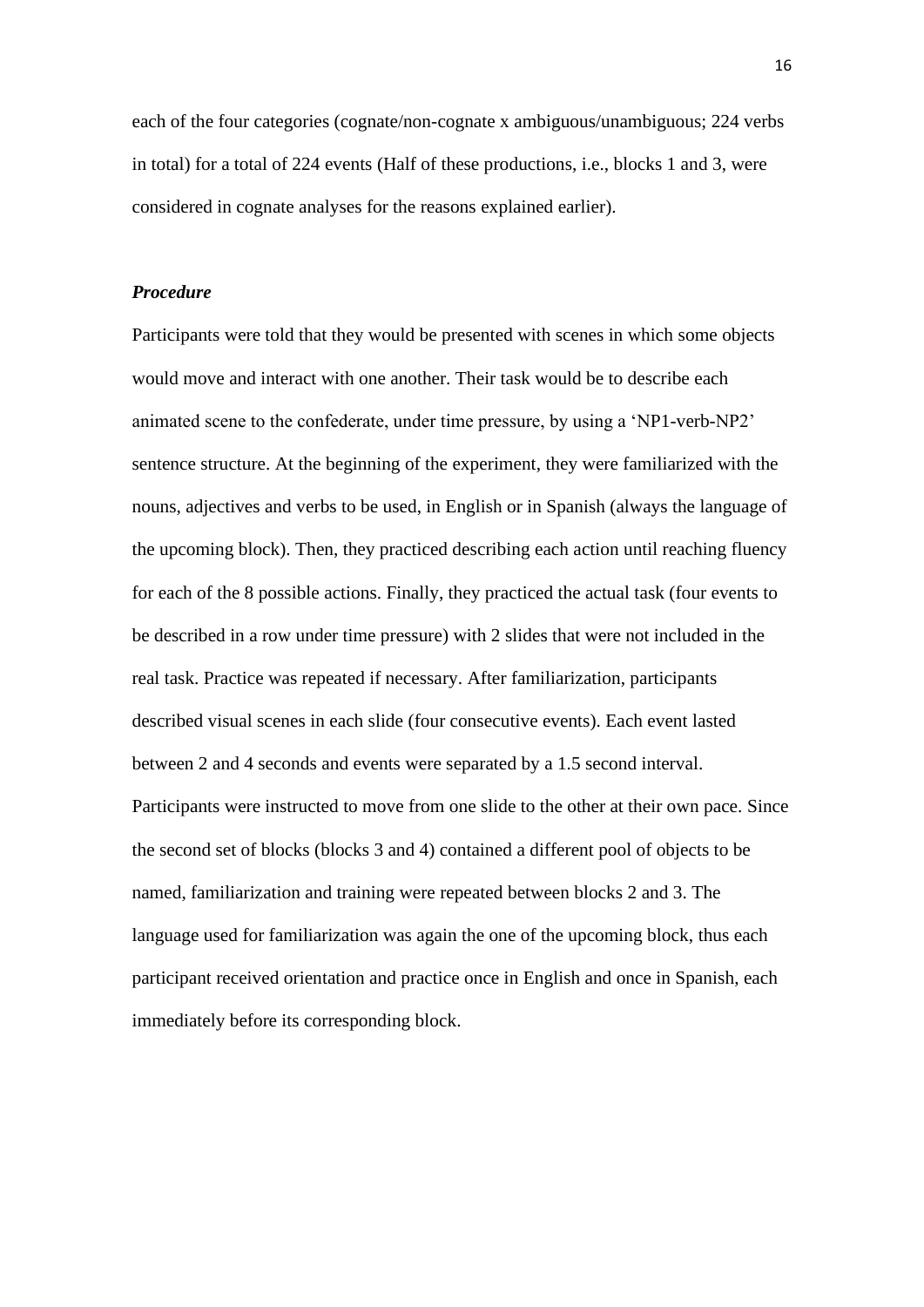## *Error coding and statistical analysis*

As the goal of this study was to investigate the modulation of the cognate effect by task difficulty, we focused on error rates and error types for nouns and verbs which had cognate and non-cognate counterparts (errors for determiners and adjectives will not be presented here). Each target word (noun or verb) was coded as a 'correct production' (if the word was produced correctly in the language of the block), a 'miss' (if the word was not produced at all) or an 'error' (described below).

For nouns, production errors were coded as follows: (1) **Intrusions** were errors in which the participant produced the translation equivalent instead of the target noun (e.g., producing '*window'* instead of '*ventana'*). (2) **Within-language substitutions** were errors in which the participant produced another object name than the target (complete or partial production), with this other object coming from the list of 8 candidates in the task whether present in the current slide or not (e.g., producing '*window'* instead of '*bottle'*). (3) **Mispronunciations** were incomplete productions of the target noun (e.g., producing *'suit…'* instead of *'suitcase'*). There were no mispronunciations that were complete productions. (4) **Alternative labels** were productions of a synonym or the word 'thing' instead of the target (e.g., producing *'box'* instead of *'package'*, *'thing'* instead of *'curtain'*). (5) **Noun/Adjective transpositions**  happened when participants pronounced the adjective (entirely or partially) before the noun. It happened only in Spanish (e.g., *'la amari…'* instead of *'la botella amarilla'*).

For verbs, production errors were coded as follows: (1) **Intrusions** were errors in which the participant produced the translation equivalent instead of the target verb (e.g., producing *'disappears'* instead of *'desaparece'*). (2) **Competitor substitutions** were errors in which the target ambiguous verb was replaced by its competitor [in ambiguity] (e.g., producing *'passes'* instead of *'disappears'* or vice versa). (3) **Within-**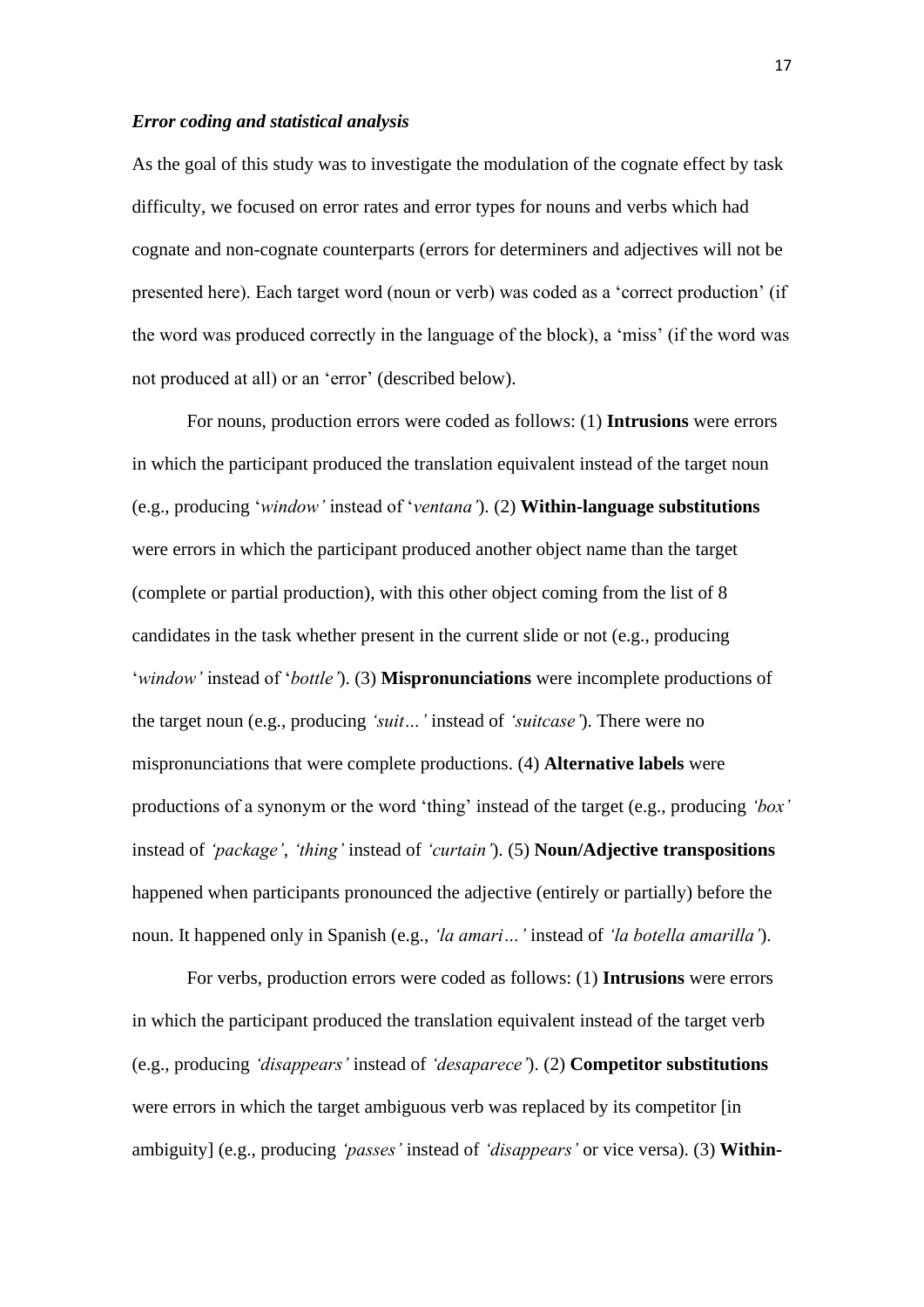**language substitutions** were errors in which the participant produced another verb than the target (complete or partial production; e.g., producing *'pa…'* or *'passes'* instead of *'jumps'*). (4) **Mispronunciations** were incomplete productions of the target verb (e.g., producing *'dis…'* instead of *'disappears'*). As for nouns, there were no mispronunciations that were complete productions.

For the accuracy analyses, all types of errors were aggregated to increase statistical power. Accuracy data were analyzed using the logistic version of generalized linear mixed models (Baayen, Davidson & Bates, 2008). We included Language (English = -1 vs. Spanish = 1), NP position (NP1 = -1 vs. NP2 = 1), Cognate status (cognate  $= -1$  vs. non-cognate  $= 1$ ) and all the two-way interactions between these three factors as predictors in the analysis of nouns. We included Language (English  $= -1$  vs. Spanish = 1), Ambiguity (unambiguous =  $-1$  vs. ambiguous = 1), Cognate status (cognate  $= -1$  vs. non-cognate  $= 1$ ) and all the two-way interactions between these three factors as predictors in the analysis of verbs. Analyses were carried out using the *lme4* package (Bates, Maechler, Bolker & Walker, 2014). In fitting the models, we aimed for the maximal random effect structure the model could handle, in keeping with the recommendations of Barr, Levy, Scheepers and Tily (2013). Where this was not possible, it is stated in the Results  $4$ .

#### **Results and Discussion**

The miss rate was  $0.63 \pm .85\%$  for sentence production in English and  $2.36 \pm .484\%$  in Spanish, and did not significantly vary across languages (t test:  $t(19)=1.65$ ,  $p=.12$ ). The average error rates were calculated for nouns (3.1% in total; 138 errors out of 4460 productions) and for verbs (10.5%; 234 errors out of 2230 productions; see Table 3). The error rates obtained here were in the range expected for production studies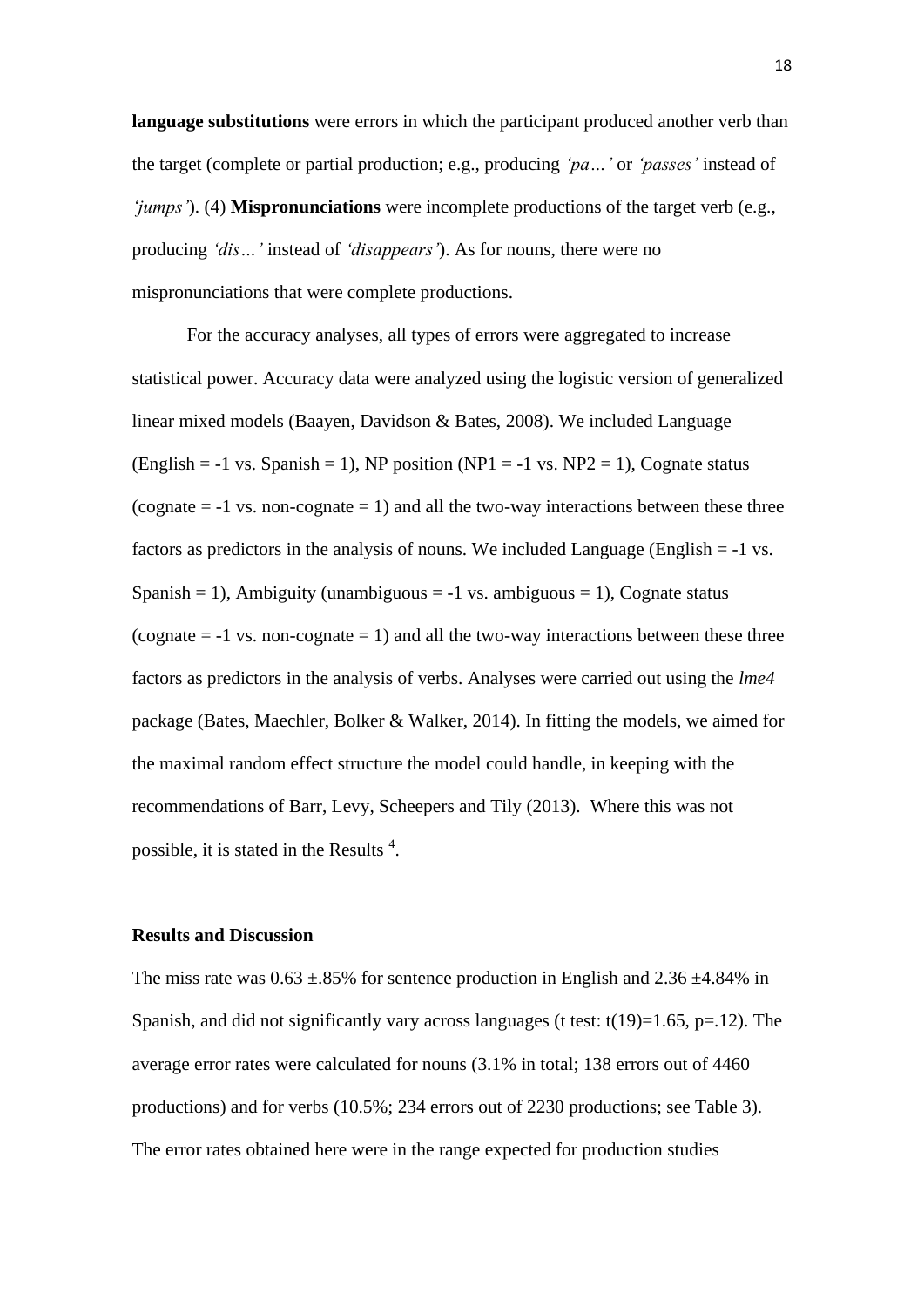conducted on proficient speakers (see for instance Nozari, Arnold & Thompson-Schill, 2014; Gollan, Stasenko & Salmon, 2017; Li & Gollan, 2018b, among others).

<Insert Table 3 about here>

Before exploring the cognate effect for noun and verb processing, we performed a first set of analyses on the entire data set (the four experimental blocks) to check whether our "difficult" conditions, i.e., NP2 and ambiguous verbs, indeed generated more errors over their corresponding baseline conditions, i.e., NP1 and unambiguous verbs. We ran a logistic multilevel mixed model for errors on nouns, including NP position as the fixed effect, and the random intercepts of subjects and items, as well as the random slope for NP position over subjects as the random effect structure. The main effect of NP position was significant ( $z = 2.613$ ,  $p = .009$ ), revealing that participants made more errors on NP2 (.031  $\pm$ .02) compared to NP1 (.025  $\pm$ .02) (as previously reported also in Nozari et al., 2019). We also ran a logistic multilevel mixed model for errors on verbs, including Ambiguity as the fixed effect, the random intercept of subjects and the random slope for Ambiguity over subjects as the random effect structure. The main effect of Ambiguity was significant ( $z = -4.187$ ,  $p < .001$ ), revealing that participants made more errors on the ambiguous (.130  $\pm$ .062) than the unambiguous verbs (.066 ±.060). In summary, the data confirmed that both NP2s and ambiguous verbs were more resource-demanding (i.e., error-prone) than their baseline counterparts, as we had hypothesized.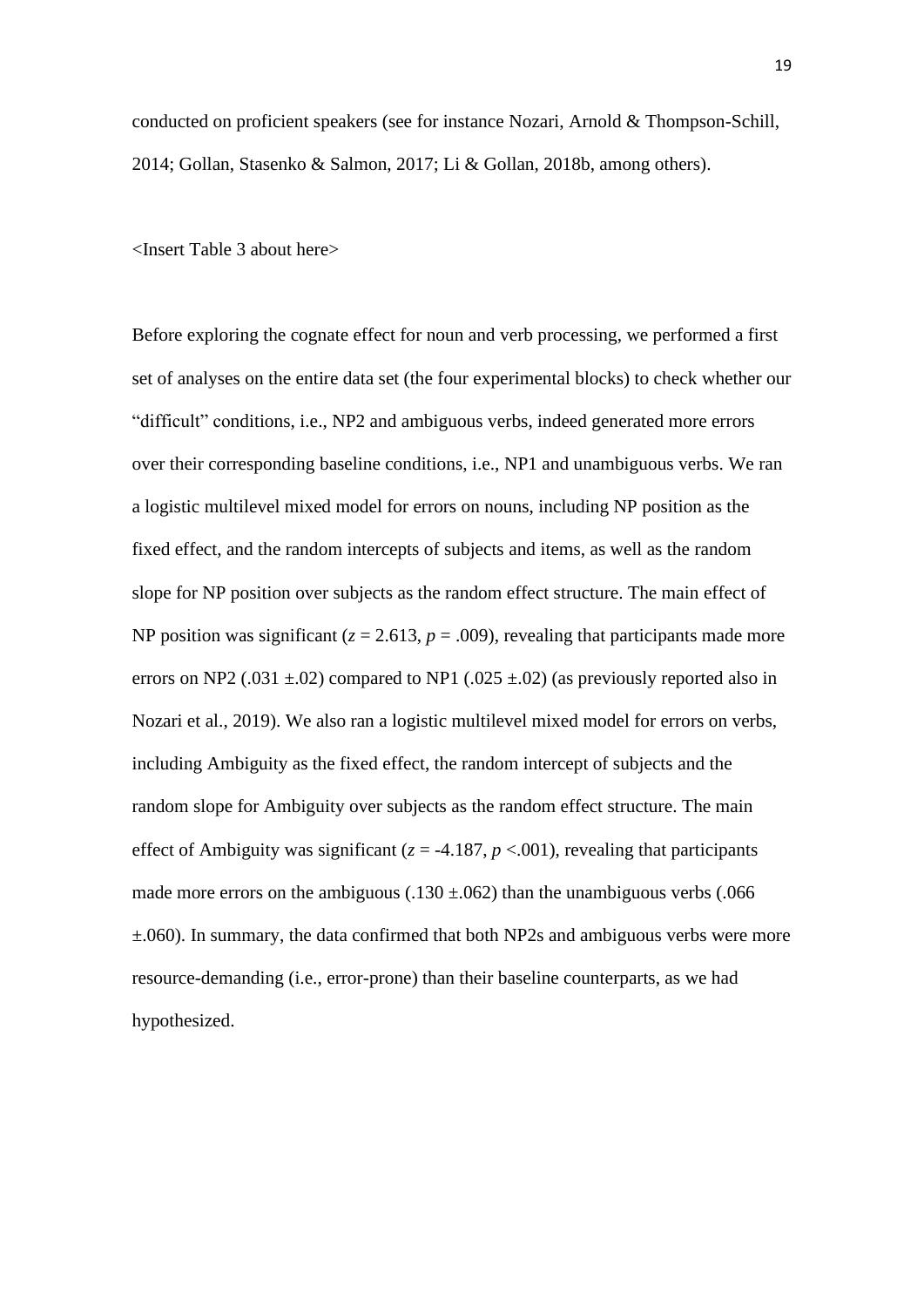### *Cognate effects for noun and verb processing*

Figure 2 shows the error rates for the cognate and non-cognate nouns on NP1 and NP2 in English and Spanish (see also Table 3). The maximal converging model for errors with nouns included Cognate status, NP position and Language, as well as all two-way interactions between these three factors as the fixed effect structure. The random effect structure included the random intercepts of subjects and items, as well as the random slopes for Cognate status, NP position and Language over subjects. Table 4a shows the full details of this analysis. None of the main effects were significant, but there was a significant Cognate status x NP position interaction ( $z = -2.284$ ,  $p = .022$ ), suggesting different processing of cognate and non-cognate nouns for NP1 and NP2. To unpack this difference, we ran post-hoc analyses, which revealed that participants made more errors on cognates (.043  $\pm$ .05) than on non-cognates (.024  $\pm$ .04) when producing NP2 (*z*  $= -2.201, p = .028$ ) but not NP1 (.029  $\pm$ .04 and .031  $\pm$ .05 for cognates and non-cognates respectively;  $z = -0.296$ ,  $p = 0.767$ ; see Tables 4b and 4c for the details of the post hoc analyses). In these post-hoc analyses, there were also marginally more errors on NP2 in Spanish than English, but this effect did not interact with cognate status. The other effects did not reach significance. To summarize, the results showed comparable error rates on cognate and non-cognate words on the "easy" NP1, but on the "difficult" NP2, error rate was significantly higher on cognates compared to non-cognates.

<Insert Figure 2 and Table 4 about here>

Figure 3 shows the error rates for the cognate and non-cognate verbs that were either ambiguous or unambiguous in English and Spanish (see also Table 3). The maximal converging model for errors with verbs included Cognate status, Ambiguity and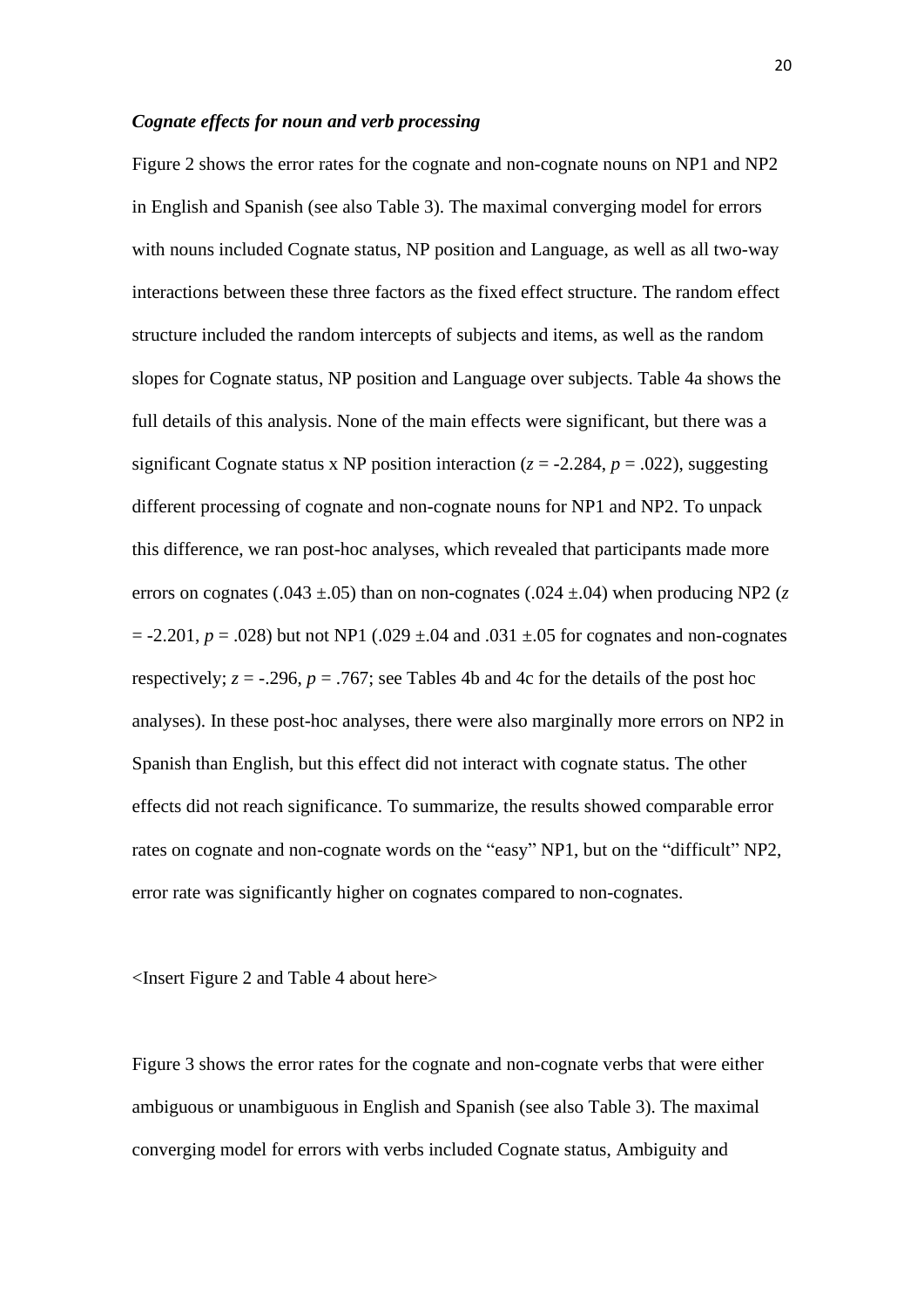Language, as well as all two-way interactions between these three factors as the fixed effect structure. The random effect structure included the random intercept of subjects, as well as the random slopes for Cognate status, Ambiguity and Language over subjects. Table 5a shows the full details of this analysis. There was a significant effect of ambiguity ( $z = -3.561$ ,  $p < .001$ ), as participants made more errors when producing ambiguous (.143  $\pm$ .12) relative to unambiguous verbs (.072  $\pm$ .11). There was also a significant effect of Language ( $z = 2.676$ ,  $p = .007$ ), as participants produced more errors in Spanish (.115  $\pm$ .13) than in English (.100  $\pm$ .11). There was no main effect of Cognate status ( $z = .663$ ,  $p = .508$ ) but, critically, we found a significant Cognate status x Ambiguity interaction ( $z = 4.309$ ,  $p < .001$ ). Similar to the analysis of nouns, this significant Cognate status x Ambiguity interaction implies that cognates and noncognates are processed differently under difficult conditions. To unpack this difference, we ran post-hoc models, which revealed that participants made fewer errors on cognates (.038  $\pm$ .09) than on non-cognates (.105  $\pm$ .13) when producing unambiguous verbs ( $z =$ 3.110,  $p = .002$ ), but this cognate facilitation effect disappeared for ambiguous verb production (.153  $\pm$ .13 and .133  $\pm$ .11 for cognates and non-cognates respectively;  $z =$ .078, *p* = .938; see Tables 5b and 5c for full details of the post-hoc analyses). Finally, we found a significant Ambiguity x Language interaction  $(z = -3.183, p = .001$ ; see Table 5a), suggesting differences between the two languages in processing ambiguous and unambiguous verbs. Post-hoc models revealed that the difference stemmed from the processing of ambiguous verbs which were produced more accurately in English (.113  $\pm$ .09) as compared to Spanish (.174  $\pm$ .14;  $z = 2.127$ ,  $p = .033$ ) while the processing of unambiguous verbs was comparable between the two languages ( $.086 \pm .13$  and  $.057$ )  $\pm$ .10 for English and Spanish respectively;  $z = .429$ ,  $p = .668$ ; see Tables 5b and 5c).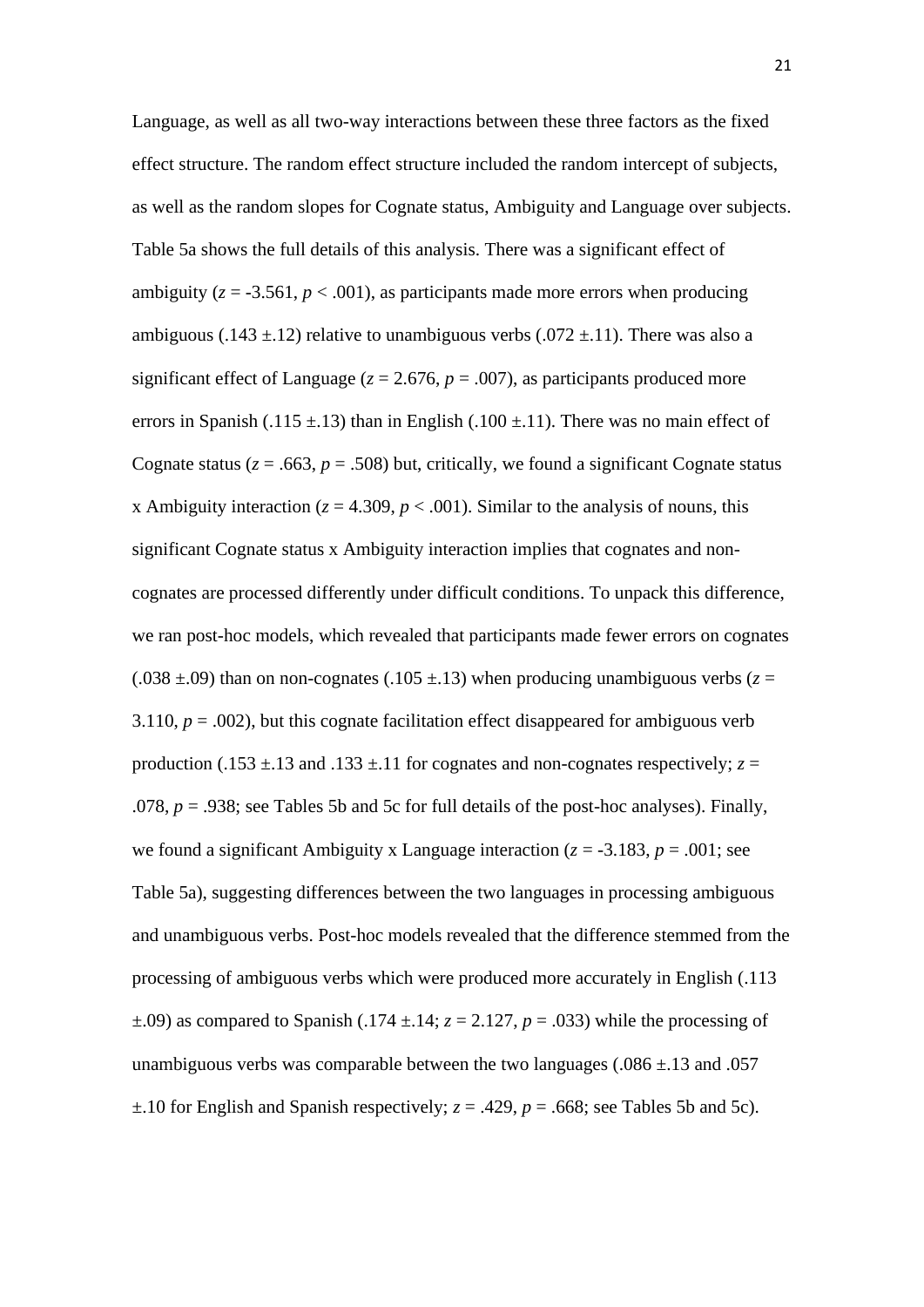<Insert Figure 3 and Table 5 about here>

To summarize, the analysis of verbs, similar to nouns, revealed that cognates and noncognates were processed differently when processing demands increased. However, the nature of the interaction was different in the case of nouns and verbs: for nouns, we found no difference between cognate and non-cognate processing for the (easier) NP1 and an overt interference effect on cognates for the (harder) NP2. For verbs, we found a facilitatory cognate effect for the (easier) unambiguous verbs, and no difference between cognates and non-cognates for the (harder) ambiguous verbs. The similarity between the two patterns is that as processing demands increase, the cognate effect moves from facilitation towards interference.

# *Different error types*

The number of errors of each type is reported in Table 6 for noun and in Table 7 for verb production. The main outcome of these results is that 94.9% of errors in noun production and 91.5% of errors in verb production were within-language substitutions. Strikingly, no cross-language intrusions were observed in any of the conditions.

<Insert Table 6 and Table 7 about here>

The most frequent type of error in noun production was producing an incorrect target noun from the list of 8 candidates. The most frequent type of error in verb production occurred in the ambiguous condition, in which the competitor of the ambiguous target verb was produced erroneously (e.g., *'passes'* instead of *'disappears'*). Interestingly, this type of lack of control doubled when the target verb was a cognate rather than a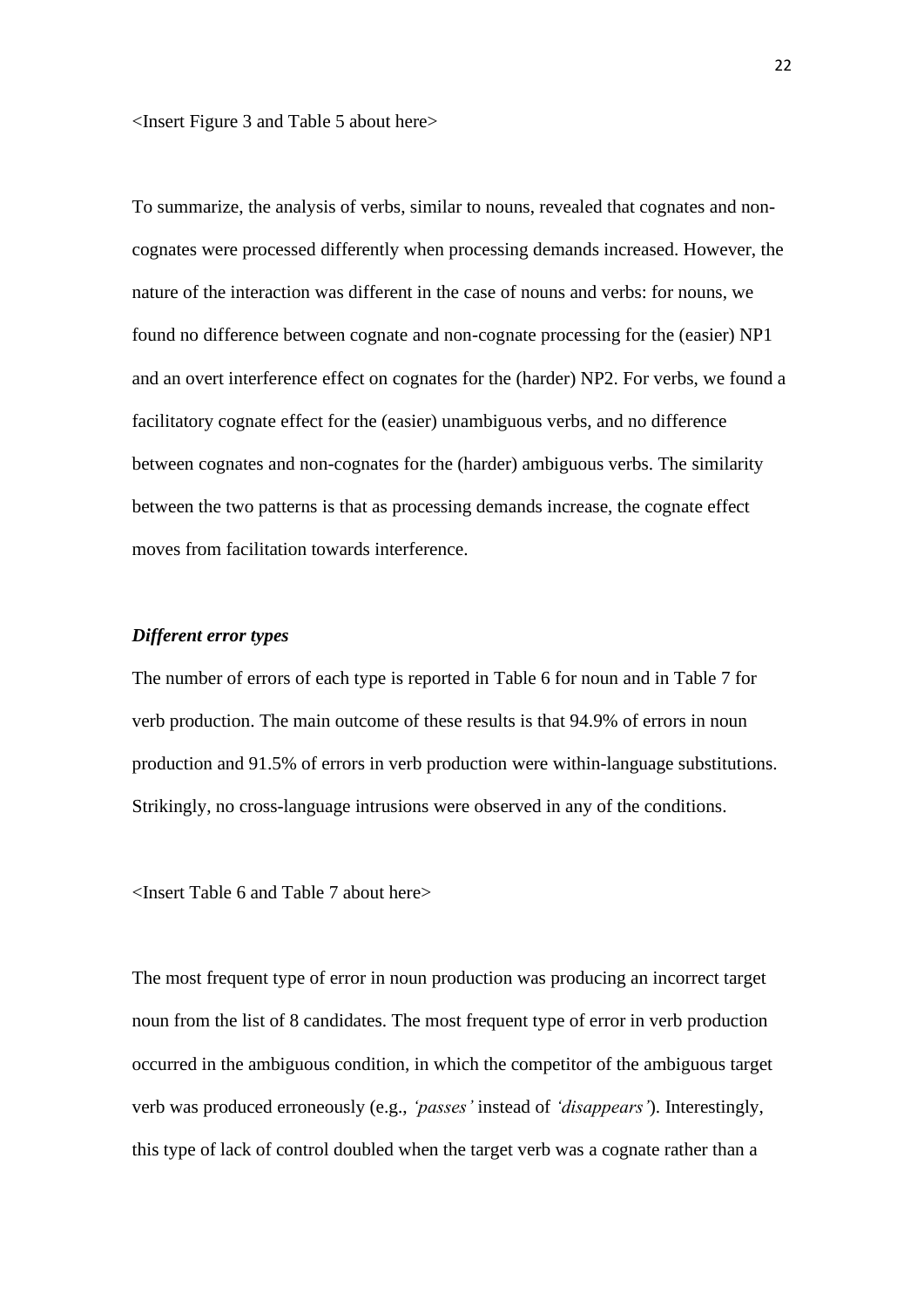non-cognate, confirming the finding of the verb analysis reported above. To confirm the effect of cognate status on the production of competitor substitutions, we divided the errors on ambiguous verbs into two categories (competitor substitution vs. all other error types), and constructed a model with Cognate status, Language and Cognate status x Language as the fixed effect structure. The random effect structure included the random intercepts of subjects, as well as the random slopes for Cognate status and Language over subjects. The Cognate effect was significant ( $z = -2.570$ ,  $p = .010$ ) but the Language effect and the Cognate status x Language interaction were not (see Table 8), showing that cognate status indeed increased the rate of competitor substitution errors during ambiguous verb production.

<Insert Table 8 about here>

# **General Discussion**

The main goal of the present study was to further investigate language control in bilingual word production, and more specifically to explore whether cognates elicit interference during the production of sentences from meaning in a largely monolingual mode. Our main hypothesis was that, if similar principles that govern the production of phonologically related words within the same language also apply to the production of cognates (as semantic equivalents that also share phonology), the cognate production should be associated with at least some degree of interference at the lexical/phonological levels, relative to non-cognate production. We further reasoned that such interference should be most obvious under high processing load, i.e., the production of NP2s and ambiguous verbs in our design.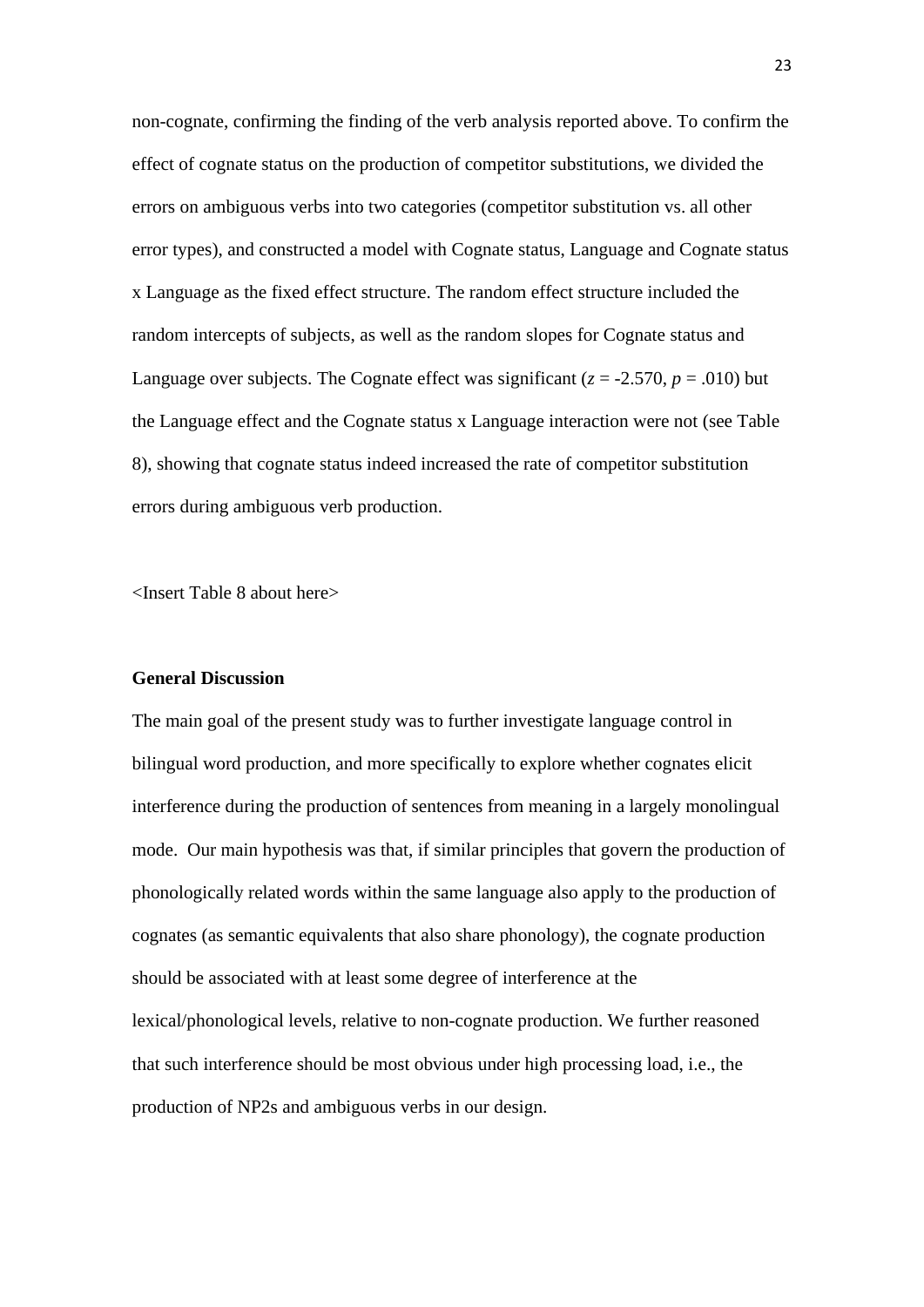Our first critical finding was that for both nouns and verbs, we observed a modulation of the cognate effect by processing difficulty (NP position and verb ambiguity) but in different ways. Cognate and non-cognate nouns elicited a similar number of errors on the (easy) NP1, but cognate nouns elicited significantly more errors on the (difficult) NP2, providing clear evidence that under circumstances of increased interference, cognate status was detrimental to production (see also Muscalu & Smiley, 2018 for larger error rate on cognates in a translation typing task). For verbs, cognates elicited significantly fewer errors than non-cognates in the (easy) unambiguous condition, but the error rates were comparable between cognates and non-cognates in the (difficult) ambiguous condition. At first glance, the patterns of findings on nouns and verbs seem very different, but in fact, the observed pattern on verbs is similar to that of nouns with a shifted baseline: For nouns, the easy (i.e., baseline) condition starts with no effect, and turns into overt cognate interference in the difficult condition. For verbs, the easy (i.e., baseline) condition starts with a facilitation, which disappears in the difficult condition. This means that in both conditions, a change from easy to difficult has been associated with a shift towards more cognate interference, albeit with different starting points for nouns and verbs. We did not anticipate the different baselines observed for nouns and verbs, but a likely explanation is that verb processing is inherently more difficult than noun processing (for reviews, see Mätzig, Druks, Masterson & Vigliocco, 2009; Vigliocco, Vinson, Druks, Barber & Cappa, 2011), which may make verbs more susceptible to the facilitatory benefits of cognates (see below). However, a direct comparison of nouns against verbs was never a goal of the experiment, thus the two sets of words also differed in other properties such as length and frequency, in addition to the fact that verbs must be planned with their related function words, e.g., [disappears] *behind*, [bumps] *into*, etc., all of which may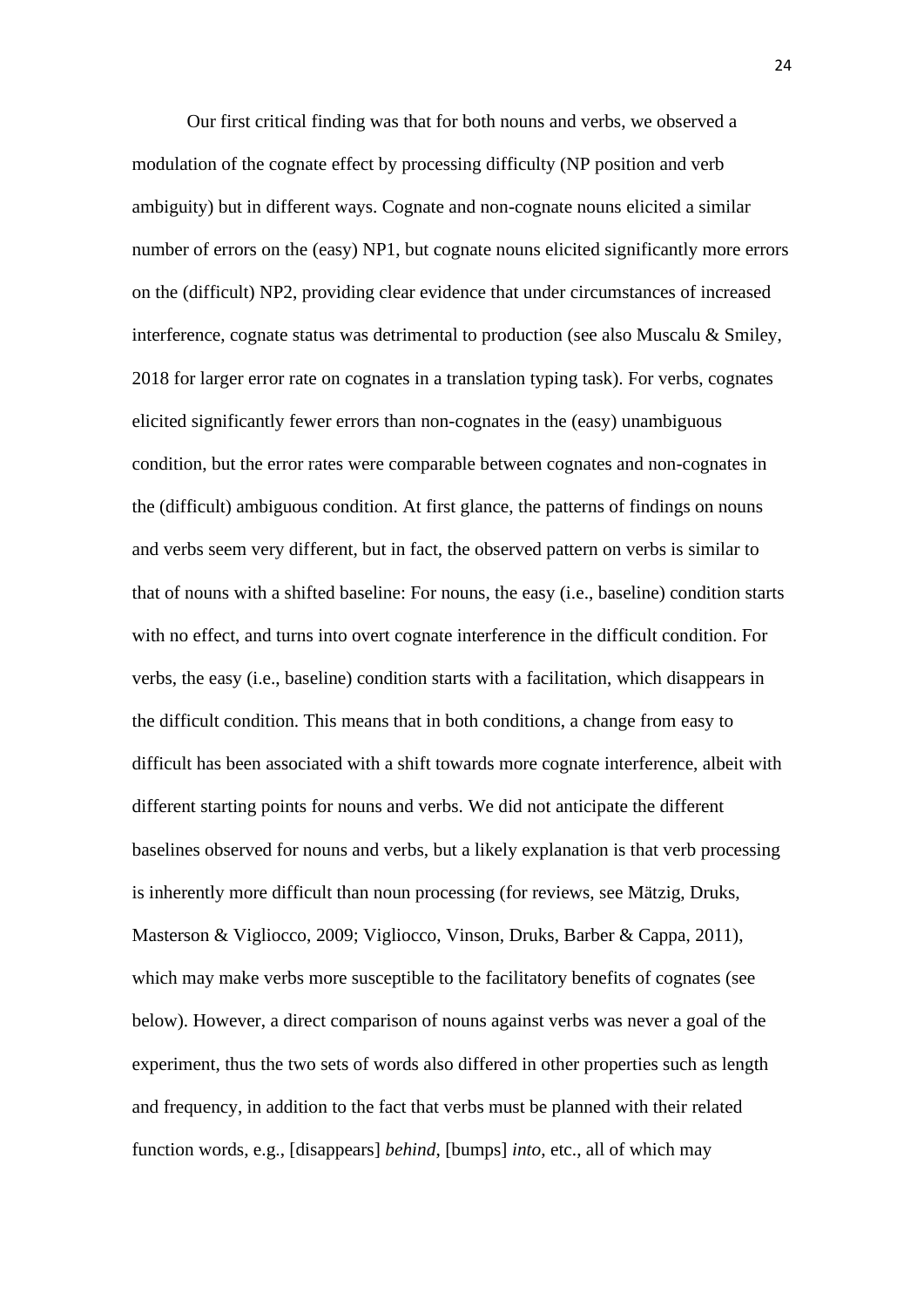contribute to the different baselines of noun vs. verbs observed here. Critically, however, in both cases, we observed the same trend of moving towards more cognate interference under increased processing demand.

An additional piece of evidence for the claim that cognates do consume inhibitory control resources during verb production is the strikingly different pattern of errors on cognate vs. non-cognate ambiguous verbs: errors on cognate verbs are almost exclusively competitor substitutions, while errors on non-cognate verbs are more evenly distributed between competitor substitution and other within-language errors. Recall that, by design, preventing competitor substitutions is directly dependent on inhibitory control: speakers must inhibit the urge of committing to a verb until the point of disambiguation. The dominance of these errors on cognate verbs and their greater prevalence on cognate vs. non-cognate verbs imply that cognate production consumes the inhibitory control resources that were otherwise to be allocated to the prevention of competitor substitutions. This, in turn, implies that cognates must induce some degree of interference through competition demanding of inhibitory control resources for its resolution. Collectively, these data provide the first evidence for cognate interference at the lexical/phonological levels in a spoken production task, in which participants produced sentences from meaning in a monolingual mode. We would like to point out, though, that the low number of items per condition is a limitation of the study, especially for verb comparisons for which a between-item comparison has been necessary. Thus, further research is needed to assess the generalization of the results to a larger set of items. Generalization to another population of bilinguals would also provide further support to the conclusions. The interference effect, reported here, is overtly observable on nouns with tighter controls and less obvious on verbs. Still, the general consistency in the pattern of moving from facilitation to interference from easy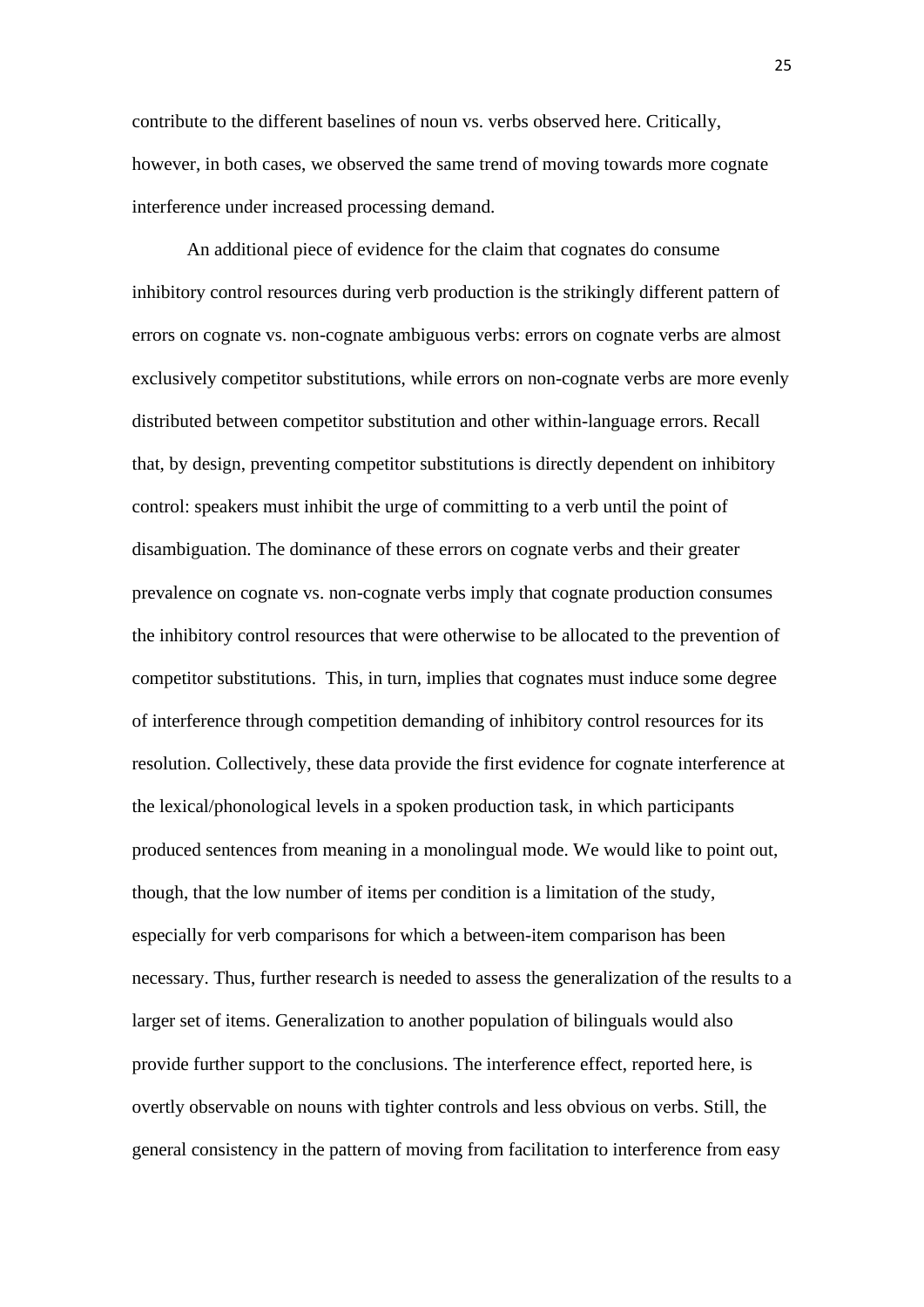to difficult conditions for both nouns and verbs, which is aligned with our theoretical prediction, suggests that the results are capturing a consistent effect.

Another interesting finding of this study was that the errors produced on both cognate and non-cognate words were exclusively within-language errors (i.e., no intrusion errors from the other language). This pattern is in keeping with several past reports (Gollan, Schotter, Gomez, Murillo & Rayner, 2014; Gollan, Stasenko, Li & Salmon, 2017; Gollan & Goldrick, 2018). The simplest interpretation of this finding would be that there is no simultaneous co-activation of the non-target language during production in a monolingual mode. This interpretation, however, does not fit the results discussed earlier, which show clear effects of cognate status, i.e., the influence of the other language on the one currently in use. Moreover, although the task was a monolingual task that did not require frequent switching, the experimental environment was clearly bilingual, with all participants completing the third block after having received instructions in both languages, and having completed block 1 in a different language. It is thus difficult to argue that the experimental design discouraged language co-activation. The collective pattern of data is, instead, better aligned with a system in which (1) both languages are activated even during production in a monolingual mode, with representations from both languages actively competing for selection, and (2) separate mechanisms are at play for selectively allocating inhibitory control resources to the prevention of between- vs. within-language errors. In the current settings (i.e., monolingual context), the system prioritizes the prevention of between-language errors, in line with the task goal (i.e., "speak Spanish").

26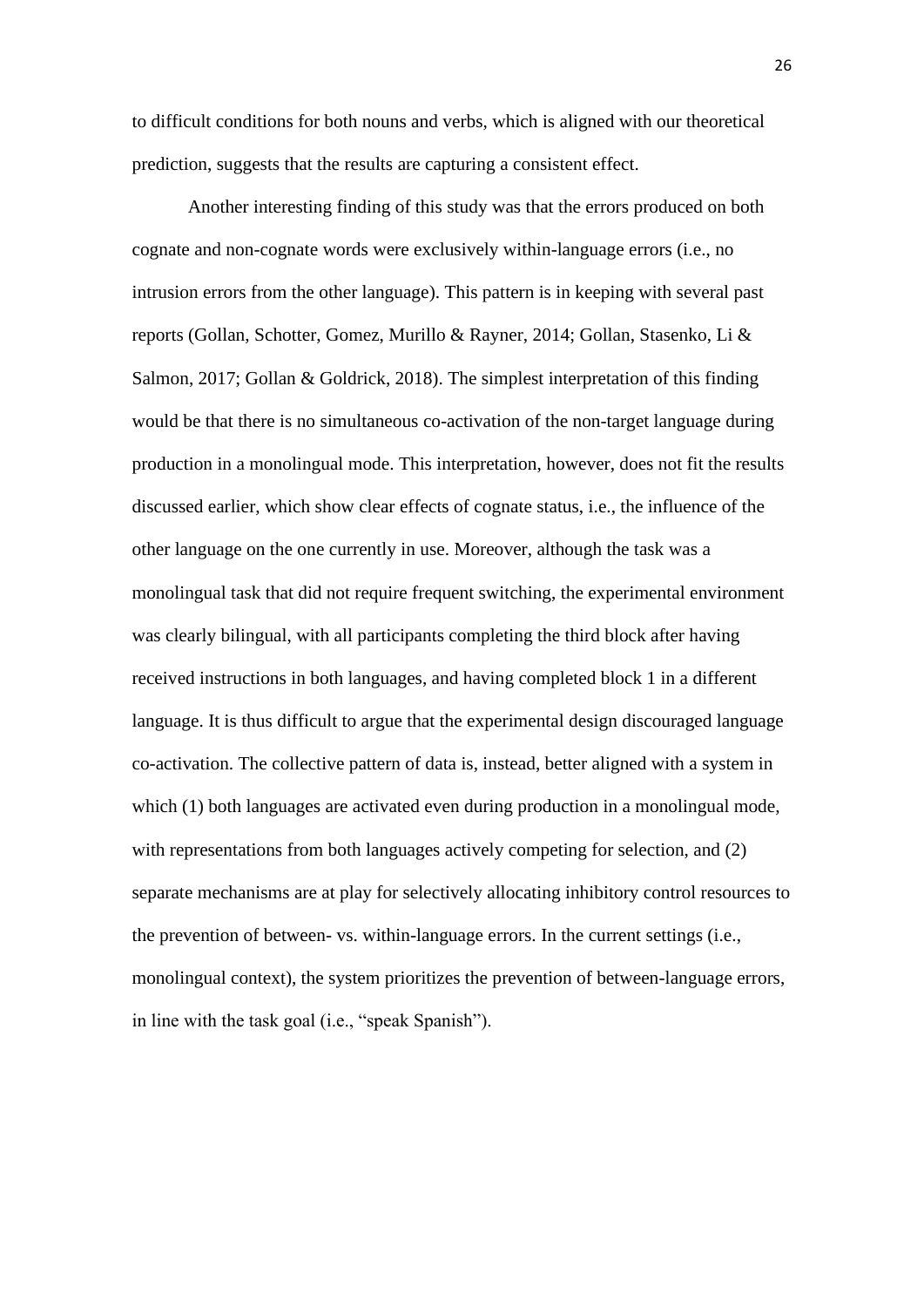### *Is the cognate effect facilitatory or inhibitory?*

The demonstration of inhibitory cognate effects in the presence of increased processing demands reported in the current study does not negate, but complement, the prior reports on cognate facilitation. Note that a similar pattern of facilitatory/inhibitory cognate effects tends to emerge in the literature on language perception. In fact, despite the extensive literature on the facilitatory cognate effect in lexical decision tasks (e.g, Lemhöfer & Dijkstra, 2004), recent findings point to some inhibitory cognate effects in such tasks (orthographically non-identical cognate interference in an L1 lexical decision task; Lemhöfer, Huestegge and Mulder, 2018). A similar tension also exists in the literature regarding the effects of semantic and phonological similarity on producing words within the same language. Semantic similarity infamously induces both facilitation (see for instance Bloem, van den Boogaard, & La Heij, 2004; Rabovsky, Schad & Rahman, 2016; Wheeldon and Monsell, 1994) and interference (see for instance Belke et al., 2005; Costa, Alario, & Caramazza, 2005; Howard, Nickels, Coltheart & Cole-Virtue, 2006; Nozari et al., 2016; Schnur et al., 2006, 2009; Wheeldon & Monsell, 1994). In some cases, facilitation and interference are even observed within the same task. For example, in cyclic blocked naming, semantic similarity between pictures first induces a transient facilitatory effect which switches to interference in later cycles (e.g., Schnur et al., 2006; but see Navarrete, Del Prato, Peressotti & Mahon, 2014, for an alternative interpretation). Similarly, phonological similarity could facilitate (Damian, 2003; Meyer, 1991; Roelofs, 1999; Nozari et al., 2016; Wang et al., 2018) or interfere with production (Breining et al., 2016, 2018; Nozari et al., 2016). Finally, there is also recent evidence that phonological neighborhood density might have facilitatory and inhibitory effects on word production: Buz and Jaeger (2015)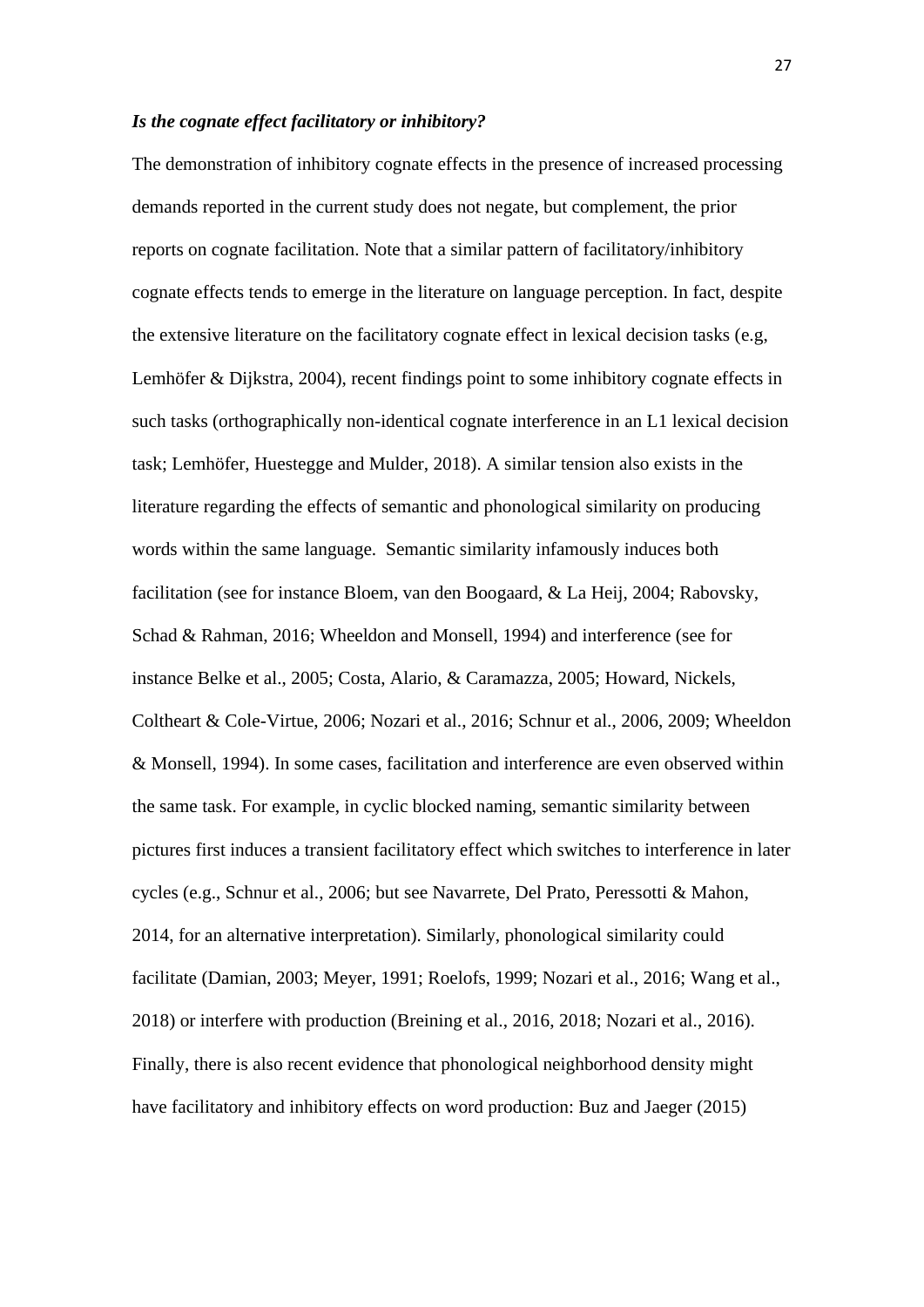showed that higher density led to shorter speech onset times but longer articulatory durations.

Thus, conflicting facilitation and interference effects are the norm, rather than the exception, in the production of representations with overlap in semantic and/or phonological features. The net effect seems to depend on various factors. For example, the net effect of phonological overlap is facilitatory when there are opportunities for strategic response preparation, e.g., when the majority of words in a block share a common onset (e.g., O'Séaghdha & Frazer, 2014) but not when such opportunities are removed, e.g., when the overlap is unpredictable (Breining et al., 2016) or moved to non-onset segments (Nozari et al., 2016). More generally, before words are primed, for example by repeated production, they often benefit from priming by a related word. Examples include the semantic facilitation observed in the first cycle of cyclic naming tasks described above (see also Nozari, 2019 for a discussion of facilitation and interference effects of semantically-related words in production), or the facilitated production of words with phonologically-related primes (Collins & Ellis, 1992; Ferrand et al., 1996). Interference effects generally arise during later production attempts when priming has reached its maximal effect.

Applying the conclusions derived from this rich body of work on withinlanguage similarity effects to cross-language effects of similarity (best tested in cognate production) generates two predictions: (1) that cognates should induce both facilitation and interference effects in production, and (2) that interference should arise under specific circumstances; when similarity to the target has already strongly activated the competitor enough for easy selection, and when the resources required for resolving competition between different representations of the cognate word in the two languages are otherwise engaged. The current study, in conjunction with the past reports on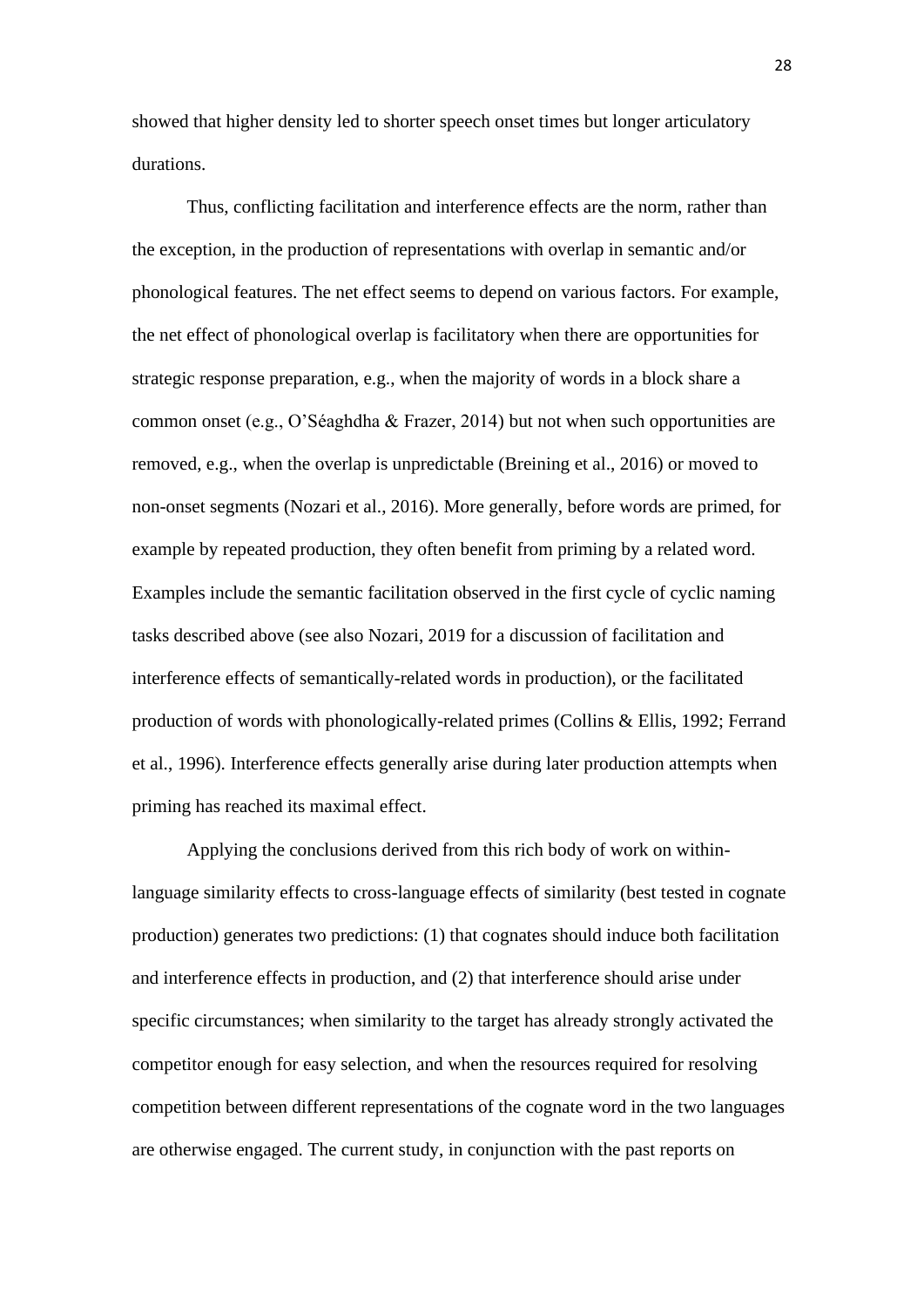cognate production, confirmed both of these predictions. The results add to the body of evidence in favor of cognate facilitation (Costa et al., 2000; Costa et al., 2005; Sadat et al., 2016; Ivanova & Costa, 2008) by showing that cognates were less error-prone than non-cognates for the (easy) unambiguous verb production. On the other hand, cognates not only lost their advantage for the (difficult) ambiguous verbs, but were twice as error-prone to the production of competitor errors as their non-cognate counterparts. Overt interference was found for cognate nouns in the NP2 position, which showed significantly higher error rates than their non-cognate counterparts. Importantly, in both cases, the interference effects emerged only in the difficult conditions which also required inhibitory control for the prevention of other error types. By adding to the need for inhibiting the translation-equivalent to the within-task demands associated with the production of ambiguous verbs and NP2s, cognate words were left with overall fewer inhibitory resources to resolve competition on all fronts, which caused their disadvantage compared to non-cognates in the difficult conditions.

These findings corroborate recent reports on cognate effects in languageswitching picture naming showing that cognate naming can elicit interference in addition to facilitation (Broersma et al., 2016; Li & Gollan, 2018a). They also support the only study (to the best of our knowledge) measuring not only speech onset times but also articulatory durations in cognate and non-cognate picture naming (Sadat et al., 2012). In this study, cognate words were named faster than non-cognates, together with a trend towards longer articulatory durations (see also Buz & Jaeger, 2015, for a similar pattern). Similarly, in a translation typing task, cognates elicited shorter response latencies but longer execution latencies as compared to non-cognates (Muscalu & Smiley, 2018). Our results are also in line with a recent study in which Mandarin-English bilingual speakers were asked to read aloud mixed-language paragraphs (Li &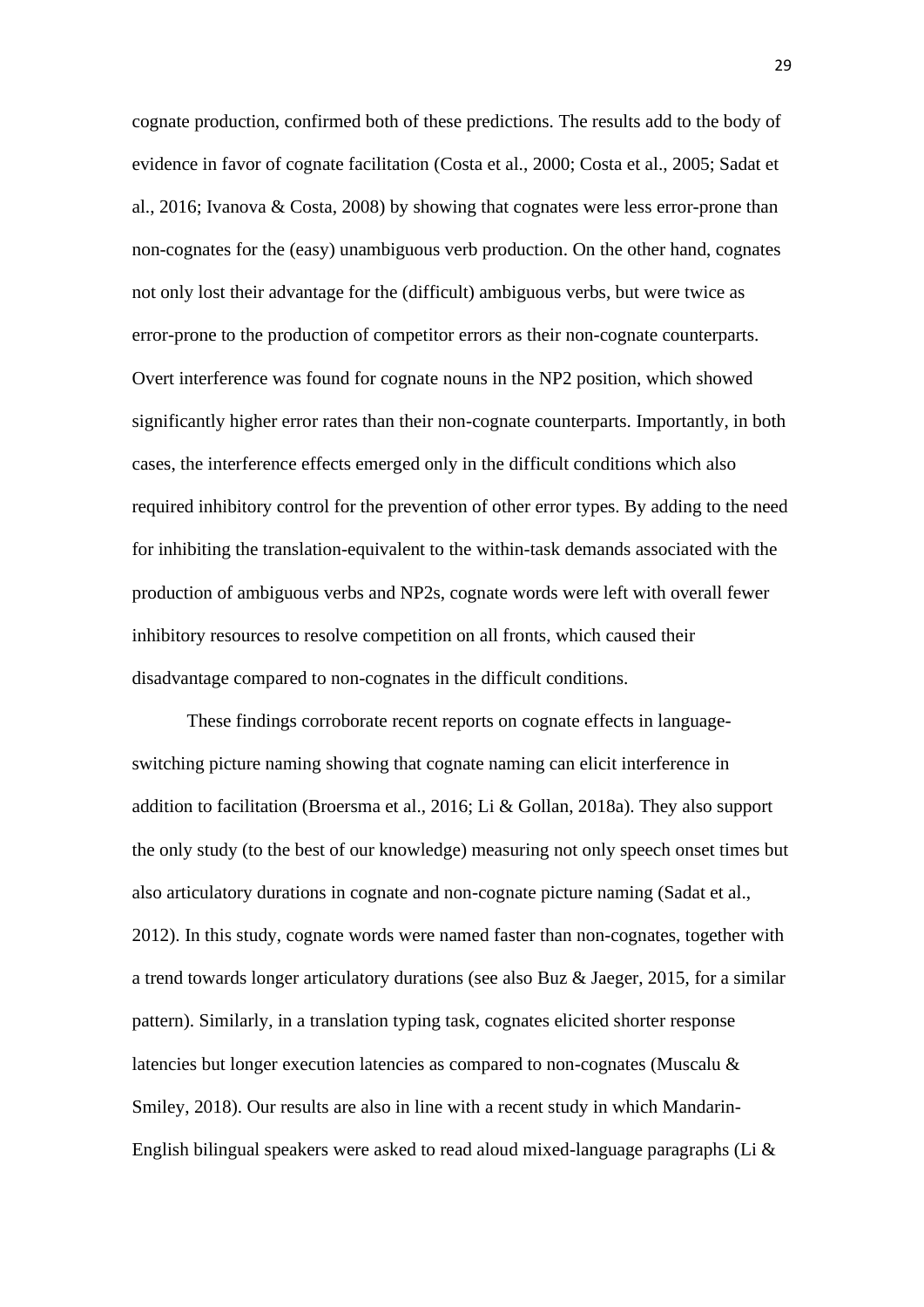Gollan, 2018b). Each paragraph was written in Chinese or English, with a small number of code-switch words in the other language inserted in the text, as in "She sat on the 沙发 and read a book" where 沙发 is the Mandarin translation equivalent for *sofa*. Switch words were cognates or non-cognates. The authors showed that code-switch cognates elicited more intrusion errors (e.g., reading aloud *sofa* instead of 沙发 in the previous sentence) than non-cognates, pointing to increased interference caused by cognates in the context of reading (see also Gollan et al., 2014). Recently, Davis and colleagues (Davis, Bowman & Kaushanskaya, 2018) showed that Spanish-English bilingual children reading texts in English made more reading errors when the text contained cognates than when it contained only non-cognates, revealing potential cognate interference in children reading in a monolingual context. Our results support the general conclusions of these studies and add to them by showing that cognate interference is not limited to reading or to situations which actively encourage code- and language-switching. Finally, our results are also in line with the similarity-based interference observed in memory tasks: In fact, we know that semantic and/or phonological similarity between memory traces has a detrimental effect on memory retrieval, which is often interpreted as response competition (e.g., Conrad, 1964; Henson, 1998; Page & Norris, 1998; Oberauer & Lewandowsky, 2008). The inhibitory effect of similarity (i.e., cognate status) observed in the present study is in line with this long line of research on memory retrieval.

Our results also help with the interpretation of the earlier results which had been deemed potentially contradictory. A prime example is a study of Acheson and colleagues (2012) which reported that despite a facilitatory effect at the behavioral level (faster naming), cognates generate a larger error-related negativity (ERN) than non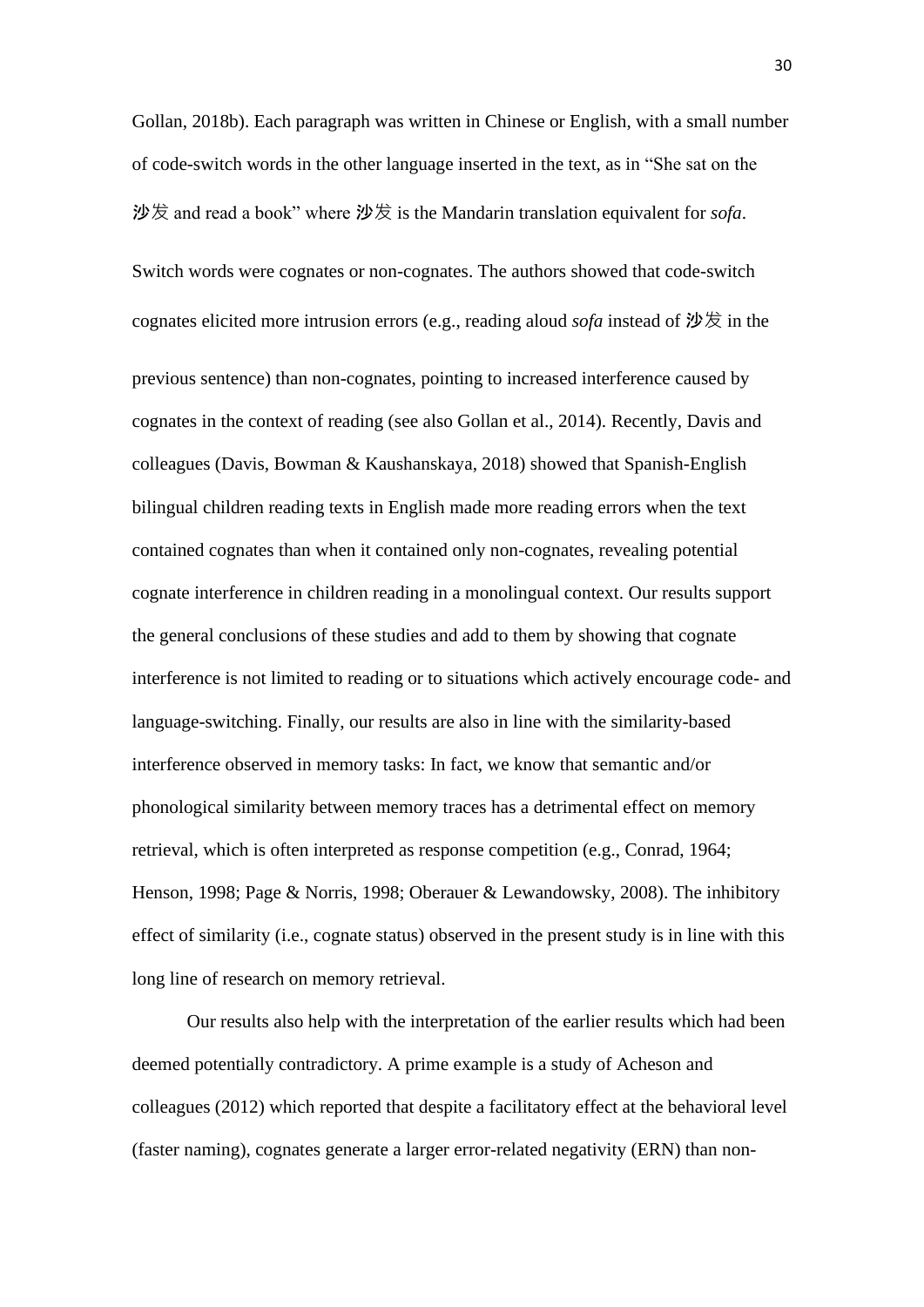cognates. One of the situations leading to the production of the ERN is a high-conflict situation, i.e., one in which multiple representations compete for selection (see Ullsperger, Fischer, Nigbur & Endrass, 2014 for a discussion of this and other causes of the ERN). Such high-conflict situations usually result in behavioral interference, not facilitation, hence the seemingly contradictory nature of Acheson et al.'s (2012) findings. The current data suggest that the larger ERN for cognate vs. non-cognate production may very well indicate a competition that, due to the low processing demands of simple picture naming, was overshadowed by the counteracting facilitatory benefit of shared segments (cf. Zheng, Roelofs, Farquhar, Lemhöfer, 2018 for a failure to find a robust cognate effect on the correct-response negativity (CRN) component).

Finally, the suggested balance between facilitation and interference effects of cognates provides a natural explanation for studies in which significant cognate effects have not been systematically observed (e.g., Costa et al., 2000; Ivanova & Costa, 2008; Sadat, Martin, Alario & Costa, 2012). These null results may reflect the interaction between the facilitation and interference forces that are simultaneously at work during cognate production.

#### *The locus of facilitation and interference effects in cognate production*

The source of facilitation is clear; it is the activation of the shared phonological segments of cognates through two —instead of one— lexical representation. The locus of interference is less certain, and may be lexical, phonological, or both. The first possibility is that interference is purely lexical. This is explained in the framework of interactive models as follows: Upon the activation of a word (e.g., *tomato*), its segments (e.g., /t/, /o/, etc.) send activation back not only to the word itself, but also to other words that share those segments, e.g., the Spanish-equivalent *tomate.* Such feedback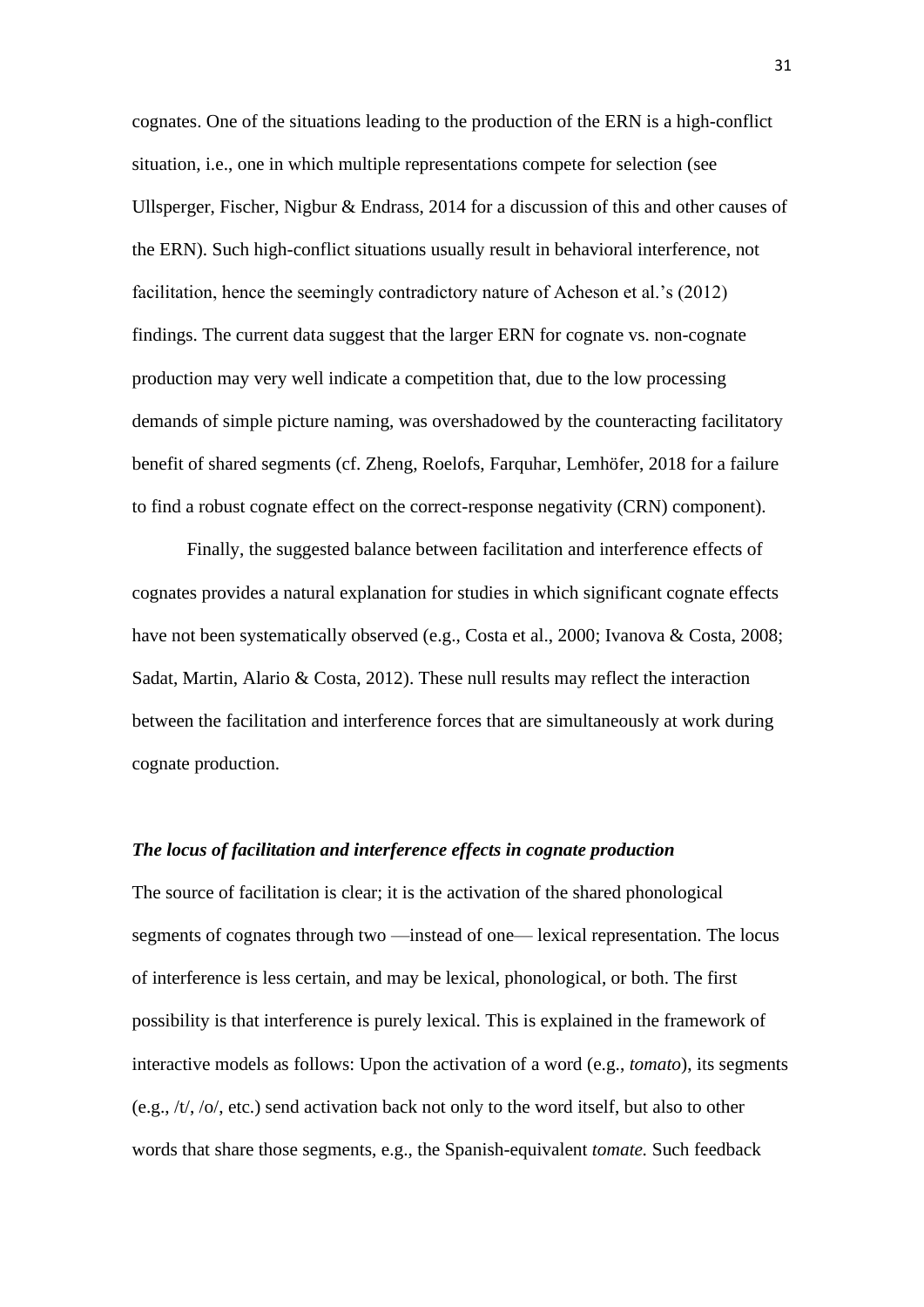increases the activation level of the non-target item, e.g., *tomate*, compared to other items that do not share phonology with the target, and thus makes it a stronger competitor that needs to be inhibited. This leads to interference at the lexical level. If true, then cognate facilitation and interference happen at different levels in the production system (see Sadat et al., 2014, for a similar proposal for phonological neighborhood density effects within a language).

A second possibility is that interference arises at the same level as facilitation. Recall that the simultaneous activation of two lexical representations corresponding to the cognate jointly activates a subset of phonological representations that are shared between cognates. They do, however, also each activate their unique segments that are *not* shared, e.g., /o/ vs. /e/ in the *tomato* and *tomate*, respectively. The non-shared segments of the competitor are even more strongly activated in the presence of feedback, since the lexical item supporting them have received extra activation through feedback from the shared segments. We would thus have a dual effect simply at the level of phonology: shared segments provide facilitation, while non-shared segments compete for selection and elicit interference.

Breining and colleagues (2018) tested the predictions of an account with competition of the non-shared segments at the phonological level, as described above. They assumed that in such a system, competition will trigger error-based mechanisms of incremental learning, leading to stronger connections between the lexical representations and the shared segments, but weaker connections between the lexical representations and non-shared segments. In keeping with the predictions, participants not only showed poorer learning of novel labels for objects when those labels were phonologically-overlapping, but also showed a pattern of facilitation/interference for the detection of phonological segments in a probe task, compatible with the described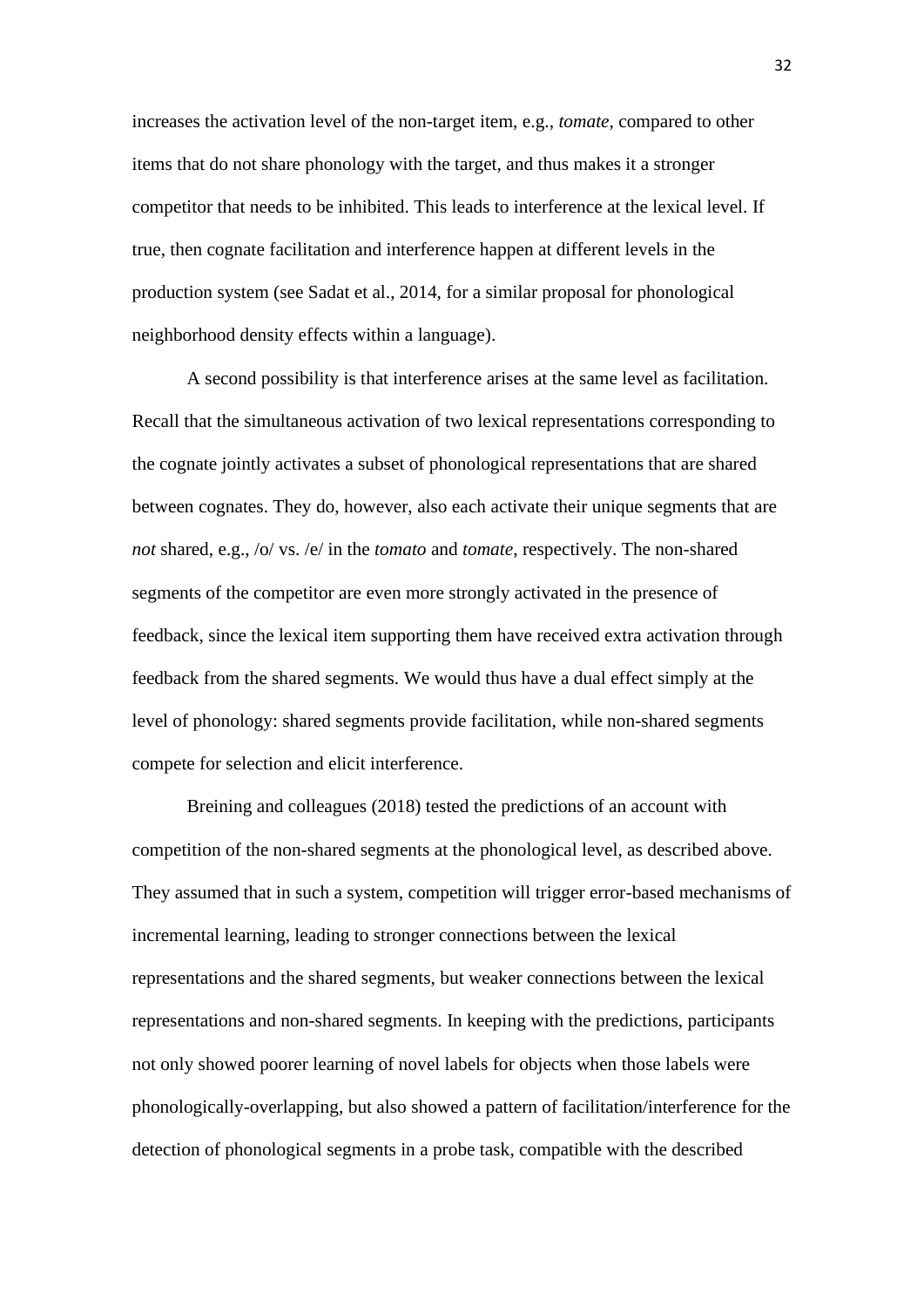account: when asked to determine whether a letter did or did not belong in an object's label, participants were significantly faster in responding to the shared segments compared to the non-shared segments, showing differential processing of the two segment types at the level of segmental encoding.

Recently, preliminary EEG evidence from the second author's lab also suggest a locus of interference at the phonological level for phonologically-overlapping words (Pinet & Nozari, 2018): Single-subject ERP data in an individual with aphasia, SA, were compared when she named the same picture (e.g., *cake*) in the presence of an unrelated item (e.g., *map*), a semantically-related item (e.g., pie), or a rhymeoverlapping item (e.g., *rake*), for a total of 1440 trials. Despite comparable RTs in the semantic and rhyme-related conditions (both of which induced interference compared to the unrelated condition), the timeline and the topography of the two effects were different: a significant effect of semantic similarity was detectable as early as 250ms over the left central electrodes, while the effect of rhyme overlap showed up later, at 350ms, over the occipito-parietal electrodes. Since semantic similarity is known to induce competition at the lexical level (e.g., Schnur et al., 2006; Breining et al., 2018), the later timeline of the effect of rhyme overlap with a different topography (which we have now replicated with two more individuals with aphasia) suggests an effect at a later processing stage, i.e., the level of segmental encoding.

Previous studies (e.g., Muscalu & Smiley, 2018), have taken the finding of faster response latencies and longer durations for typing in translation to imply that cognate facilitation and interference can be neatly localized to lexical and segmental levels, respectively. However, initiating production (reflected in response latencies) necessarily involves the encoding of at least the first segment; therefore some level of facilitation must also operate at the segmental level. Moreover, the approach of localizing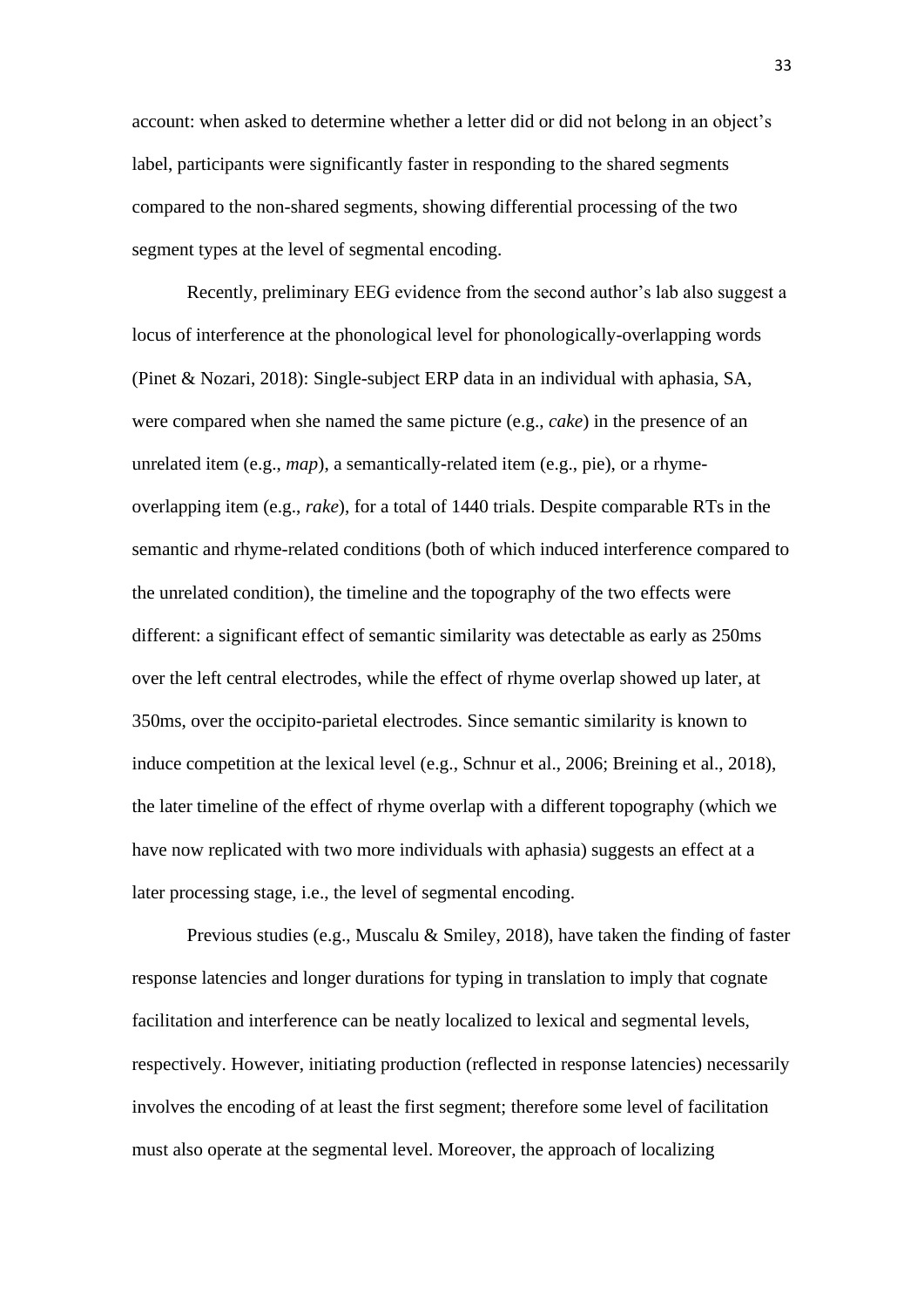facilitation and interference effects to different parts of the production system requires an assumption of modularity in the system that is problematic (Nozari & Pinet, 2020).

In summary, the locus of interference for phonologically overlapping words in general, and cognate words in specific, could be either at the lexical or the phonological level or both. Some data support the involvement of phonological competition in generating this interference, but more data are required to fully underpin the locus (or the loci) of interference in producing phonologically-overlapping words, especially cognates.

# *General or selective control?*

Our findings unequivocally showed an interaction between cognate status (i.e., between-language competition) and task difficulty induced by within-language competition. This interaction has two implications: (1) there is co-activation of both languages during sentence production in a monolingual mode, or there would be no cognate effects whatsoever (see De Groot, 2011, for a review of a contentious debate in this regard). (2) The inhibitory control resources available to resolve competition across languages and within a language are, at least to some extent, shared (otherwise there would be no interaction between cognate status and within-language manipulation of difficulty).

Shared inhibitory control resources, however, may be allocated either in a nonselective, or a selective manner. A non-selective allocation mode would mean that, as far as the need for control and its deployment goes, there is no difference between within- and between-language competition. Consequently, a mixture of within- and between-language errors should be observed, showing the random failures of control in resolving competition in one case vs. the other. This account would be aligned with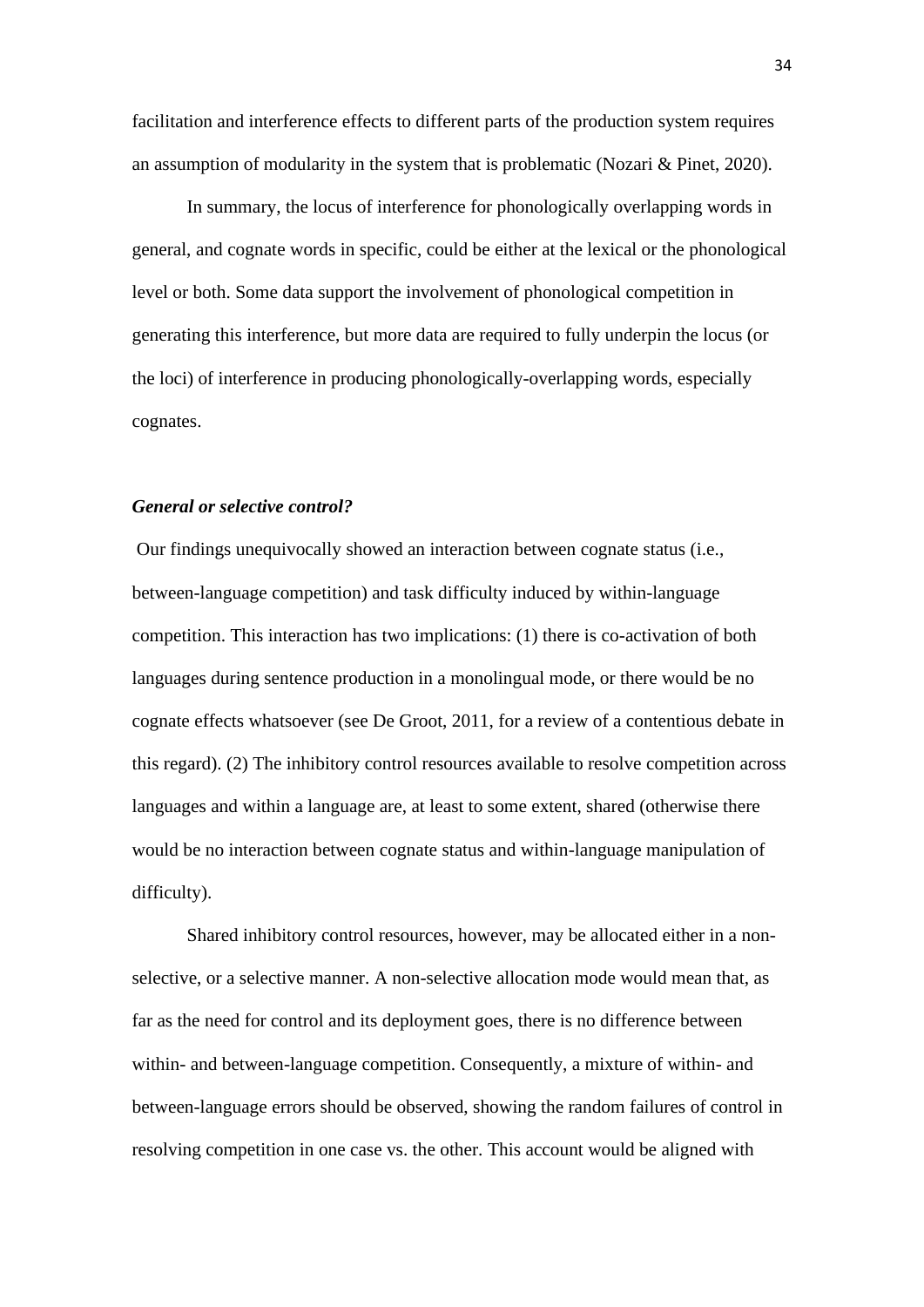proposals that lexical selection is only based on the activation level of a given word, whichever language it may come from (see Finkbeiner, Gollan & Caramazza, 2006; La Heij, 2005). The current data do not support this position. The errors we observed were exclusively within-language, even in the case of NP2 where cognates were clearly more error-prone.

A selective allocation mode, on the other hand, would predict that even though resolving competition both within and across languages taps into the same pool of resources, the system distinguishes between these two and can selectively allocate control resources towards one as opposed to the other. If the system prioritizes sticking to one language (aligned with the goal of production in monolingual situations), it can correspondingly prioritize suppressing between-language competition. This should lead to very few between-language intrusions, while the diversion of resources from resolving within-language competition leaves room for such errors to surface. Such a position is in line with the accounts that propose selective control mechanisms to suppress the non-target language (Abutalebi & Green, 2007; Gollan et al., 2014; Green, 1998), and more generally, accounts that posit selective control mechanisms for various aspects of production (Nozari et al., 2016). Our data support this view.

Note that the alternative hypothesis, i.e., that inhibitory control resources are primarily allocated to preventing errors from the most actively competing words, is not supported by our results. If that was the case, the system would have prioritized the prevention of within-language errors (within-language competitors being the most actively competing words in our design). This, in turn, would have led to at least some between-language errors, given that their prevention would not be prioritized. Further research should explore whether the system also prioritizes the prevention of betweenlanguage errors when the probability of within- and between-language errors is more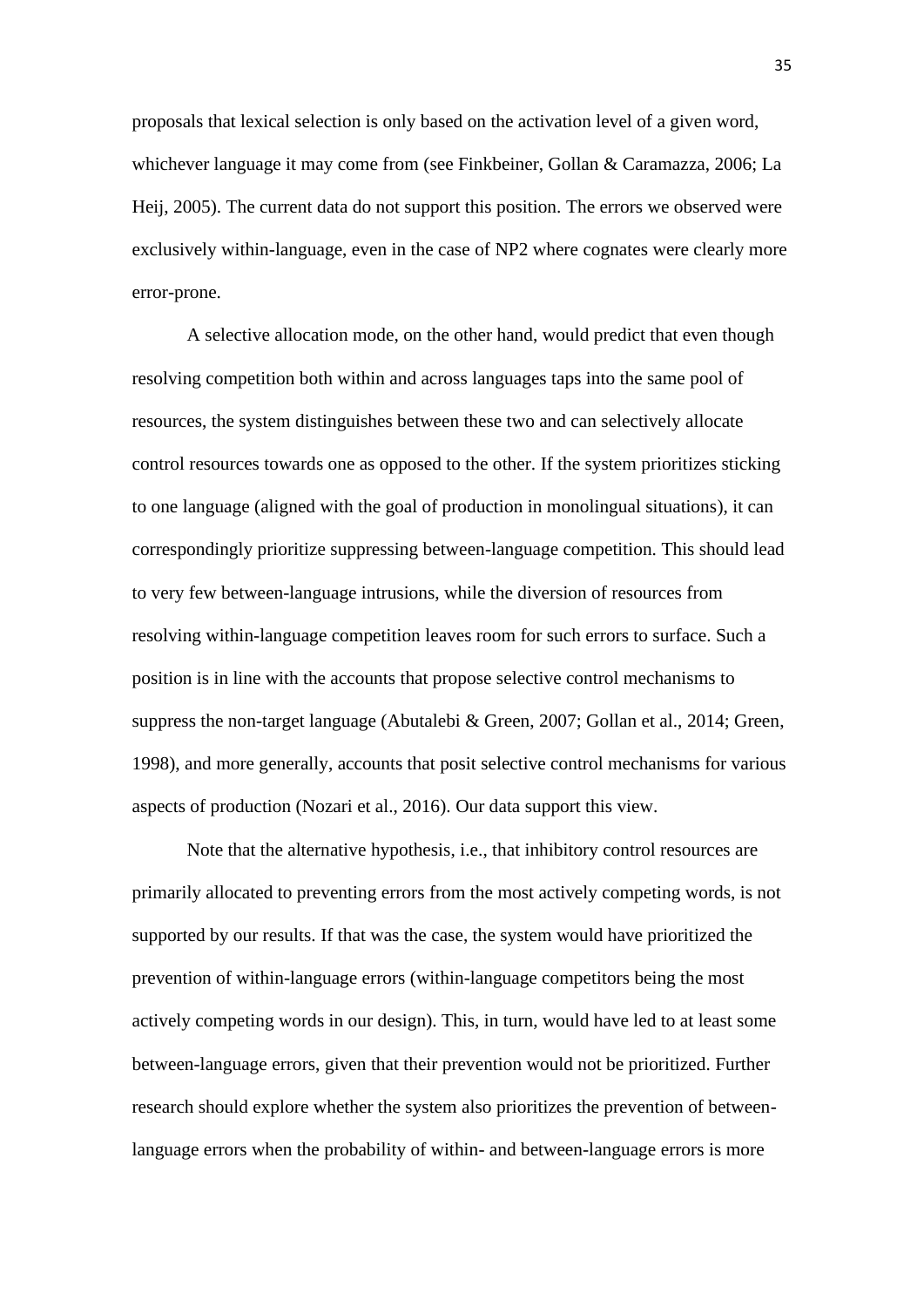balanced (or inversely unbalanced; between-language errors being the most likely to occur) and in other language production modes (e.g., bilingual mode).

In summary, the current results, together with the past findings, support a shared account of control resources for resolving competition for selection coming from within and between languages. However, they also point to mechanisms for selective allocation of such resources towards between-language competition resolution during production in a monolingual mode and under circumstances in which within-language competitor substitutions are highly likely to occur.

# **Conclusion**

This study provides the first demonstration of cognate interference at the lexical/phonological levels in the production of sentences from concepts. Such interference closely mirrors the interference produced by phonologically-similar words within the same language, and thus points to similar production dynamics within and across languages. The interaction between cognate status and within-language task difficulty, together with the overwhelming dominance of within-language errors as opposed to other-language intrusions, further points to a system in which (a) both languages are simultaneously activated even during production in a monolingual mode, and (b) inhibitory control resources can be selectively deployed towards resolving between-language competition (at least when within-language competitor substitutions are highly likely to occur).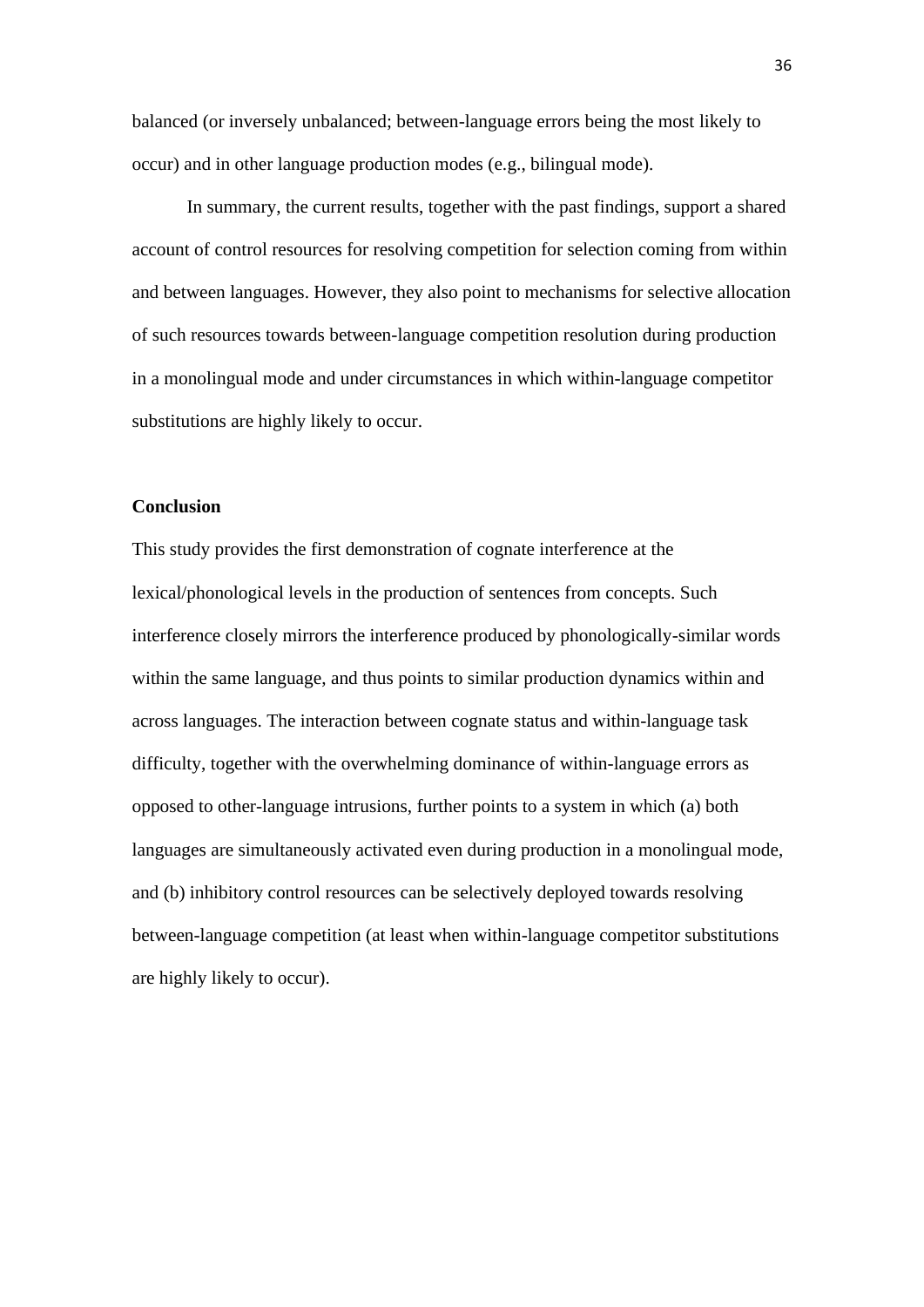## **References**

- Abutalebi, J., & Green, D. (2007). Bilingual language production: the neurocognition of language representation and control. *Journal of Neurolinguistics,* 20, 242–275.
- Acheson, D. J., Ganushchak, L. Y., Christoffels, I. K., & Hagoort, P. (2012). Conflict monitoring in speech production: Physiological evidence from bilingual picture naming. *Brain & Language*, 123, 131–136.
- Amengual, M. (2012). Interlingual influence in bilingual speech: Cognate status effect in a continuum of bilingualism. *Bilingualism: Language and Cognition*, 15, 517- 530.
- Baayen, R. H., Davidson, D. J., & Bates, D. M. (2008). Mixed-effects modeling with crossed random effects for subjects and items. *Journal of Memory and Language*, 59(4), 390-412.
- Barr, D. J., Levy, R., Scheepers, C., & Tily, H. J. (2013). Random effects structure for confirmatory hypothesis testing: Keep it maximal. *Journal of Memory and Language*, 68, 255-278.
- Bates, D. M., Mächler, M., Bolker, B. M., & Walker, S. C. (2014). lme4: Linear Mixed-Effects Models Using Eigen and S4. R Package Version 1.1-7. Retrieved from http://CRAN.R-project.org/package=lme4.
- Baus, C., Costa, A., Carreiras, M. (2008). Neighbourhood density and frequency effects in speech production: A case for interactivity. *Language and Cognitive Processes*, 23, 866-888.
- Belke, E., Meyer, A. S., & Damian, M. F. (2005). Refractory effects in picture naming as assessed in a semantic blocking paradigm. *The Quarterly Journal of Experimental Psychology*, *58*(4), 667–692.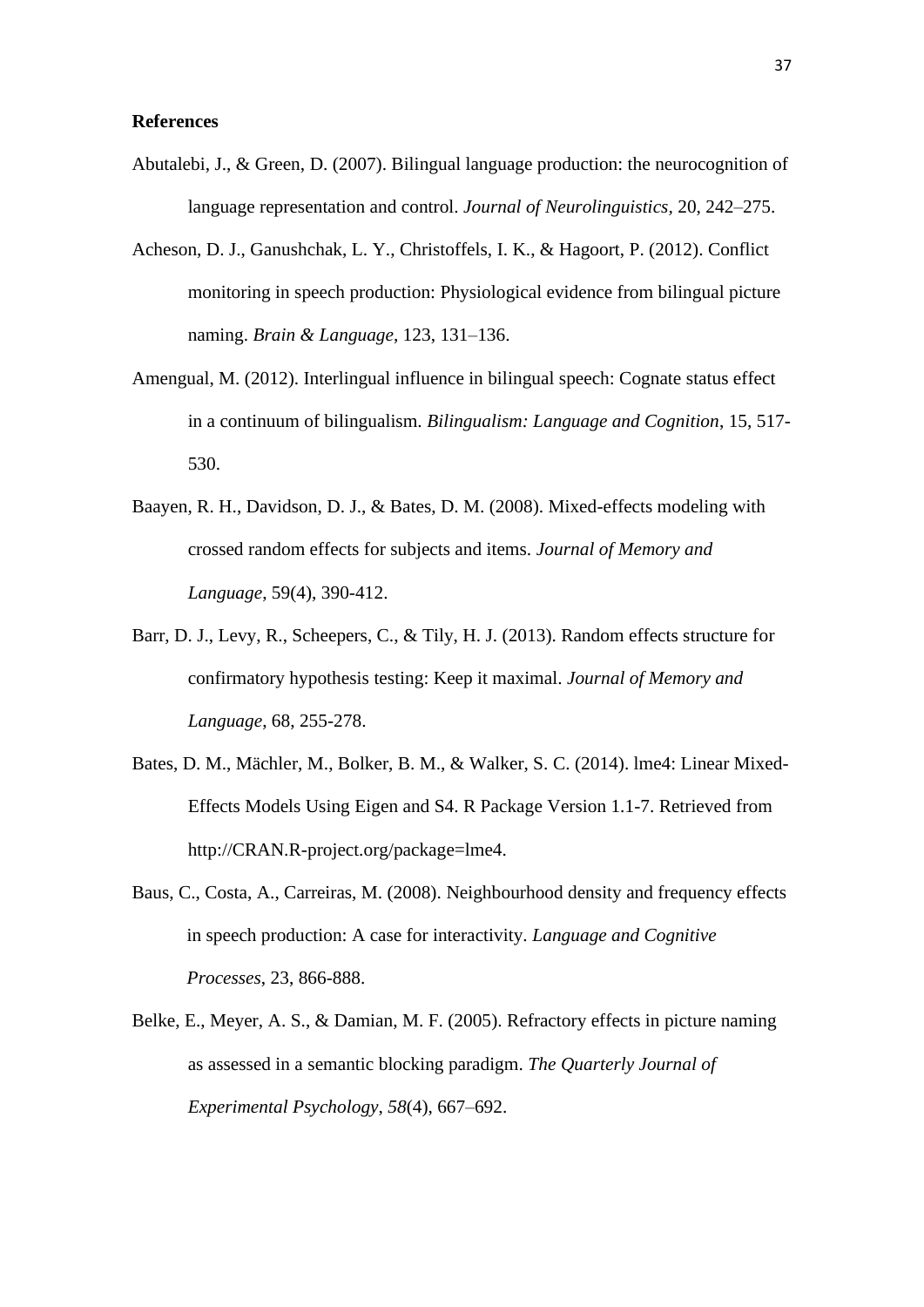- Bloem, I., van den Boogaard, S., La Heij, W. (2004). Semantic facilitation and semantic interference in language production: Further evidence for the conceptual selection model of lexical access. *Journal of Memory and Language*, 51(2), 307–323.
- Breining, B., Nozari, N., & Rapp, B. (2016). Does segmental overlap help or hurt? Evidence from blocked cyclic naming in spoken and written production. *Psychonomic bulletin & review*, 23(2), 500-506.
- Breining, B., Nozari, N. & Rapp, B. (2018). Learning in complex, multi-component cognitive systems: Different learning challenges within the same system. *Journal of Experimental Psychology: Learning, Memory, & Cognition*. http://dx.doi.org/10.1037/xlm0000630 Broersma, M., Carter, D., & Acheson, D.J. (2016). Cognate Costs in Bilingual Speech Production: Evidence from Language Switching. *Frontiers in Psychology*, 7:1461.
- Buz, E., & Jaeger, T. F. (2015) The (in)dependence of articulation and lexical planning during isolated word production. *Language, Cognition and Neuroscience*, 1–21.
- Chen, Q., Mirman, D. (2012). Competition and cooperation among similar representations: Toward a unified account of facilitative and inhibitory effects of lexical neighbors. *Psychological Review*, 119, 417-430.
- Christoffels, I. K., Firk, C., & Schiller, N. O. (2007). Bilingual language control: An event-related brain potential study. *Brain Research*, 1147, 192–208.
- Collins, A.F. & Ellis, A.W. (1992). Phonological priming of lexical retrieval in speech production. *British Journal of Psychology*, 83, 375-88.
- Conrad, R. (1964) Acoustic confusions in immediate memory. *British Journal of Psychology,* 55, 75–84.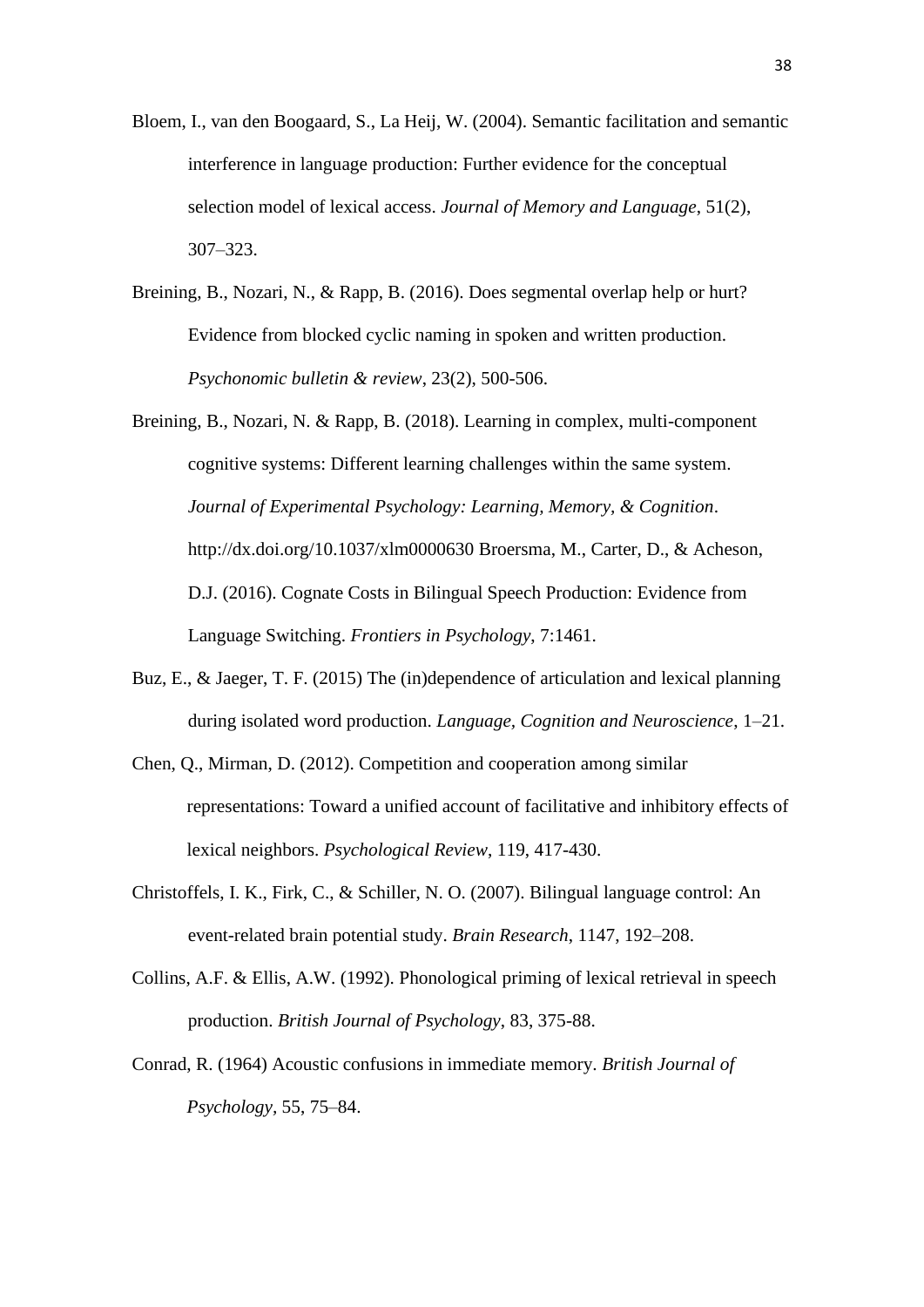- Costa, A., Caramazza, A., & Sebastian-Galles, N. (2000). The cognate facilitation effect: implications for models of lexical access. *Journal of Experimental Psychology: Learning Memory and Cognition,* 26, 1283–96.
- Costa, A. (2005). Lexical access in bilingual production. *Handbook of bilingualism: Psycholinguistic approaches*, ed. by J. F. Kroll and A. M. B. de Groot, 308–25. New York: Oxford University Press.
- Costa, A., Alario, F-X., & Caramazza, A. (2005). On the categorical nature of the semantic interference effect in the picture-word interference paradigm. *Psychonomic Bulletin & Review*, 12(1), 125–131.
- Costa, A., Santesteban, M., & Cano, A. (20059. On the facilitatory effects of cognate words in bilingual speech production. *Brain and Language,* 94, 94–103.
- Damian, M.F. (2003). Articulatory duration in single-word speech production. *Journal of Experimental Psychology: Learning, Memory, and Cognition*, 29(3), 416.
- Davis, A. K., Bowman, N., & Kaushanskaya, M. (2018). Bilingualism, cognates and reading fluency in children. Journal of Research in Reading, 41, S12-S29.
- Declerck, M., Koch, I., & Philipp, A. M. (2012). Digits vs. pictures: The influence of stimulus type on language switching. *Bilingualism: Language and Cognition*, 15, 896-904.
- De Groot, A. M. B. (2011). Language and cognition in bilinguals and multilinguals: An introduction. New York: Psychology Press.
- Dell, G. S. (1986). A spreading-activation theory of retrieval in sentence production. *Psychological Review*, *93*(3), 283.
- Dijkstra, T., Miwa, K., Brummelhuis, B., & Baayen, H. (2010) How cross-language similarity and task demands affect recognition. *Journal of Memory and Language*, 62, 284-301.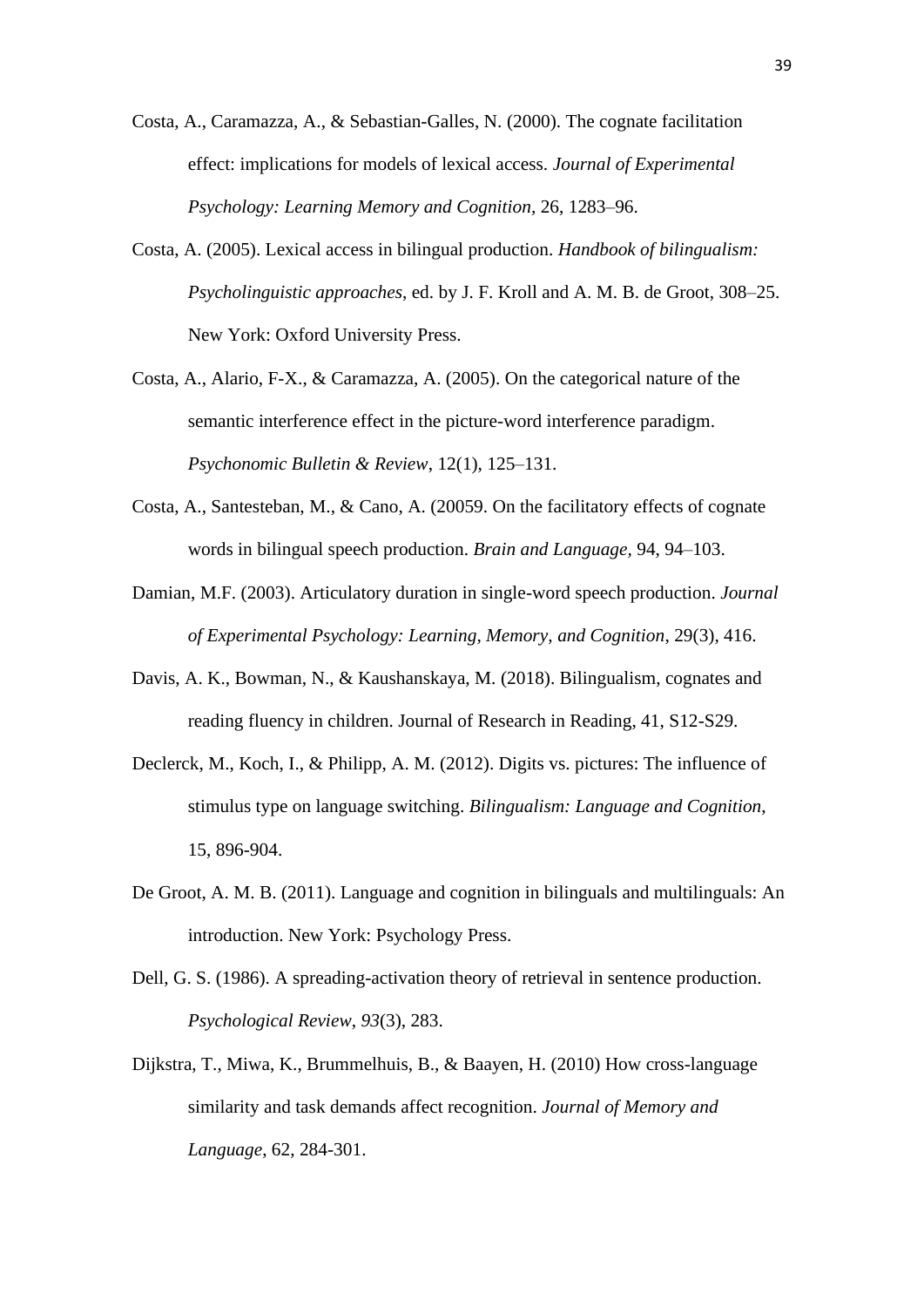- Ferrand, L., Segui, J., & Grainger, J. (1996). Masked priming of word and picture naming: The role of syllabic units. *Journal of Memory and Language*, 35, 708– 723.
- Finkbeiner, M., Gollan, T. H., & Caramazza, A. (2006). Lexical access in bilingual speakers: What's the (hard) problem? *Bilingualism: Language and Cognition*, 9, 153–166.
- Flege, J., & Munro, M. J. (1994). The word unit in L2 speech production and perception. *Studies in Second Language Acquisition,*16, 381-411.
- Flege, J., Takagi, N., & Mann, V. (1995). Japanese adults can learn to produce English /r/ and /l/ accurately. *Language and Speech,* 38, 25-55.
- Flege, J., Frieda, E.,Walley, A., & Randazza, L. (1998). Lexical factors and segmental accuracy in second language speech production. *Studies in Second Language Acquisition,* 20, 155-187.
- Gollan, T.H., Schotter, E.R., Gomez, J., Murillo, M., & Rayner, K. (2014). Multiple Levels of Bilingual Language Control: Evidence From Language Intrusions in Reading Aloud. *Psychological Science*, 25, 585-595.
- Gollan, T. H., Stasenko, A., Li, C., & Salmon, D.P. (2017). Bilingual language intrusions and other speech errors in Alzheimer's disease. *Brain & Cognition*, 118, 27-44.
- Gollan, T. H., & Goldrick, M. (2018). A switch is not a switch: Syntactically-driven bilingual language control. *Journal of Experimental Psychology: Learning, Memory, and Cognition.* 44(1), 143-156.
- Green, D. W. (1998). Mental control of the bilingual lexicosemantic system. *Bilingualism: Language and Cognition*, 1, 67–81.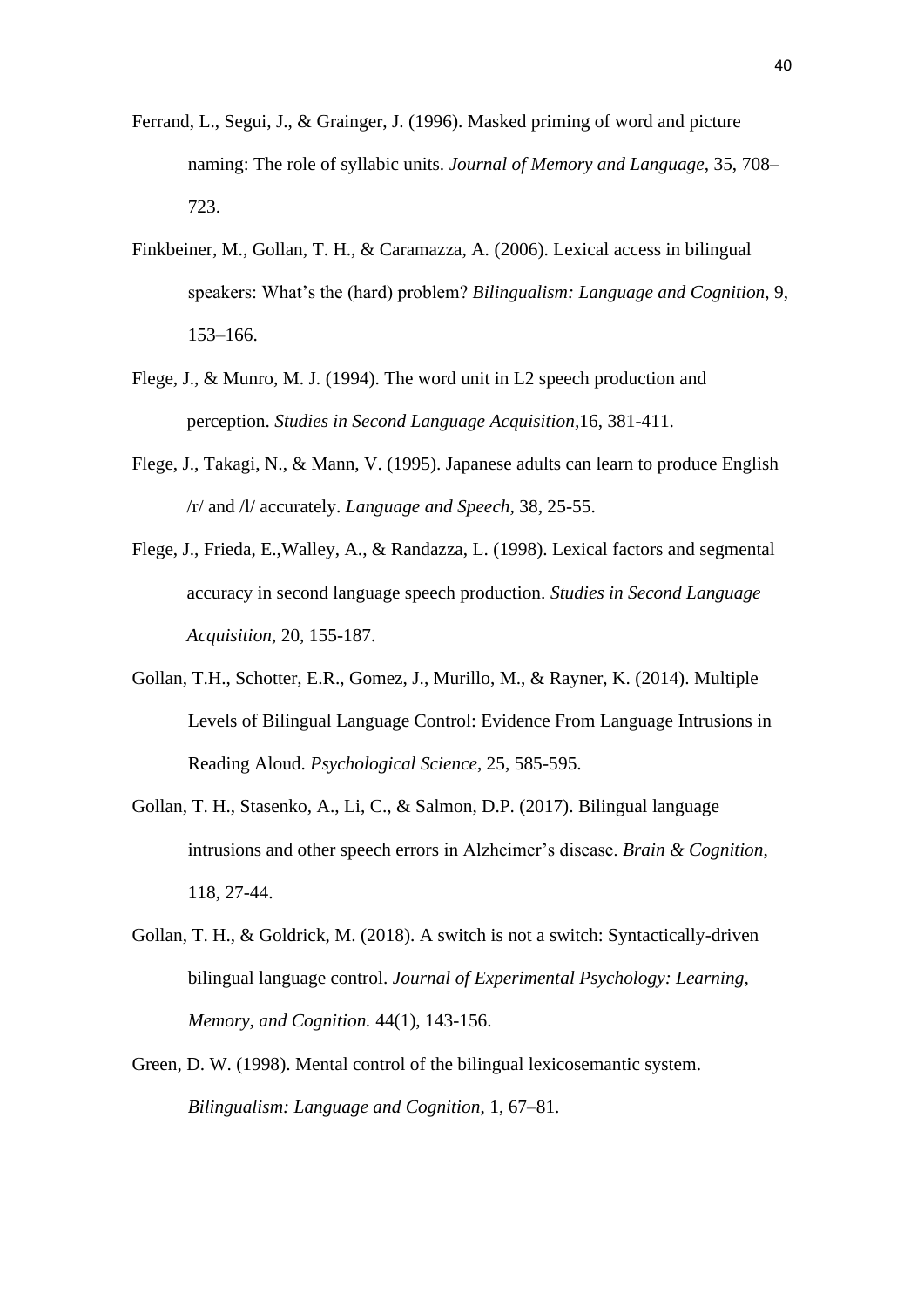- Henson, R. N. A. (1998) Short-term memory for serial order: The start-end model. *Cognitive Psychology*, 36, 73-137.
- Hoshino, N., & Kroll, J. F. (2008). Cognate effects in picture naming: Does crosslanguage activation survive a change of script? *Cognition*, 106, 501–511.
- Howard, D., Nickels, L., Coltheart, M., & Cole-Virtue, J. (2006). Cumulative semantic inhibition in picture naming: Experimental and computational studies. *Cognition*, 100(3), 464–482.
- Indefrey, P. (2006). A meta-analysis of hemodynamic studies on first and second language processing: which suggested differences can we trust and what do they mean? *Language Learning*, 56, 279-304.
- Ivanova, I., & Costa, A. (2008). Does bilingualism hamper lexical access in speech production? *Acta Psychologica*, 127, 277–288.
- Jacobs, A., Fricke, M., & Kroll, J. (2015) Cross-language activation begins during speech planning and extends into second language speech. Language Learning, 66, 324-353.
- Kroll, J.F., Bobb, S.C., Wodniekca, Z. (2006). Language selectivity is the exception, not the rule: Arguments against a fixed locus of language selection in bilingual speech. *Bilingualism: Language and Cognition,* 9, 119–135.
- Kroll, J.F., Bobb, S.C., Misra, M., & Guo, T. (2008). Language selection in bilingual speech: Evidence for inhibitory processes. *Acta Psychologica*, 128, 416-430.
- La Heij, W. (2005). Selection processes in monolingual and bilingual lexical access. In J. F. Kroll & A. M. B. De Groot (Eds.), *Handbook of bilingualism: Psycholinguistic approaches* (pp. 289–307). New York: Oxford University Press.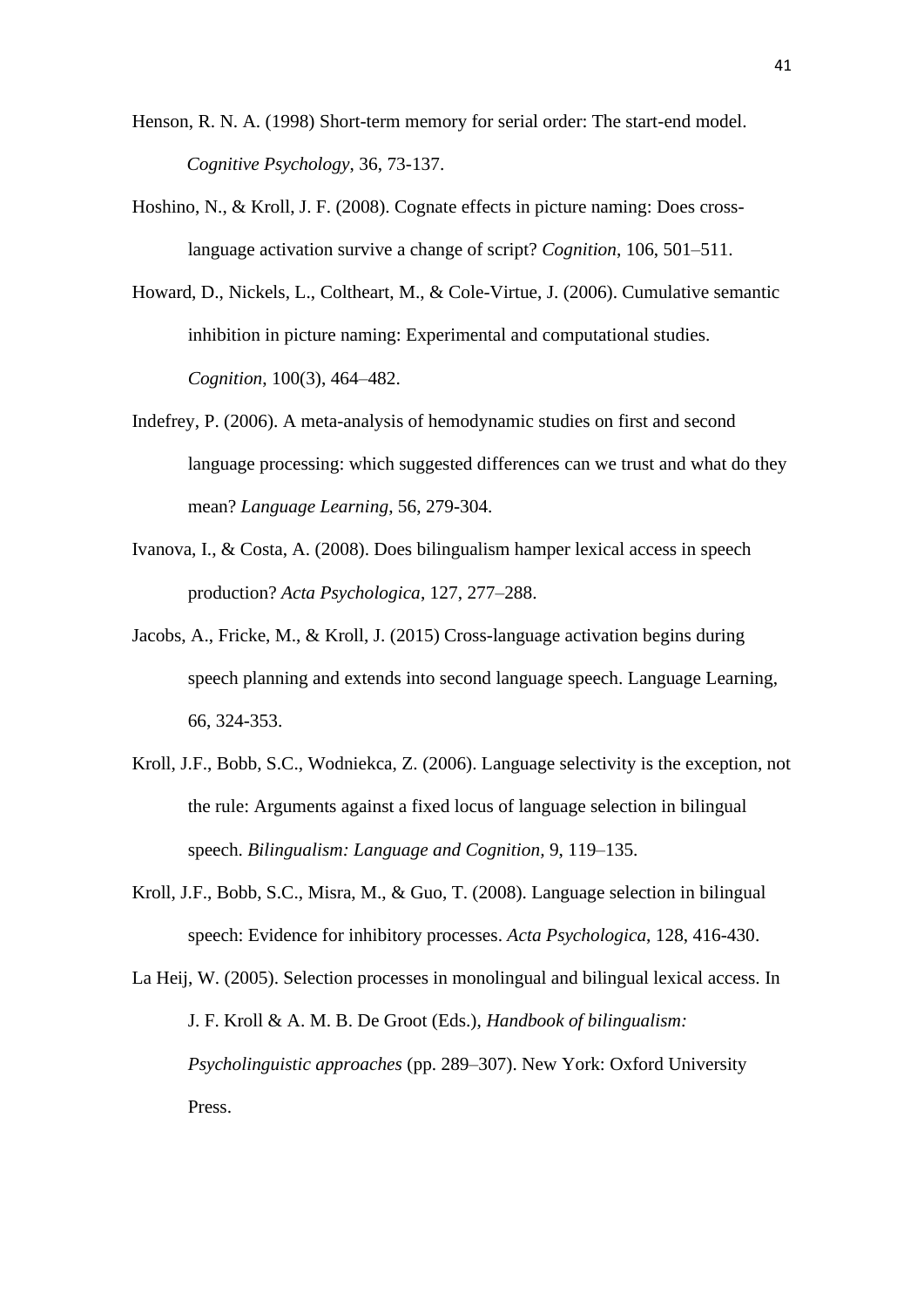Lemhöfer, K., & Dijkstra, T. (2004). Recognizing cognates and interlexical homographs: Effects of code similarity in language specific and generalized lexical decision. *Memory and Cognition*, 32(4), 533–550.

- Lemhöfer, K., Huestegge, L. & Mulder, K. (2018) Another cup of TEE? The processing of second language near-cognates in first language reading, *Language, Cognition and Neuroscience*, 33, 968-991.
- Li, C., & Gollan, T. H. (2018a). Cognates facilitate switches and then confusion: contrasting effects of cascade versus feedback on language selection. *Journal of Experimental Psychology: Learning, Memory, and Cognition*. 44(6):974-991.
- Li, C., & Gollan, T. H. (2018b). Cognates interfere with language selection but enhance monitoring in connected speech. *Memory & Cognition*. 46(6), 923-939.
- Luce, P.A. (1986). Neighborhoods of words in the mental lexicon. Ph.D. dissertation, Indiana University.
- Mätzig, S., Druks, J., Masterson, J.,& Vigliocco, G. (2009). Noun and verb differences in picture naming: past studies and new evidence. *Cortex*, 45, 738–758.
- Meyer, A.S. (1991). The time course of phonological encoding in language production: Phonological encoding inside a syllable*. Journal of Memory and Language,* 30, 69–89.
- Muscalu, L.M. & Smiley, P.A. (2018) The illusory benefit of cognates: Lexical facilitation followed by sublexical interference in a word typing task. *Bilingualism: Language and Cognition*, 22(4), 848-865.
- Navarrete, E., Del Prato, P., Peressotti, F., Mahon, B.Z. (2014). Lexical selection is not by competition: Evidence from the blocked naming paradigm. *Journal of Memory and Language*, 76, 253-272.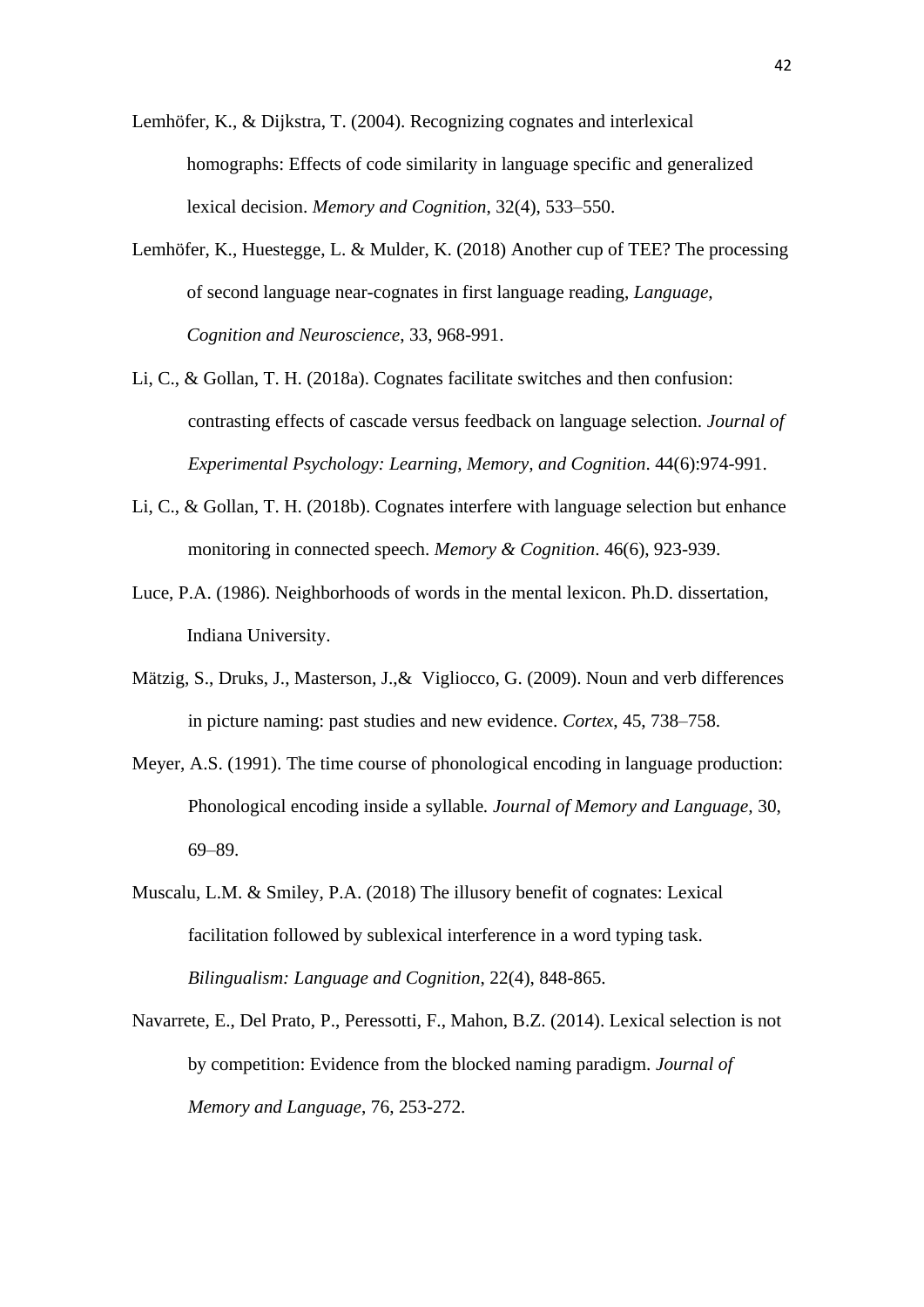- Newman, R.S., German, D.J. (2005). Life span effects of lexical factors on oral naming. *Language and Speech*, 48, 123-156.
- Nozari, N., & Dell, G. S. (2009). More on lexical bias: How efficient can a "lexical editor" be?. *Journal of Memory and language*, 60(2), 291-307.
- Nozari, N., Arnold, J. E., & Thompson-Schill, S. L. (2014). The effects of anodal stimulation of the left prefrontal cortex on sentence production. *Brain stimulation*, 7(6), 784-792.
- Nozari, N., Freund, M., Breining, B., Rapp, B., & Gordon, B. (2016). Cognitive control during selection and repair in word production. *Language, cognition and neuroscience*, *31*(7), 886-903.
- Nozari, N. (2019). The dual origin of semantic errors in access deficit: activation vs. inhibition deficit. *Cognitive Neuropsychology*. doi:10.1080/02643294.2019.1587397.
- Nozari, N., Martin, C.D. & McCloskey, N. (2019). Is repairing speech errors an automatic or a controlled process? Insights from the relationship between error and repair probabilities in English and Spanish. *Language, Cognition and Neuroscience*, 34:9, 1230-1245.
- Nozari, N. & Pinet, S. (2020). A critical review of the behavioral, neuroimaging, and electrophysiological studies of co-activation of representations during word production. *Journal of Neurolinguistics*, 53. [https://doi.org/10.1016/j.jneuroling.2019.100875.](https://doi.org/10.1016/j.jneuroling.2019.100875)
- Oberauer, K., & Lewandowsky, S. (2008) Forgetting in immediate serial recall: Decay, temporal distinctiveness, or interference? *Psychological Review*, 115, 544-576.
- O'Séaghdha, P.G., & Frazer, A.K. (2014). The exception does not rule: Attention constrains form preparation in word production. *Journal of Experimental*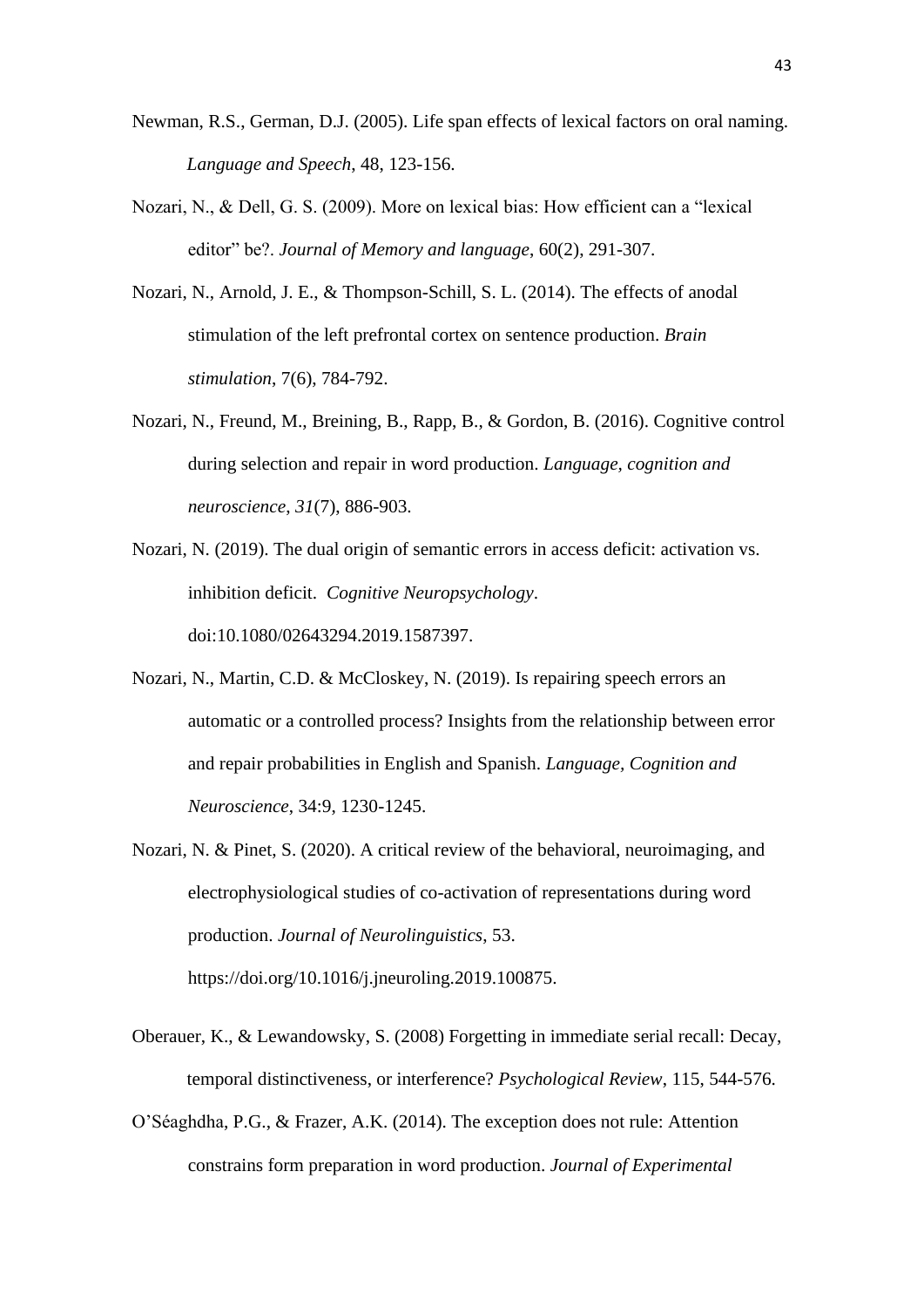*Psychology: Learning, Memory, and Cognition*, 40(3), 797.

- Page, M. P. A., & Norris, D. (1998) The primacy model: A new model of immediate serial recall. *Psychological Review*, 105, 761-781.
- Pinet, S. & Nozari, N. (2018). The footprint of semantic and phonological interference in picture naming in aphasia: Preliminary evidence from ERP. Conference abstract: 56th Annual Meeting of the Academy of Aphasia. *Frontiers in Human Neuroscience*. doi:10.3389/conf.fnhum.2018.228.00073
- Poarch, G. J., & Van Hell, J. G. (2012). Cross-language activation in children's speech production: Evidence from second language learners, bilinguals, and trilinguals. *Journal of Experimental Child Psychology*, 111(3), 419-438.
- Poulisse, N., & T. Bongaerts. (1994). 1st language use in 2nd-language production. *Applied Linguistics,* 15, 36–57.
- Rabovsky, M., Schad, D. J., & Rahman, R. A. (2016). Language production is facilitated by semantic richness but inhibited by semantic density: Evidence from picture naming. *Cognition*, 146, 240–244.
- Roelofs, A. (1999). Phonological segments and features as planning units in speech production. *Language and Cognitive Processes*, 14(2), 173–200.
- Sadat, J., Martin, C. D., Alario, F. -X., & Costa, A. (2012). Characterizing the bilingual disadvantage in noun phrase production. *Journal of Psycholinguistic Research*, 41, 159–179.
- Sadat, J., Martin C. D., Costa A., & Alario F. X. (2014). [Reconciling phonological](http://www.spb.upf.edu/node/493)  [neighborhood effects in speech production through single trial analysis.](http://www.spb.upf.edu/node/493) *Cognitive Psychology*, 68, 33-58.
- Sadat, J., Martin, C. D., Magnuson, J. S., Alario, F.-X., & Costa, A. (2016). Breaking down the bilingual cost in speech production. *Cognitive Science*, 40, 1911–1940.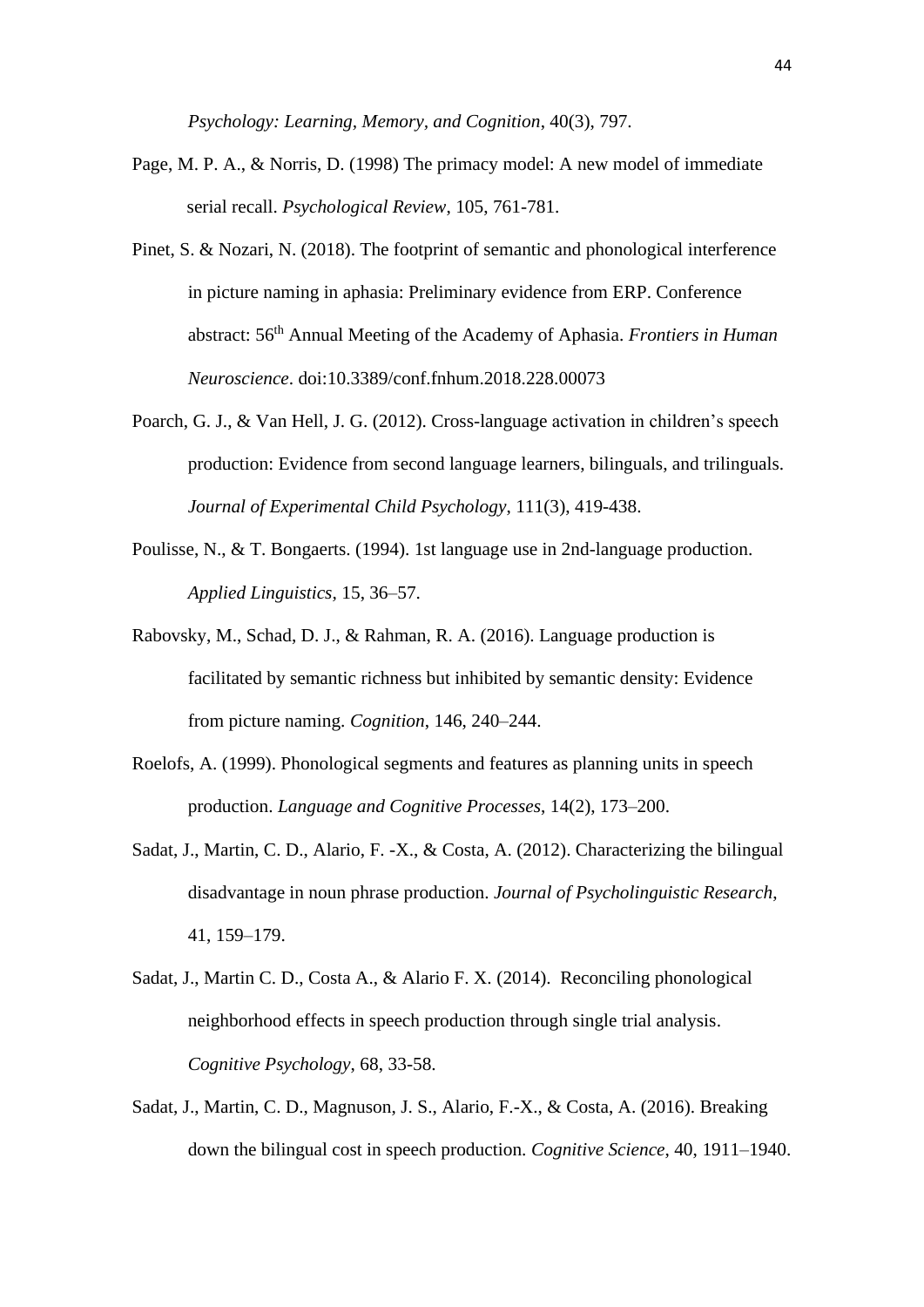Schnur, T. T., Schwartz, M. F., Brecher, A., & Hodgson, C. (2006). Semantic interference during blocked cyclic naming: Evidence from aphasia. *Journal of Memory and Language*, *54*(2), 199–227.

- Schnur, T. T., Schwartz, M. F., Kimberg, D. Y., Hirshorn, E., Coslett, H. B., & Thompson-Schill, S. L. (2009). Localizing interference during naming: Convergent neuroimaging and neuropsychological evidence for the function of Broca's area. *Proceedings of the National Academy of Sciences*, 106(1), 322– 327.
- Ullsperger, M., Fischer, A. G., Nigbur, R., & Endrass, T. (2014). Neural mechanisms and temporal dynamics of performance monitoring. *Trends in cognitive sciences*, 18(5), 259-267.
- Verhoef, K. M. W., Roelofs, A., & Chwilla, D. J. (2009). Role of inhibition in language switching: Evidence from event-related brain potentials in overt picture naming. *Cognition*, 110, 84–99.
- Vigliocco, G., Vinson, D.P., Druks, J., Barber, H., & Cappa, S.F. (2011). Nouns and verbs in the brain: A review of behavioural, electrophysiological, neuropsychological, and imaging studies. *Neuroscience and Biobehavioral Reviews*, 35, 407-426.
- Vitevitch, M.S. (2002). The influence of phonological similarity neighborhoods on speech production. *Journal of Experimental Psychology: Learning, Memory and Cognition*, 28, 735-747.
- Vitevitch, M.S., Stamer, M.K. (2006). The curious case of competition in Spanish speech production. *Language and Cognitive Processes*, 21, 6, 760-770.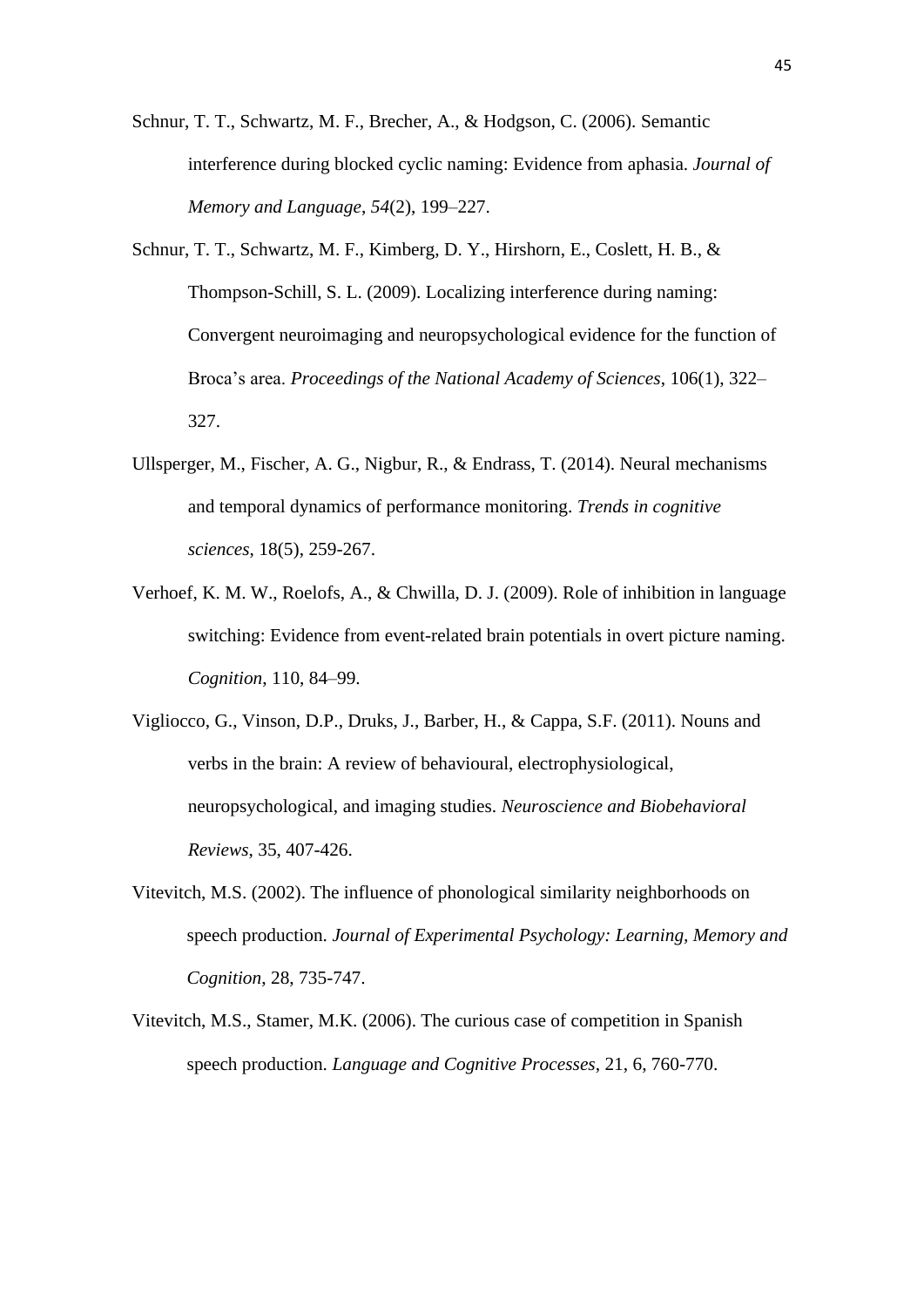Wang, M., Shao, Z., Chen, Y., & Schiller, N.O. (2018). Neural correlates of spoken word production in semantic and phonological blocked cyclic naming. *Language, Cognition and Neuroscience,* 33(5), 575-586.

- Wheeldon, L.R., & Monsell, S. (1994). Inhibition of spoken word production by priming a semantic competitor. *Journal of Memory and Language*, 33(3), 332– 356.
- Zheng, X., Roelofs, A., Farquhar, J., Lemhöfer, K. (2018) Monitoring of language selection errors in switching: Not all about conflict. *PLOS ONE*, 13(11): e0200397.

## **Footnotes**

 $1$  In order to reconcile those opposite results, Chen and Mirman (2012) propose that the phonological neighborhood density effect being facilitatory or inhibitory might depend on whether the neighbors are strongly or weakly co-activated.

<sup>2</sup> Note that switch-inhibition effects for cognates (Christoffels, Firk,  $&$  Schiller, 2007) and no difference between switching cost for cognates versus non-cognates (Verhoef, Roelofs, & Chwilla, 2009) have been observed when cognates are repeated and mixed together with non-cognates.

<sup>3</sup> The answer to this question was missing for three participants.

<sup>4</sup> In each analysis, the factor Order (Spanish vs. English first) was initially entered into the model. Since this factor was not showing a significant main effect or interaction, it was removed to simplify the models. The triple interactions were also removed from the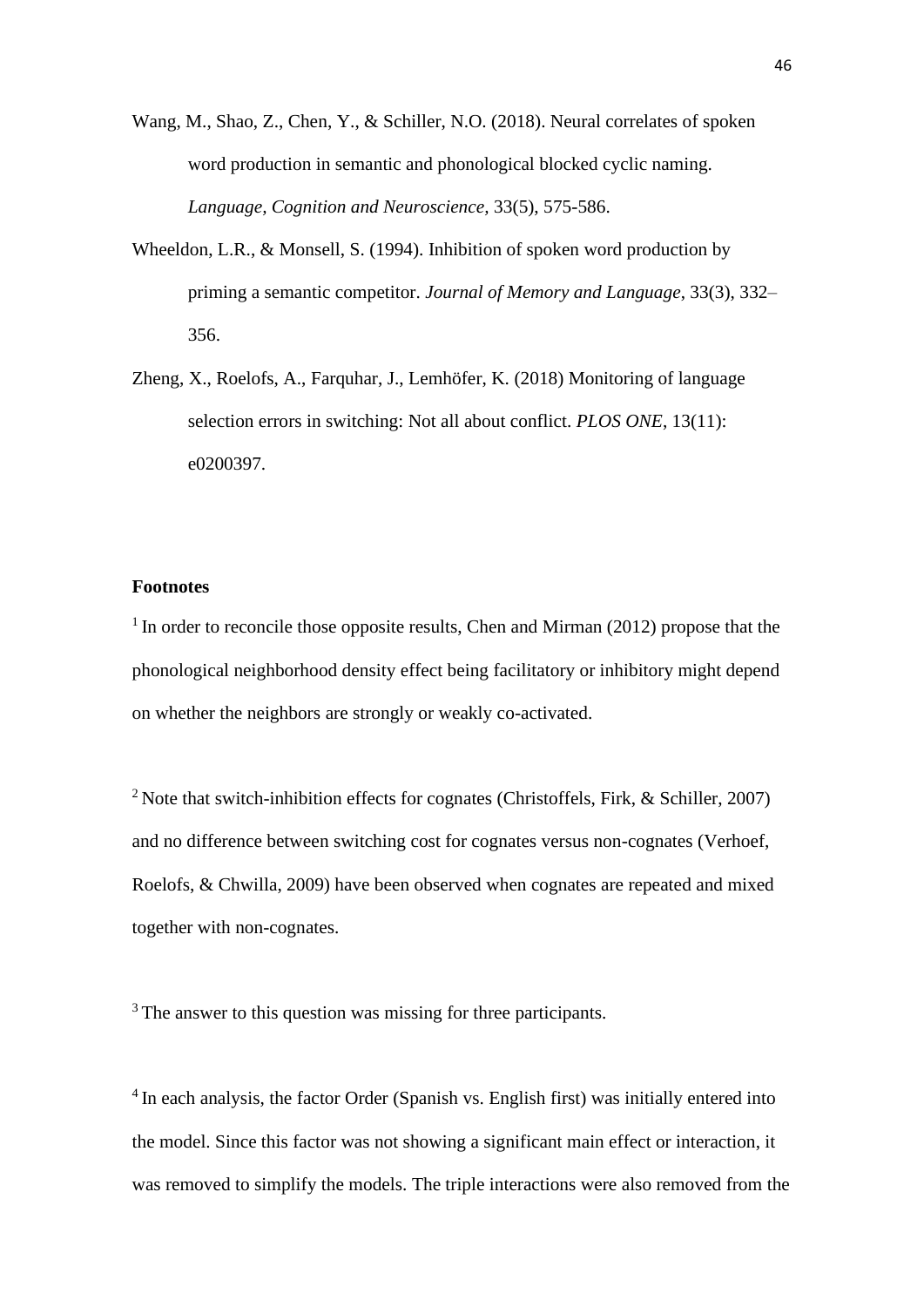final models for the same reasons. Furthermore, each data set was also analyzed using ANOVAs. The results of the linear mixed models and ANOVAs converged: the critical effects (NP x Cognate status interaction in noun analysis and Ambiguity x Cognate status interaction in verb analysis) were significant both in the linear mixed models and ANOVAs. The triple interactions (Language x Cognate status x NP/Ambiguity), removed from the linear mixed models to simplify them, were not significant in any of the ANOVAs. The convergence of the results of the two types of analyses suggests that the findings are not the artifact of a specific analysis method.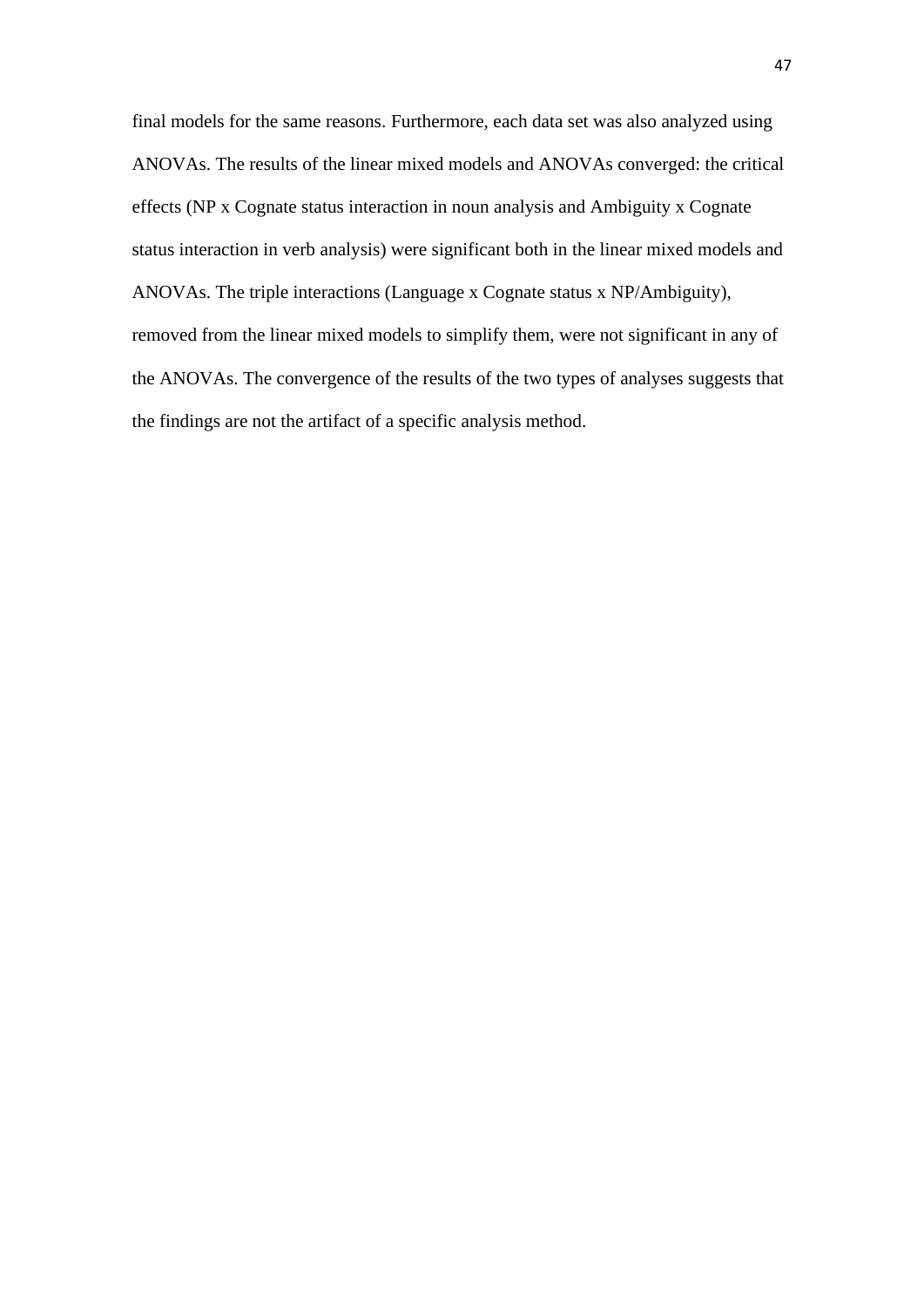# **Figure and Table captions**

Figure 1: Example of a slide with four events unfolding automatically and sequentially.



Lines and arrows indicate the motion and direction respectively. Numbers indicate the order in which motion events take place. The position of the motion taking place first, second, third and last was arbitrary and randomized across slides. Note that the numbers of the events, the lines and the arrows have been added for clarity but were not displayed during the experiment. Event  $1 =$  "loops around"; Event  $2 =$  "bounces" towards"; Event  $3 =$ "jumps over"; Event  $4 =$ "zigzags towards".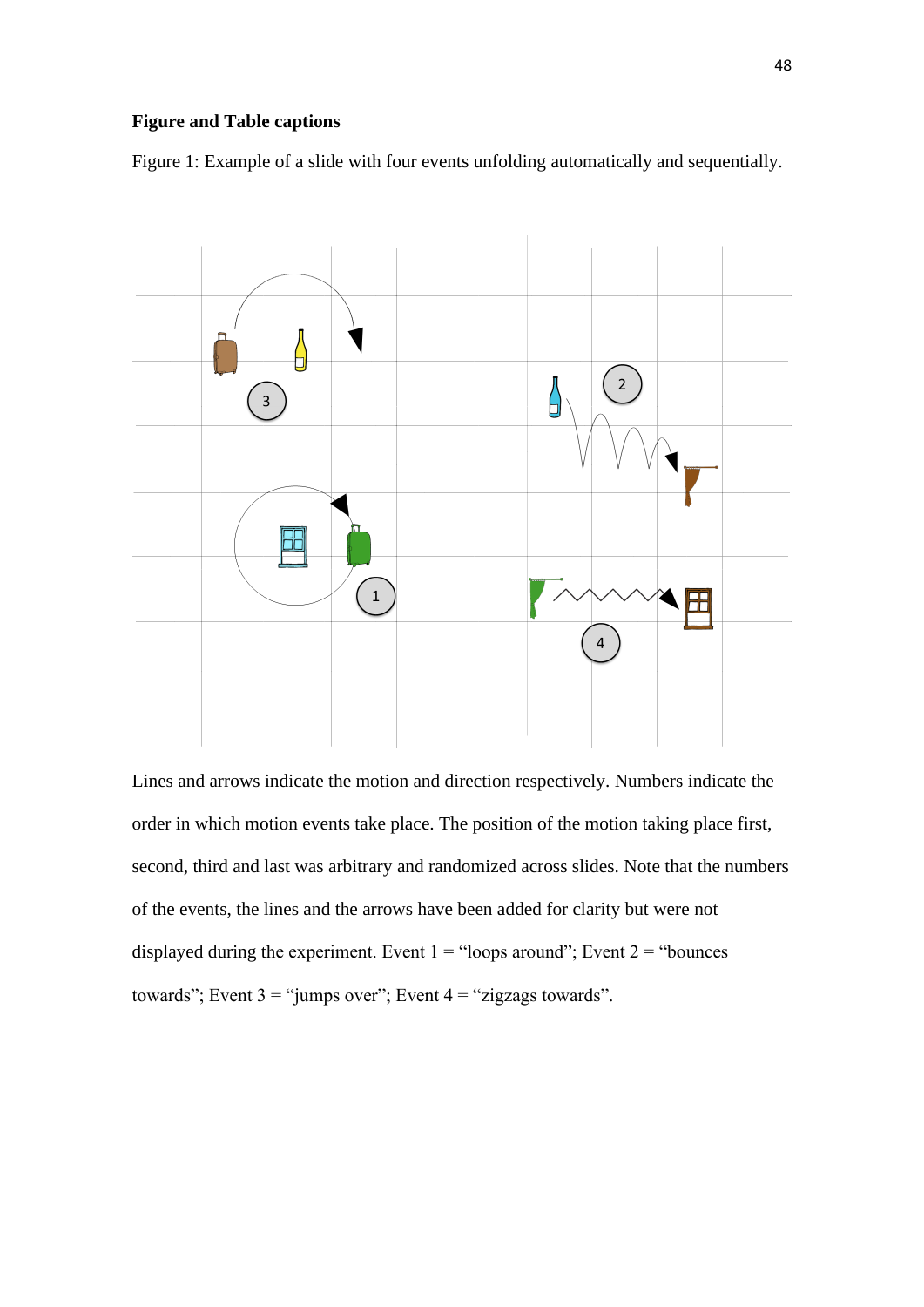



Error rates in production of non-cognates (dark grey) and cognates (light grey), for first (NP1) and second (NP2) noun-phrases in sentence, in English (Left panel) and Spanish (Right panel). Bars represent standard errors.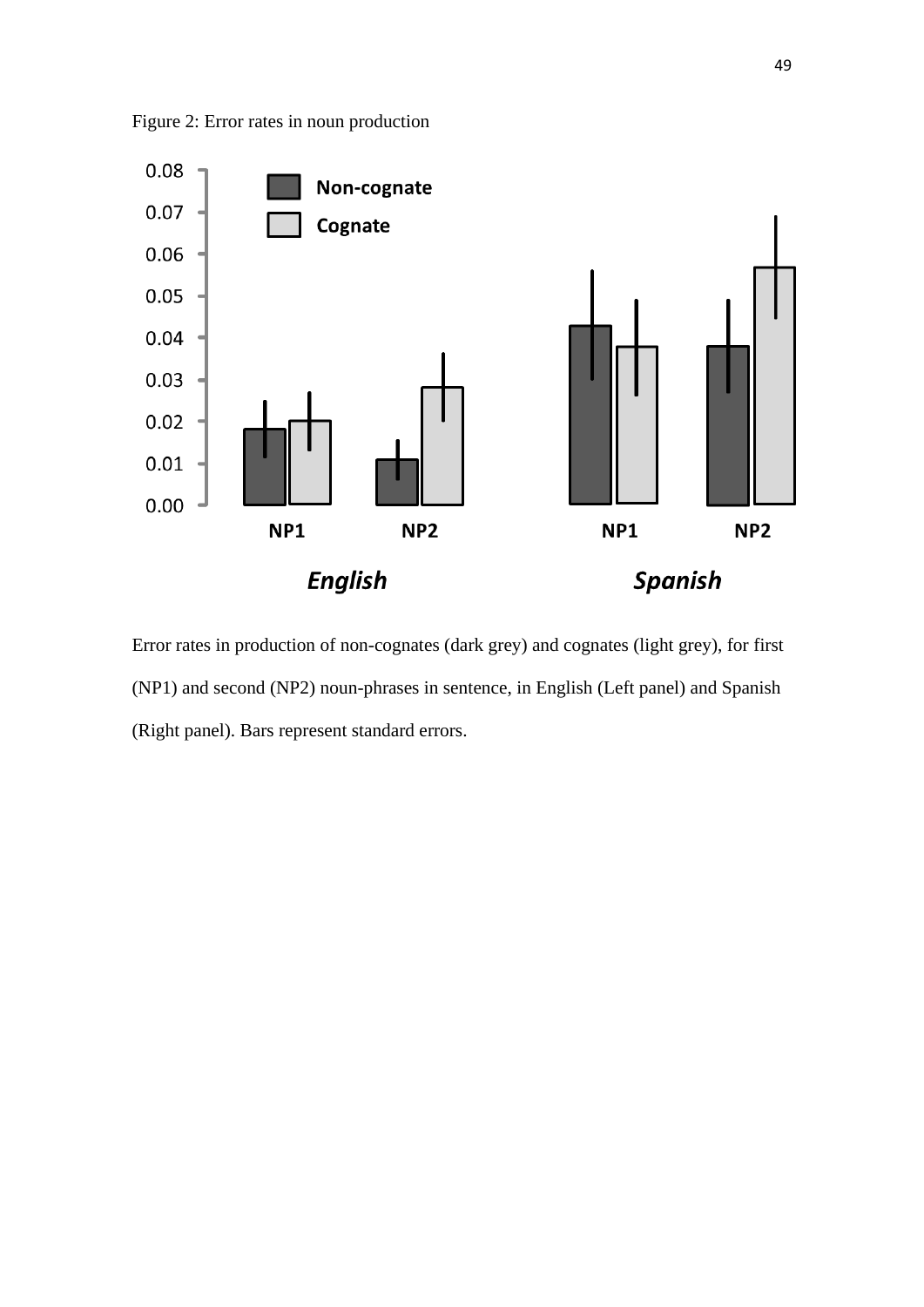



Error rates in production of unambiguous (Unamb) and ambiguous verbs (Amb); verbs were non-cognates (dark grey) and cognates (light grey), in English (Left panel) and Spanish (Right panel). Bars represent standard errors.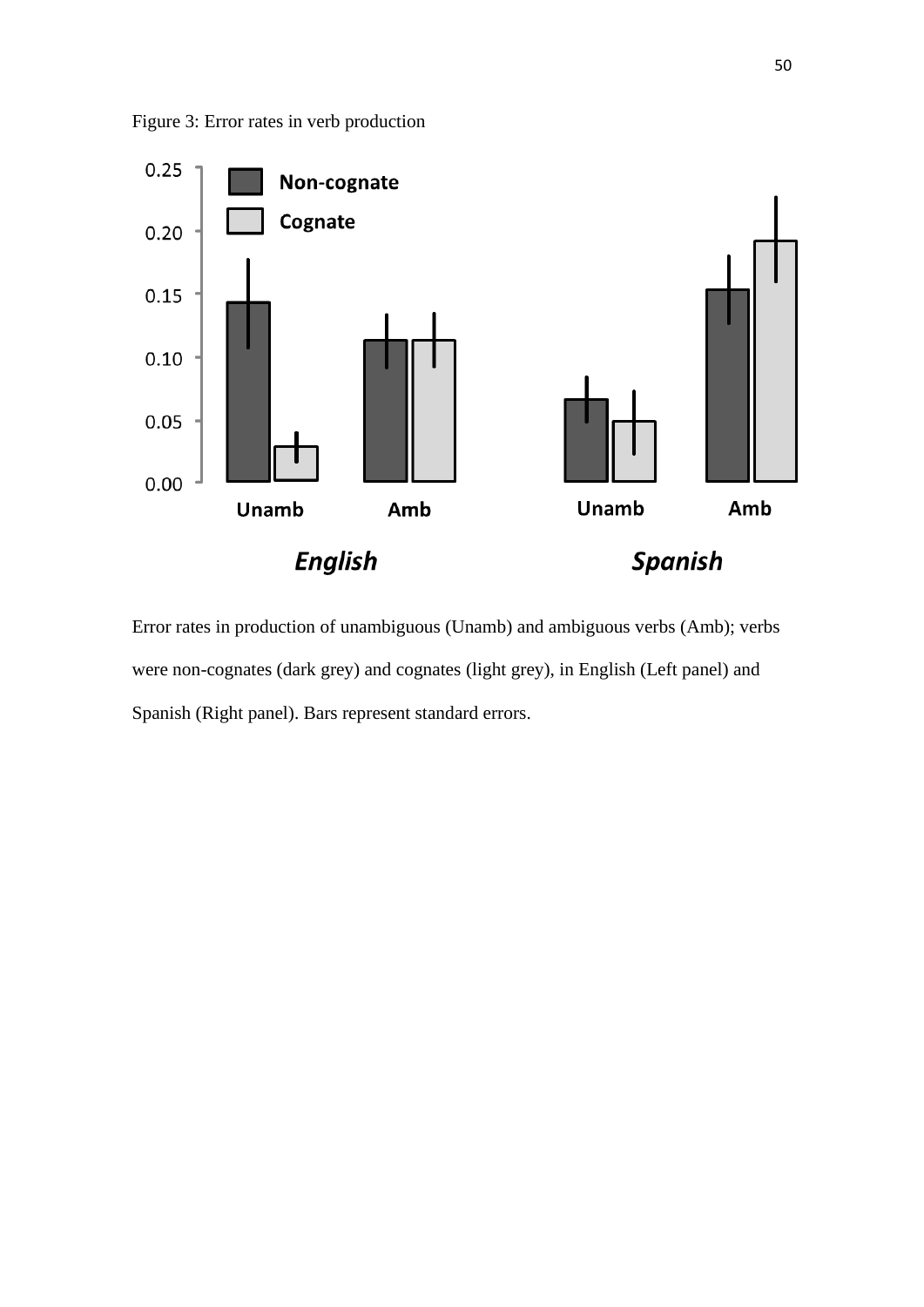| <b>Nouns</b> |           | Adjectives |            | Verbs              |                         |
|--------------|-----------|------------|------------|--------------------|-------------------------|
| English      | Spanish   | English    | Spanish    | English            | Spanish                 |
| window       | ventana   | green      | verde      | jump (over)        | saltar (por encima)     |
| suitcase     | maleta    | brown      | marron     | loop (around)      | rodear                  |
| bottle       | botella   | vellow     | amarillo/a | disappear (behind) | Desaparecer(por detrás) |
| curtain      | cortina   | blue       | azul       | pass (behind)      | pasar (por detrás)      |
| mirror       | espejo    |            |            | bounce (towards)   | brincar (hacia)         |
| newspaper    | periódico |            |            | bump (into)        | chocar (con)            |
| telephone    | teléfono  |            |            | produce            | producir                |
| package      | paquete   |            |            | zigzag (towards)   | zigzaguear (hacia)      |

The first four nouns (all feminine) were included in set 1 and the last four nouns (all masculine) were included in set 2. In each set, two words were English-Spanish cognates (in bold italic) and two were non-cognates. The first four verbs (in gray cells) were ambiguous and the last four verbs were unambiguous. In each category, two verbs were English-Spanish cognates (in bold italic) and two were non-cognates. Nouns, adjectives and verbs were matched in frequency and length in English and Spanish. Cognates and non-cognates were matched within-language for frequency and length.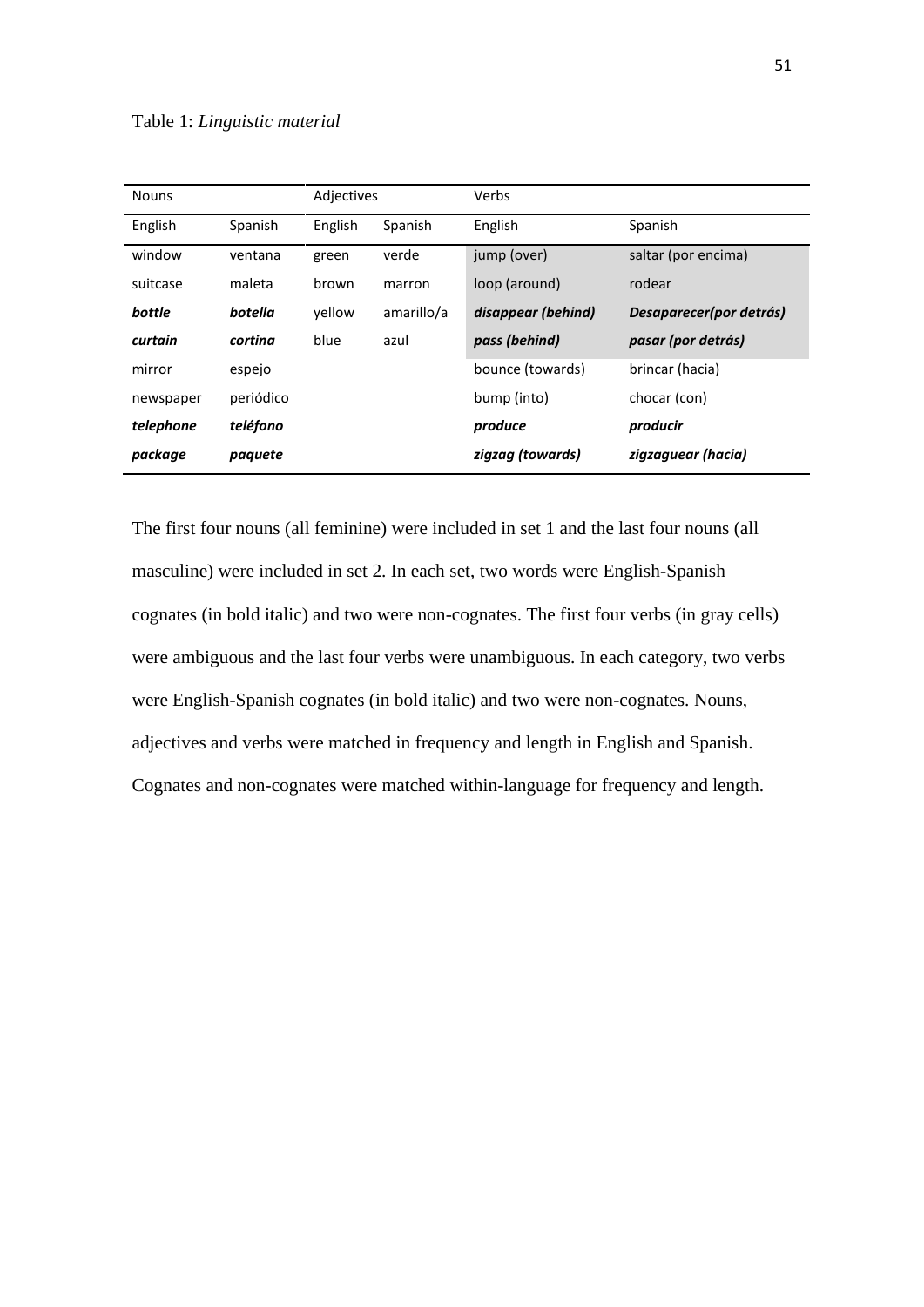|  |  |  |  |  | Table 2: Linguistic profile of the participants |
|--|--|--|--|--|-------------------------------------------------|
|--|--|--|--|--|-------------------------------------------------|

|                                             | <b>English</b> | <b>Spanish</b> |
|---------------------------------------------|----------------|----------------|
| Age of acquisition (years)                  | 3.4(2.7)       | 0.0(0)         |
| Self-reported proficiency (on a 1-10 scale) | 9.9(0.4)       | 9.3(0.9)       |
| Vocabulary test (picture naming out of 65)  | 63.2(1.1)      | 52.2(8.2)      |

Averages reported in each row for English and Spanish, with standard deviations in parentheses.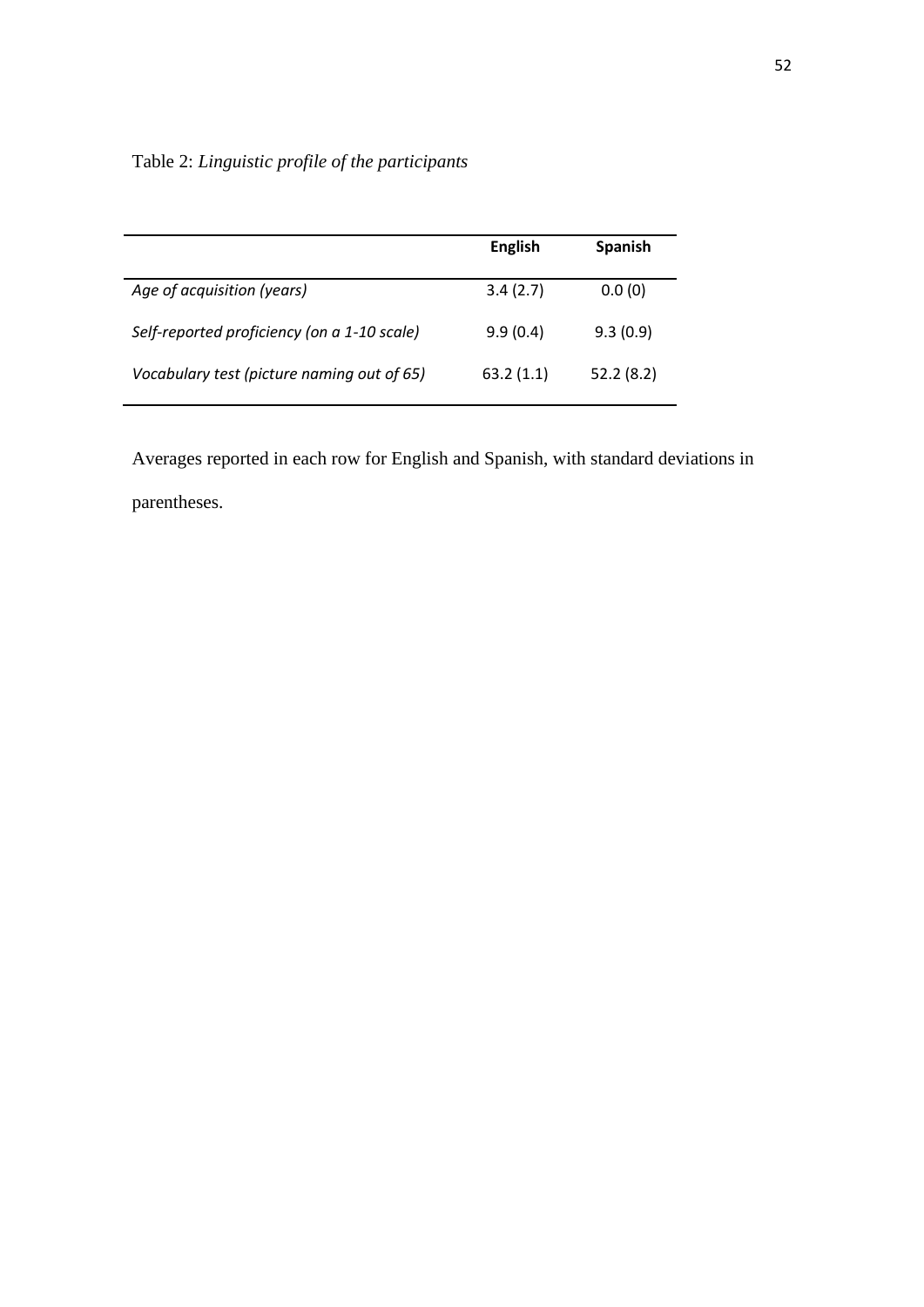| <b>NOUNS</b>    |           |                 |           |                |           |                 |           |
|-----------------|-----------|-----------------|-----------|----------------|-----------|-----------------|-----------|
| <b>English</b>  |           |                 |           | <b>Spanish</b> |           |                 |           |
| NP <sub>1</sub> |           | NP <sub>2</sub> |           | NP1            |           | NP <sub>2</sub> |           |
| $\epsilon$      | <b>NC</b> | $\epsilon$      | <b>NC</b> | C              | <b>NC</b> | $\epsilon$      | <b>NC</b> |
| .020(.03)       | .018(.03) | .028(.04)       | .011(.02) | .038(.05)      | .043(.06) | .057(.06)       | .038(.05) |
|                 |           |                 |           |                |           |                 |           |
| <b>VERBS</b>    |           |                 |           |                |           |                 |           |
| <b>English</b>  |           |                 |           | <b>Spanish</b> |           |                 |           |
| <b>Unamb</b>    |           | Amb             |           | <b>Unamb</b>   |           | Amb             |           |
| $\epsilon$      | <b>NC</b> | $\epsilon$      | <b>NC</b> | C              | <b>NC</b> | $\epsilon$      | <b>NC</b> |
| .029(.05)       | .143(.16) | .113(.10)       | .113(.10) | .048(.11)      | .066(.08) | .193(.15)       | .154(.12) |

Table 3: *Average error rates for nouns and verbs by condition*

Error rates and standard deviations (in parentheses) for nouns and verbs produced in English and Spanish. Nouns and verbs were cognates (C) and non-cognates (NC). Nouns were pronounced in first (NP1) and second (NP2) noun phrase of a sentence and verbs were ambiguous (Amb) or unambiguous (Unamb).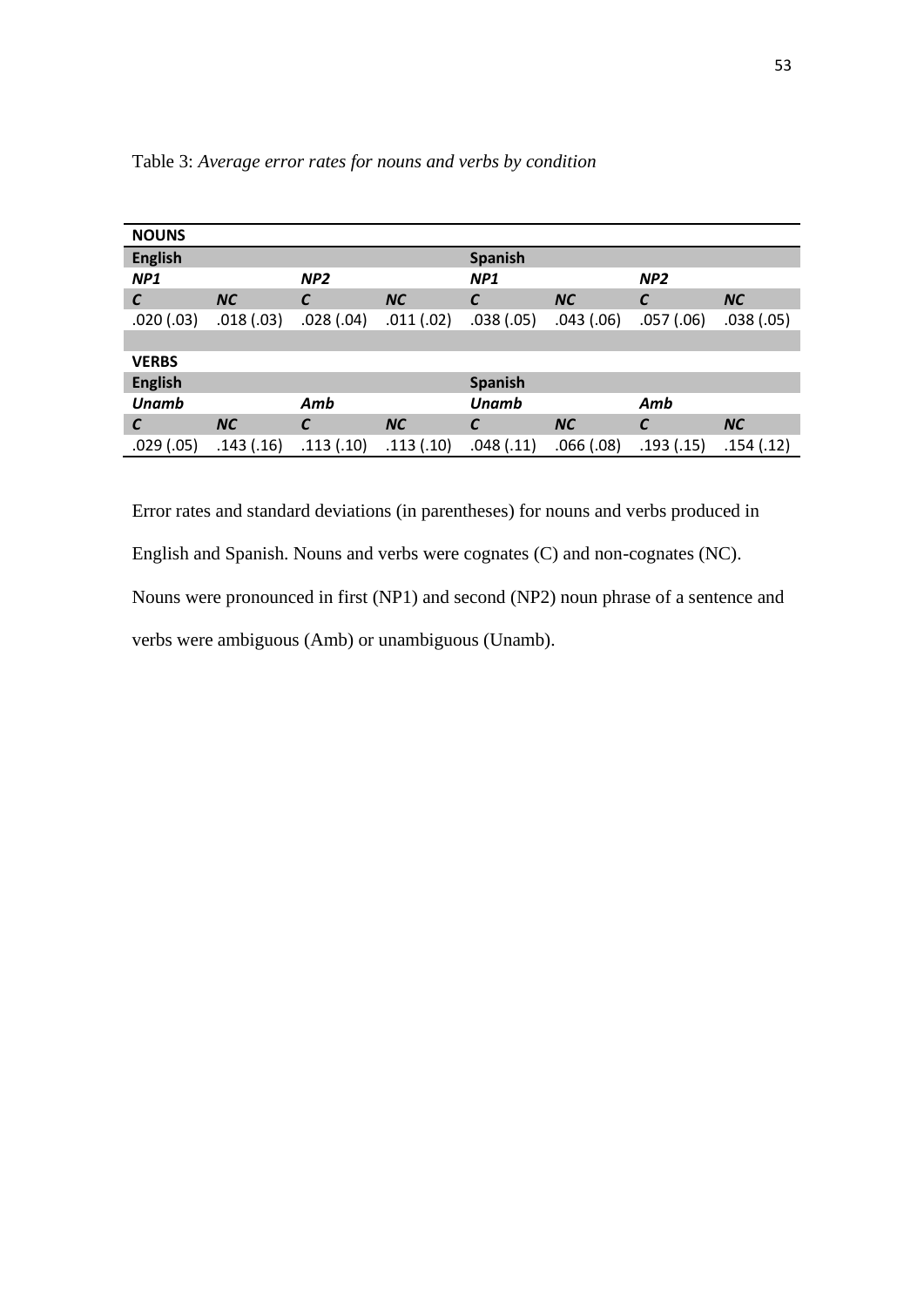Table 4: *Results for the error analysis of nouns.*

| <b>Fixed effects</b>         | <b>Coefficient</b> | <b>SE</b> | z         | p-value |
|------------------------------|--------------------|-----------|-----------|---------|
| Intercept                    | -4.098             | 0.397     | $-10.321$ | < 0.001 |
| Cognate status               | $-0.221$           | 0.533     | $-0.414$  | 0.679   |
| NP position                  | 0.128              | 0.374     | 0.341     | 0.733   |
| Language                     | 0.416              | 0.415     | 1.004     | 0.316   |
| Cognate status x NP position | $-0.866$           | 0.379     | $-2.284$  | 0.022   |
| Cognate status x Language    | 0.477              | 0.433     | 1.102     | 0.271   |
| NP position x Language       | 0.470              | 0.408     | 1.153     | 0.249   |
| <b>Random effects</b>        | Variance           |           |           |         |
| Subject intercept            | 0.381              |           |           |         |
| Item intercept               | 0.198              |           |           |         |
| Cognate status   subject     | 0.524              |           |           |         |
| NP position   subject        | 0.189              |           |           |         |
| Language   subject           | 0.752              |           |           |         |

Table 4a - Results for the error analysis of nouns.

Table 4b - Results of the post-hoc model of error analysis for NP1.

| <b>Fixed effects</b>      | <b>Coefficient</b> | <b>SE</b> | z        | p-value |
|---------------------------|--------------------|-----------|----------|---------|
| Intercept                 | $-4.142$           | 0.476     | $-8.701$ | < 0.001 |
| Cognate status            | $-0.202$           | 0.682     | $-0.296$ | 0.767   |
| Language                  | 0.509              | 0.543     | 0.936    | 0.349   |
| Cognate status x Language | 0.413              | 0.704     | 0.587    | 0.557   |
| <b>Random effects</b>     | Variance           |           |          |         |
| Subject intercept         | 0.322              |           |          |         |
| Item intercept            | 0.213              |           |          |         |
| Cognate status   subject  | 0.510              |           |          |         |
| Language   subject        | 1.095              |           |          |         |

Table 4c - Results for the post-hoc model of error analysis of NP2.

| <b>Fixed effects</b>      | <b>Coefficient</b> | <b>SE</b> | z        | p-value |
|---------------------------|--------------------|-----------|----------|---------|
| Intercept                 | $-3.863$           | 0.455     | $-8.487$ | < 0.001 |
| Cognate status            | $-1.703$           | 0.774     | $-2.201$ | 0.028   |
| Language                  | 0.929              | 0.468     | 1.986    | 0.047   |
| Cognate status x Language | 0.923              | 0.714     | 1.292    | 0.197   |
| <b>Random effects</b>     | Variance           |           |          |         |
| Subject intercept         | 0.558              |           |          |         |
| Item intercept            | 0.162              |           |          |         |
| Cognate status   subject  | 0.699              |           |          |         |
| Language   subject        | 0.562              |           |          |         |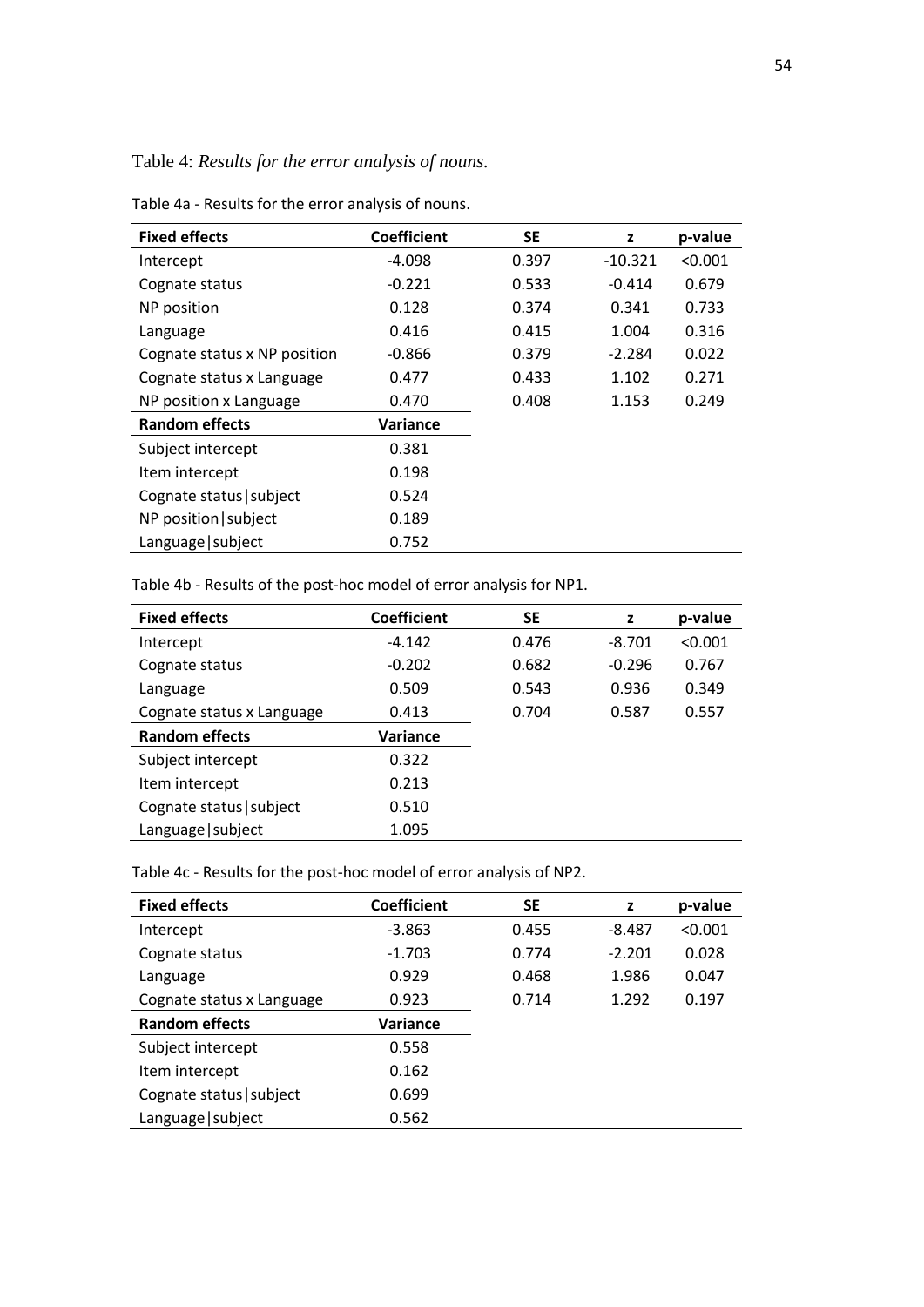Table 5: *Results for the error analysis of the verbs.*

| <b>Fixed effects</b>       | <b>Coefficient</b> | <b>SE</b> | z        | p-value |
|----------------------------|--------------------|-----------|----------|---------|
| Intercept                  | $-2.323$           | 0.259     | $-8.960$ | < 0.001 |
| Cognate status             | 0.190              | 0.287     | 0.663    | 0.508   |
| Ambiguity                  | $-1.533$           | 0.431     | $-3.561$ | < 0.001 |
| Language                   | 0.788              | 0.294     | 2.676    | 0.007   |
| Cognate status x Ambiguity | 1.547              | 0.359     | 4.309    | < 0.001 |
| Cognate status x Language  | $-0.525$           | 0.315     | $-1.668$ | 0.095   |
| Ambiguity x Language       | $-1.110$           | 0.349     | $-3.183$ | 0.001   |
| <b>Random effects</b>      | Variance           |           |          |         |
| Subject intercept          | 0.462              |           |          |         |
| Cognate status   subject   | 0.223              |           |          |         |
| Ambiguity   subject        | 1.117              |           |          |         |
| Language   subject         | 0.463              |           |          |         |

Table 5a - Results for the error analysis of the verbs.

Table 5b - Results for the post-hoc model of error analysis of unambiguous verbs.

| <b>Fixed effects</b>      | <b>Coefficient</b> | <b>SE</b> | z        | p-value |
|---------------------------|--------------------|-----------|----------|---------|
| Intercept                 | $-4.512$           | 0.784     | $-5.758$ | < 0.001 |
| Cognate status            | 2.383              | 0.766     | 3.110    | 0.002   |
| Language                  | 0.291              | 0.677     | 0.429    | 0.668   |
| Cognate status x Language | $-1.088$           | 0.696     | $-1.562$ | 0.118   |
| <b>Random effects</b>     | Variance           |           |          |         |
| Subject intercept         | 2.473              |           |          |         |
| Cognate status   subject  | 1.455              |           |          |         |
| Language   subject        | 0.617              |           |          |         |

Table 5c - Results for the post-hoc model of error analysis of ambiguous verbs.

| <b>Fixed effects</b>      | <b>Coefficient</b> | <b>SE</b> | z        | p-value |
|---------------------------|--------------------|-----------|----------|---------|
| Intercept                 | $-2.198$           | 0.252     | $-8.708$ | < 0.001 |
| Cognate status            | 0.025              | 0.320     | 0.078    | 0.938   |
| Language                  | 0.622              | 0.292     | 2.127    | 0.033   |
| Cognate status x Language | $-0.260$           | 0.379     | $-0.687$ | 0.492   |
| <b>Random effects</b>     | Variance           |           |          |         |
| Subject intercept         | 0.356              |           |          |         |
| Cognate status   subject  | 0.298              |           |          |         |
| Language   subject        | 0.250              |           |          |         |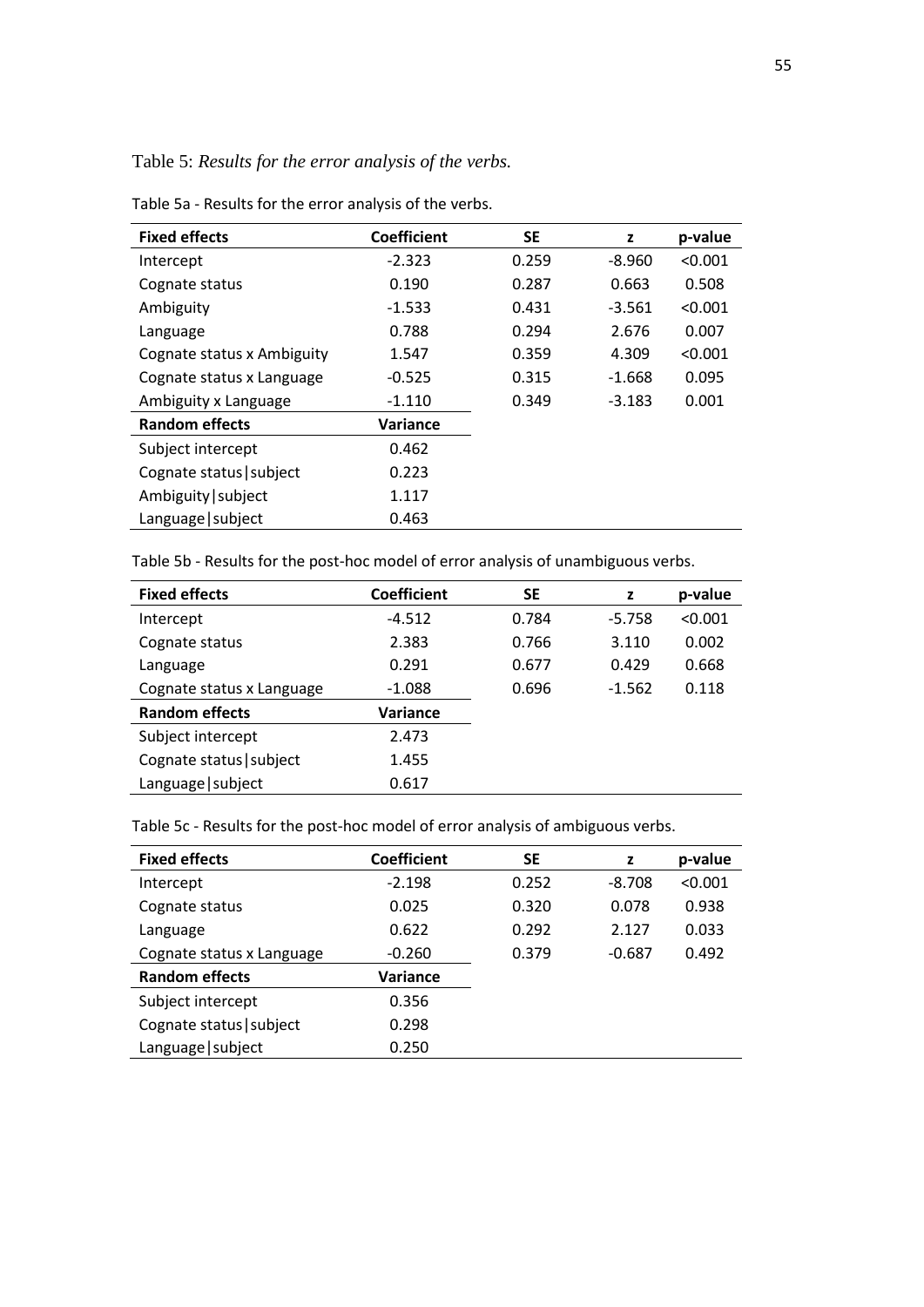|                |                 |           | Total     | <i><b>Intrusion</b></i> | Within-lang | Mispron                  | Altern   | N/A    |
|----------------|-----------------|-----------|-----------|-------------------------|-------------|--------------------------|----------|--------|
|                |                 |           |           |                         | subst       |                          | label    | transp |
| <b>English</b> | NP <sub>1</sub> | <b>C</b>  | <b>11</b> | 0                       | 10          | 0                        |          | O      |
|                |                 | <b>NC</b> | 10        | 0                       | 8           | 2                        | 0        | 0      |
|                | NP <sub>2</sub> | C         | 15        | 0                       | 13          | $\overline{\phantom{a}}$ | 0        | 0      |
|                |                 | <b>NC</b> | 6         | 0                       | 5           | 0                        | 1        | 0      |
| Spanish        | <b>NP1</b>      | C         | 21        | $\Omega$                | 21          | 0                        | 0        | 0      |
|                |                 | <b>NC</b> | 23        | 0                       | 23          | 0                        | 0        | 0      |
|                | NP <sub>2</sub> | C         | 31        | $\mathbf 0$             | 30          | 0                        | $\Omega$ |        |
|                |                 | <b>NC</b> | 21        | 0                       | 21          | 0                        |          | 0      |

Table 6: *Type and number of errors in noun production*

Errors are reported for nouns produced in English and Spanish, in the first (NP1) and second (NP2) noun-phrase of a sentence, the target noun being a cognate (C) or a noncognate (NC). Within-langu subst = within-language substitution; Mispron = mispronunciation; Altern label = alternative label;  $N/A$  transp = noun/adjective transposition. See text for the description of different error types.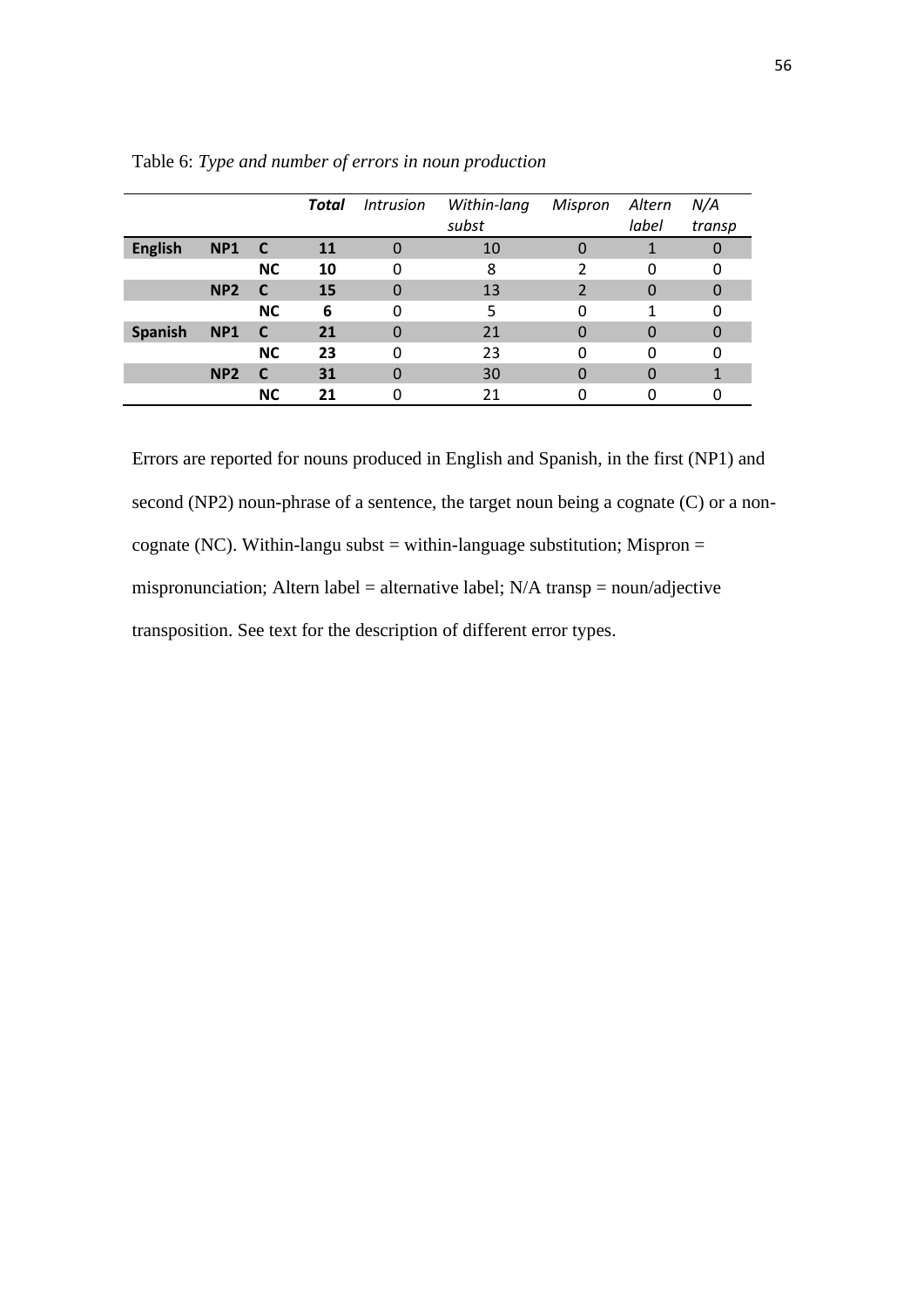|                |              |           | <b>Total</b> | <i><b>Intrusion</b></i> | Competitor | Within-lang | Mispron       |
|----------------|--------------|-----------|--------------|-------------------------|------------|-------------|---------------|
|                |              |           |              |                         | subst      | subst       |               |
| <b>English</b> | <b>Unamb</b> | <b>C</b>  | 8            | 0                       |            |             | 3             |
|                |              | <b>NC</b> | 38           | 0                       |            | 37          |               |
|                | Amb          | C         | 31           | 0                       | 28         |             | 2             |
|                |              | <b>NC</b> | 31           | 0                       | 15         | 12          | 4             |
| <b>Spanish</b> | <b>Unamb</b> | <b>C</b>  | 12           | $\Omega$                |            | 12          | 0             |
|                |              | <b>NC</b> | 18           | 0                       |            | 16          | $\mathcal{P}$ |
|                | Amb          |           | 53           | 0                       | 47         |             | 4             |
|                |              | <b>NC</b> | 43           |                         | 14         | 25          |               |

Table 7: *Type and number of errors in verb production*

Errors are reported for verbs produced in English and Spanish, in the ambiguous (Amb) and unambiguous (Unamb) conditions, the target verb being a cognate (C) or a noncognate (NC). Competitor subst = competitor substitution; Within-langu subst = withinlanguage substitution; Mispron = mispronunciation. See text for the description of different error types.